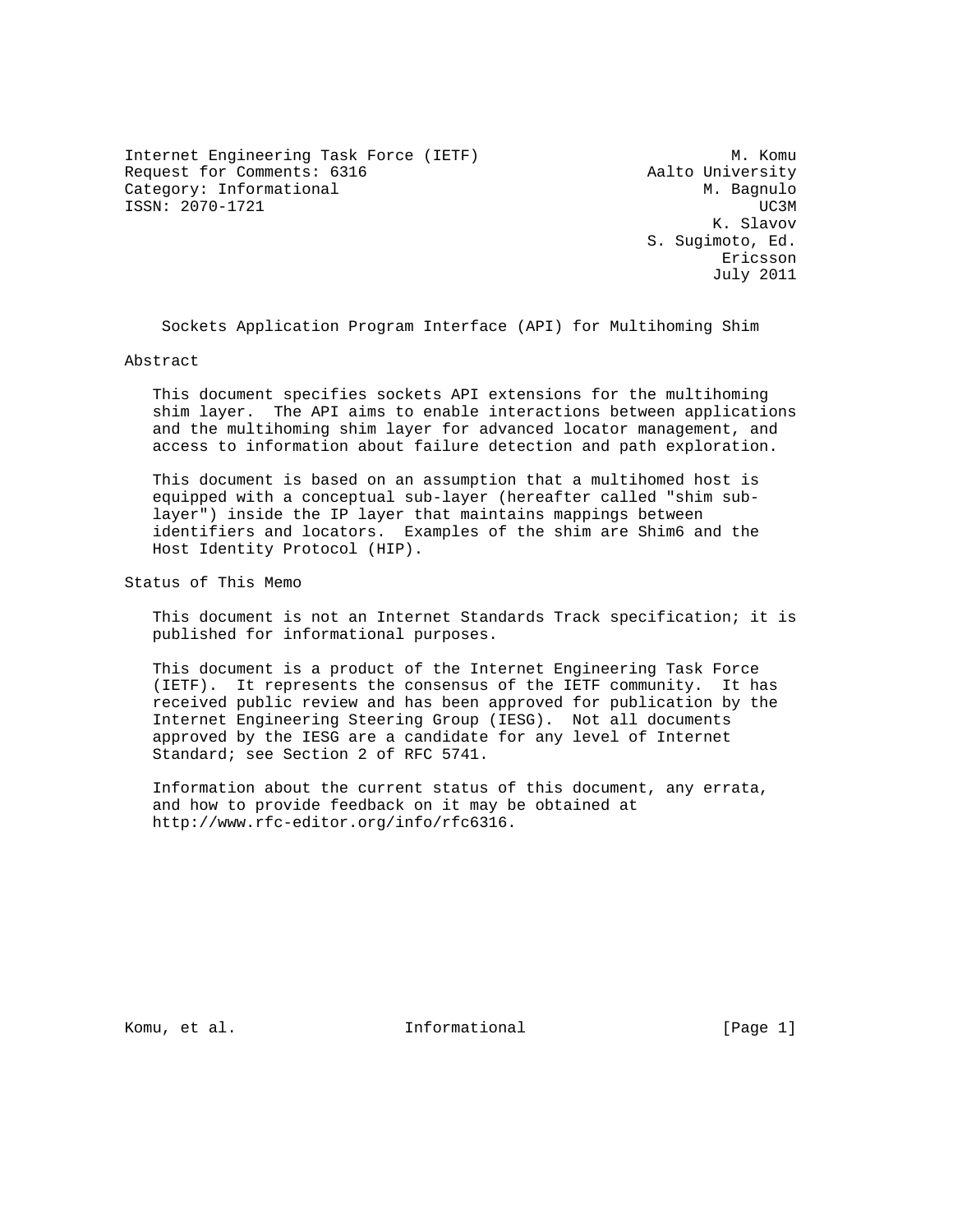Copyright Notice

 Copyright (c) 2011 IETF Trust and the persons identified as the document authors. All rights reserved.

 This document is subject to BCP 78 and the IETF Trust's Legal Provisions Relating to IETF Documents

 (http://trustee.ietf.org/license-info) in effect on the date of publication of this document. Please review these documents carefully, as they describe your rights and restrictions with respect to this document. Code Components extracted from this document must include Simplified BSD License text as described in Section 4.e of the Trust Legal Provisions and are provided without warranty as described in the Simplified BSD License.

 This document may contain material from IETF Documents or IETF Contributions published or made publicly available before November 10, 2008. The person(s) controlling the copyright in some of this material may not have granted the IETF Trust the right to allow modifications of such material outside the IETF Standards Process. Without obtaining an adequate license from the person(s) controlling the copyright in such materials, this document may not be modified outside the IETF Standards Process, and derivative works of it may not be created outside the IETF Standards Process, except to format it for publication as an RFC or to translate it into languages other than English.

#### Table of Contents

|                  | Introduction                                     |
|------------------|--------------------------------------------------|
| 2.               |                                                  |
| $\overline{3}$ . |                                                  |
| 4.               |                                                  |
| 5.               |                                                  |
| б.               | Socket Options for Multihoming Shim Sub-Layer 10 |
|                  |                                                  |
|                  | 6.2.                                             |
|                  |                                                  |
|                  |                                                  |
|                  |                                                  |
|                  |                                                  |
|                  |                                                  |
|                  |                                                  |
|                  | 6.9.                                             |
|                  |                                                  |
|                  | 6.11.                                            |
|                  | SHIM APP TIMEOUT<br>6.12.                        |
|                  | SHIM PATHEXPLORE<br>6.13.                        |
|                  |                                                  |

Komu, et al. 10. Informational 1. [Page 2]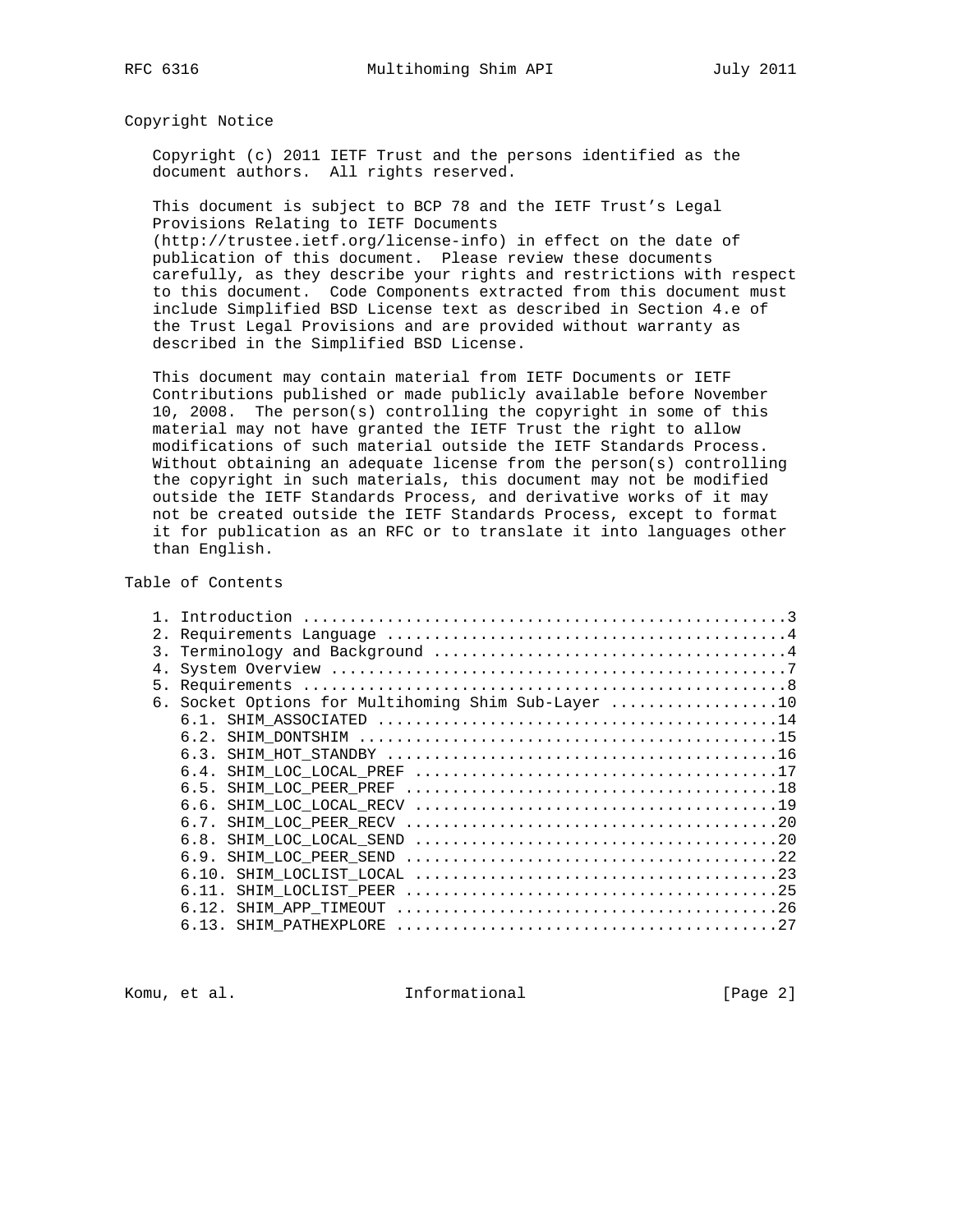| 6.14. SHIM_DEFERRED_CONTEXT_SETUP 28                                                    |  |
|-----------------------------------------------------------------------------------------|--|
|                                                                                         |  |
|                                                                                         |  |
| 7. Ancillary Data for Multihoming Shim Sub-Layer 29                                     |  |
| 7.1. Get Locator from Incoming Packet 30                                                |  |
| 7.2. Set Locator for Outgoing Packet 30                                                 |  |
| 7.3. Notification from Application to Multihoming Shim                                  |  |
|                                                                                         |  |
|                                                                                         |  |
| $\mathsf{R}$                                                                            |  |
| 8.1. Data Structure for Locator Information 32                                          |  |
| 8.1.1. Handling Locator behind NAT 33                                                   |  |
| 8.2. Path Exploration Parameter 34                                                      |  |
|                                                                                         |  |
|                                                                                         |  |
| 10. Relation to Existing Sockets API Extensions 36                                      |  |
|                                                                                         |  |
|                                                                                         |  |
| 11.2. Incompatibility between IPv4 and IPv6 38                                          |  |
|                                                                                         |  |
|                                                                                         |  |
|                                                                                         |  |
| 14.1. Treatment of Unknown Locator $\ldots, \ldots, \ldots, \ldots, \ldots, \ldots, 39$ |  |
| 14.1.1. Treatment of Unknown Source Locator 39                                          |  |
| 14.1.2. Treatment of Unknown Destination Locator 39                                     |  |
|                                                                                         |  |
|                                                                                         |  |
|                                                                                         |  |
|                                                                                         |  |
|                                                                                         |  |

1. Introduction

 This document defines sockets API extensions by which upper-layer protocols may be informed about and control the way in which a multihoming shim sub-layer in the IP layer manages the dynamic choice of locators. Initially, the multihoming shim sub-layer refers to Shim6 and/or HIP, but it is defined generically.

 The role of the multihoming shim sub-layer (hereafter called "shim sub-layer" in this document) is to avoid impacts to upper-layer protocols that may be caused when the endhost changes its attachment point to the Internet -- for instance, in the case of a rehoming event under the multihomed environment. There is, however, a need for an API in the cases where 1) the upper-layer protocol is particularly sensitive to impacts, or 2) the upper-layer protocol wants to benefit from better knowledge of what is going on underneath.

Komu, et al. 10. Informational 1. [Page 3]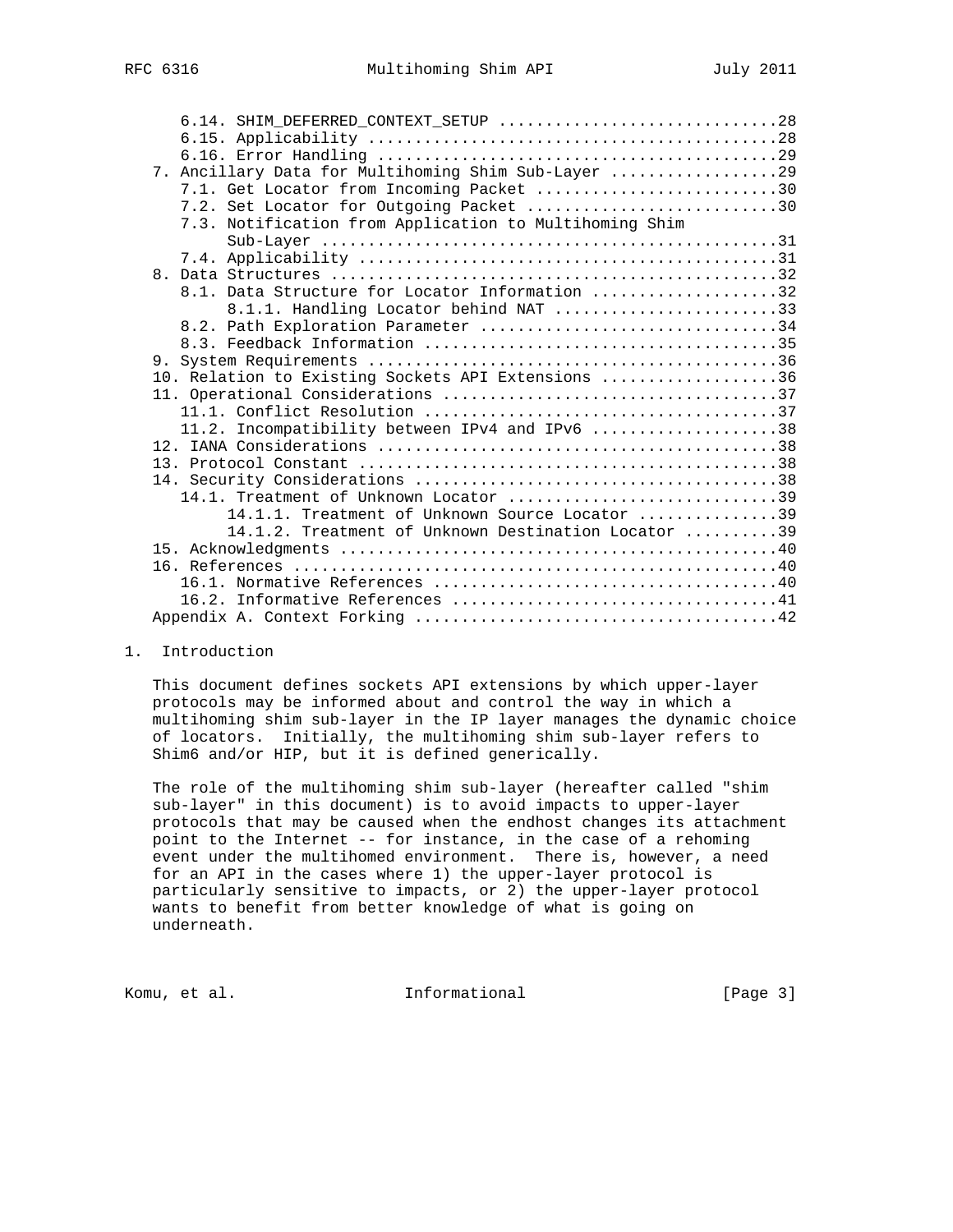There are various kinds of technologies that aim to solve the same issue (the multihoming issue). Note that there will be conflict when more than one shim sub-layer is active at the same time. The assumption made in this document is that there is only a single shim sub-layer (HIP or Shim6) activated on the system.

 The target readers of this document are application programmers who develop application software that may benefit greatly from multihomed environments. In addition, this document aims to provide necessary information for developers of shim protocols to implement APIs for enabling advanced locator management.

2. Requirements Language

 The key words "MUST", "MUST NOT", "REQUIRED", "SHALL", "SHALL NOT", "SHOULD", "SHOULD NOT", "RECOMMENDED", "MAY", and "OPTIONAL" in this document are to be interpreted as described in [RFC2119].

3. Terminology and Background

 This section provides terminology used in this document. Basically, most of the terms used in this document are taken from the following documents:

- o Shim6 Protocol Specification [RFC5533]
- o HIP Architecture [RFC4423]
- o Reachability Protocol (REAP) [RFC5534]

 In this document, the term "IP" refers to both IPv4 and IPv6, unless the protocol version is specifically mentioned. The following are definitions of terms frequently used in this document:

- o Endpoint Identifier (EID) -- The identifier used by the application to specify the endpoint of a given communication. Applications may handle EIDs in various ways, such as long-lived connections, callbacks, and referrals [SHIM6-APP-REFER].
	- \* In the case of Shim6, an identifier called a ULID (Upper-Layer Identifier) serves as an EID. A ULID is chosen from locators available on the host.
	- \* In the case of HIP, an identifier called a Host Identifier serves as an EID. A Host Identifier is derived from the public key of a given host. For the sake of backward compatibility with the sockets API, the Host Identifier is represented in the form of a hash of a public key.

Komu, et al. 10. Informational 1. [Page 4]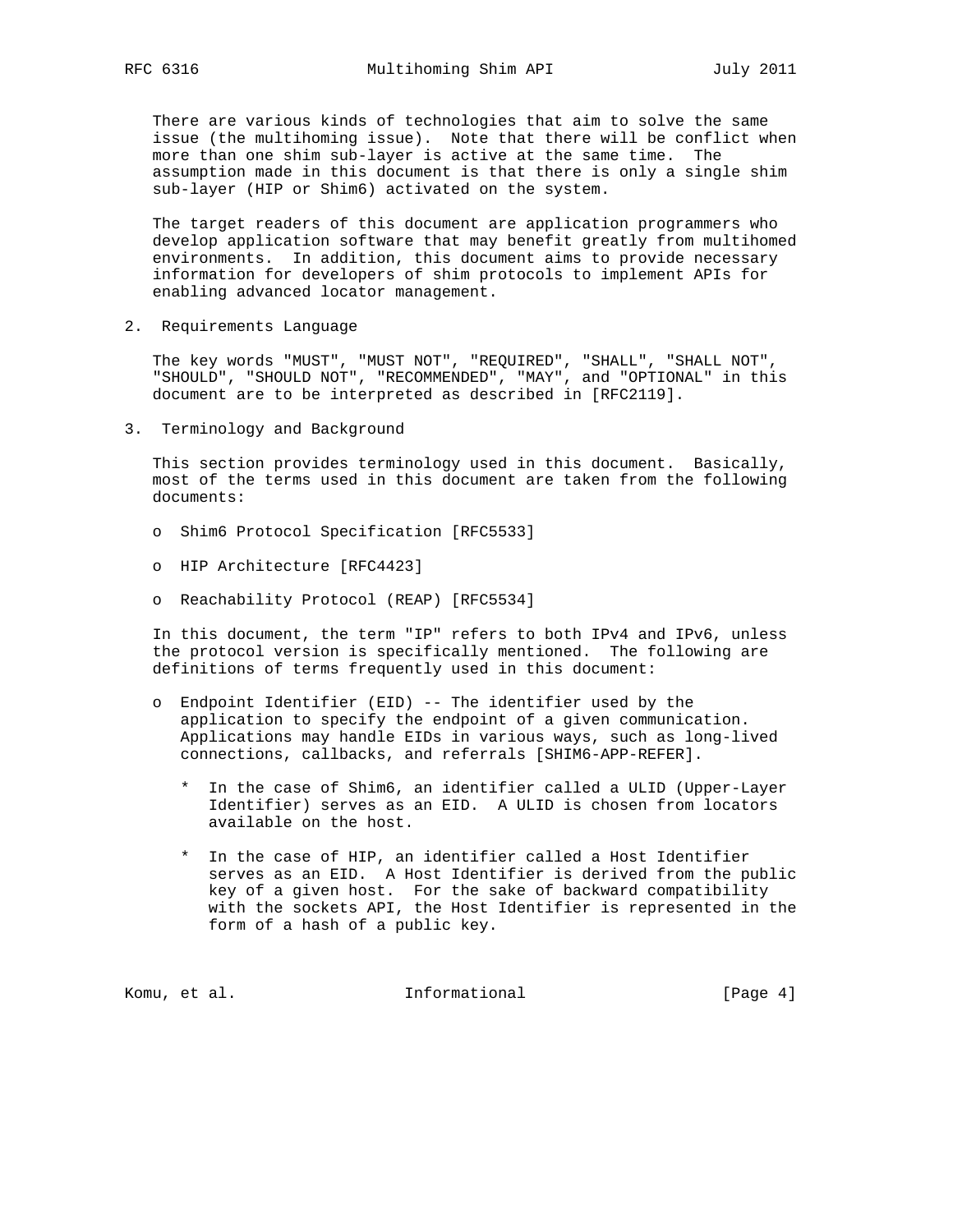- \* Note that the EID appears in the standard sockets API as an address, and does not appear in the extensions defined in this document, which only concern locators.
- o Locator The IP address actually used to deliver IP packets. Locators are present in the source and destination fields of the IP header of a packet on the wire. A locator as discussed in this document could be either an IPv4 address or an IPv6 address. Note that HIP can handle both IPv4 and IPv6 locators, whereas Shim6 can handle only IPv6 locators. For the HIP case, a locator can be a private IPv4 address when the host is behind a NAT. Section 8.1.1 gives a detailed description about the handling of a locator behind a NAT.
	- \* List of locators A list of locators associated with an EID. There are two lists of locators stored in a given context. One is associated with the local EID, and the other is associated with the remote EID. As defined in [RFC5533], the list of locators associated with an EID 'A' is denoted as Ls(A).
	- \* Preferred locator The (source/destination) locator currently used to send packets within a given context.
	- \* Unknown locator Any locator that does not appear in the locator list of the shim context associated with the socket. When there is no shim context associated with the socket, any source and/or destination locator requested by the application is considered to be an unknown locator.
	- \* Valid locator A valid locator means that the locator is considered to be valid in the security sense. More specifically, the validity indicates whether the locator is part of a Hash-Based Address (HBA) set [RFC5535].
	- \* Verified locator A verified locator means that the locator is considered to be reachable according to the result of a REAP return routability check. Note that the verification applies only to the peer's locator.
- o Shim The conceptual sub-layer inside the IP layer. This sub layer maintains mappings between EIDs and locators. An EID can be associated with more than one locator at a time when the host is multihomed. The term "shim" does not refer to a specific protocol but refers to the conceptual sub-layer inside the IP layer.

Komu, et al. 10. Informational 1. [Page 5]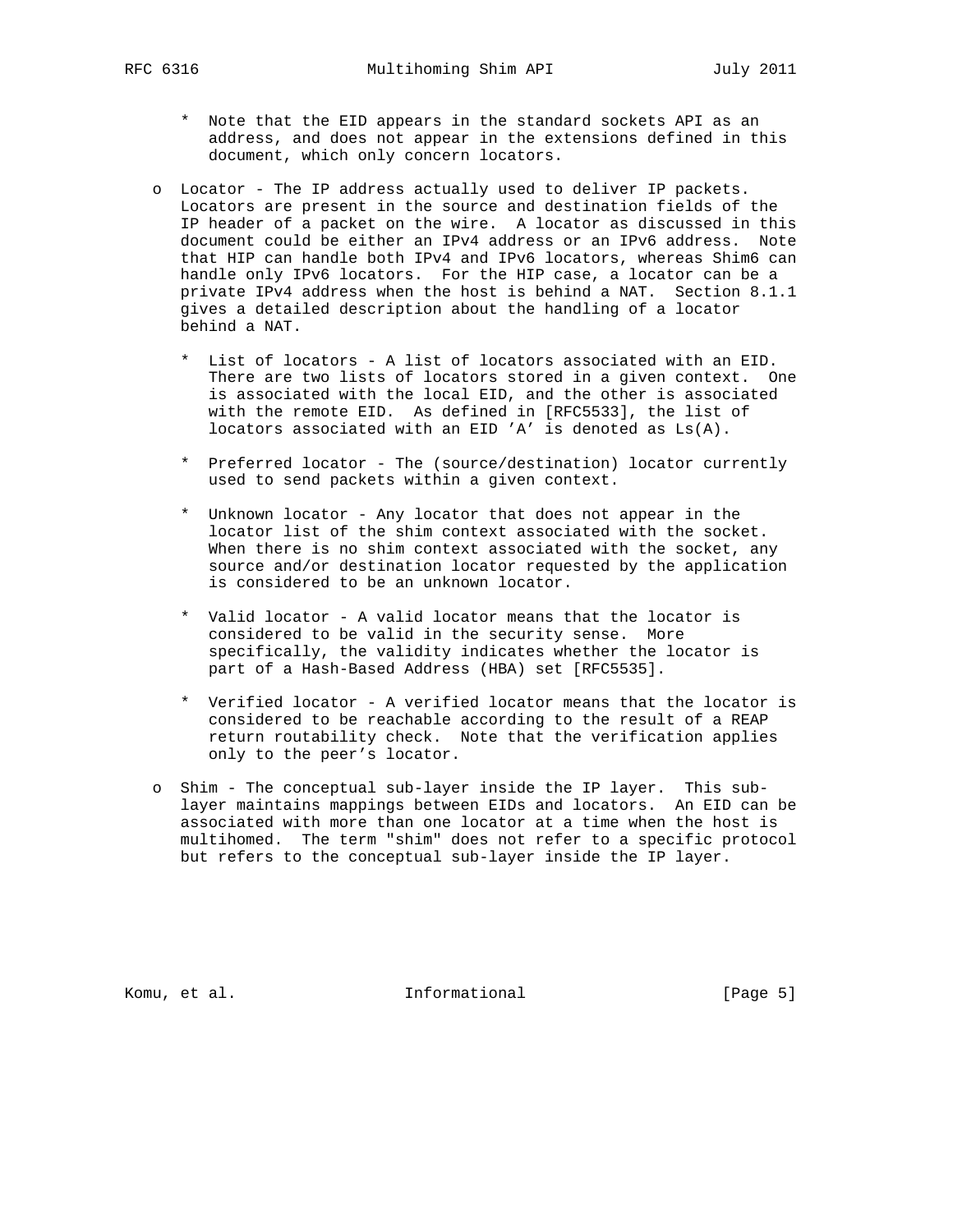- o Identifier/locator adaptation The adaptation performed at the shim sub-layer. This adaptation may end up re-writing the source and/or destination addresses of an IP packet. In the outbound packet processing, the EID pair is converted to the associated locator pair. In the inbound packet processing, the locator pair is converted to the EID pair.
- o Context The state information shared by a given pair of peers. Context stores a binding between the EID and associated locators. Contexts are maintained by the shim sub-layer. Deferred context setup is a scenario where a context is established after the communication starts. Deferred context setup is possible if the ULID is routable, such as in the case of Shim6.
- o Reachability detection The procedure to check reachability between a given locator pair.
- o Path The sequence of routers that an IP packet goes through to reach the destination.
- o Path exploration The procedure to explore available paths for a given set of locator pairs.
- o Outage The incident that prevents IP packets flowing from the source locator to the destination locator. When there is an outage, it means that there is no reachability between a given locator pair. The outage may be caused by various reasons, such as a shortage of network resources, congestion, and human error (faulty operation).
- o Working address pair Considered to be "working" if the packet can safely travel from the source to the destination, where the packet contains the first address from the pair as the source address and the second address from the pair as the destination address. If reachability is confirmed in both directions, the address pair is considered to be working bi-directionally.
- o Reachability Protocol (REAP) The protocol for detecting failure and exploring reachability in a multihomed environment. REAP is defined in [RFC5534].

Komu, et al. 10 mm informational 11 mm informational [Page 6]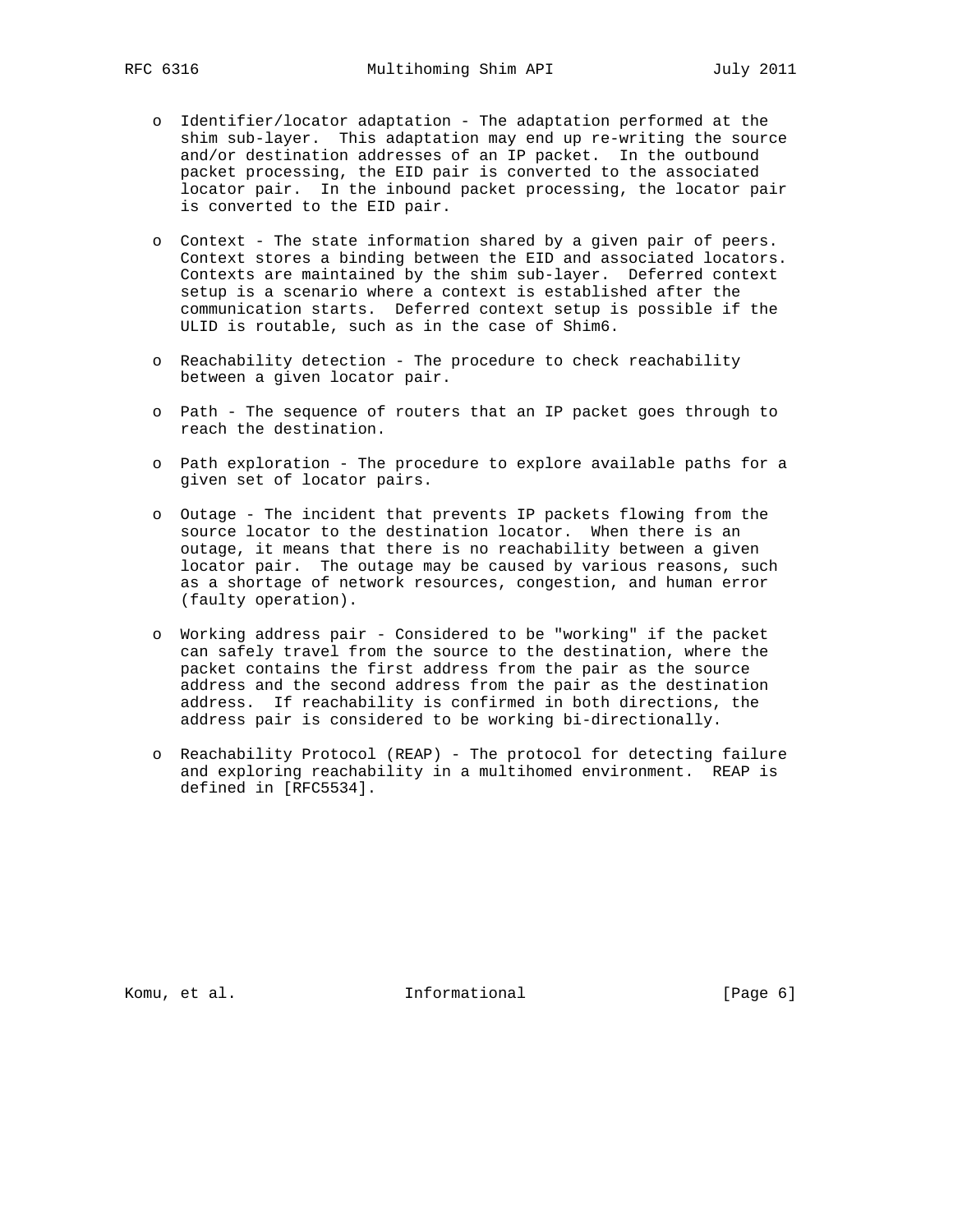In this document, syntax and semantics of the API are given in the same way as in the Portable Operating System Interface (POSIX) standard [POSIX]. The API specifies how to use ancillary data (aka cmsg) to access the locator information with recvmsg() and/or sendmsg() I/O calls. The API is described in C language, and data types are defined in the POSIX format; intN\_t means a signed integer of exactly N bits (e.g., int16\_t), and uintN\_t means an unsigned integer of exactly N bits (e.g., uint32\_t).

 The distinction between "connected" sockets and "unconnected" sockets is important when discussing the applicability of the sockets API defined in this document. A connected socket is bound to a given peer, whereas an unconnected socket is not bound to any specific peers. A TCP socket becomes a connected socket when the TCP connection establishment is completed. UDP sockets are unconnected, unless the application uses the connect() system call.

4. System Overview

 Figure 1 illustrates the system overview. The shim sub-layer and REAP component exist inside the IP layer. Applications use the sockets API defined in this document to interface with the shim sub-layer and the transport layer for locator management, failure detection, and path exploration.

 It is also possible that the shim sub-layer interacts with the transport layer; however, such an interaction is outside the scope of this document.

Komu, et al. 10. Informational 1. [Page 7]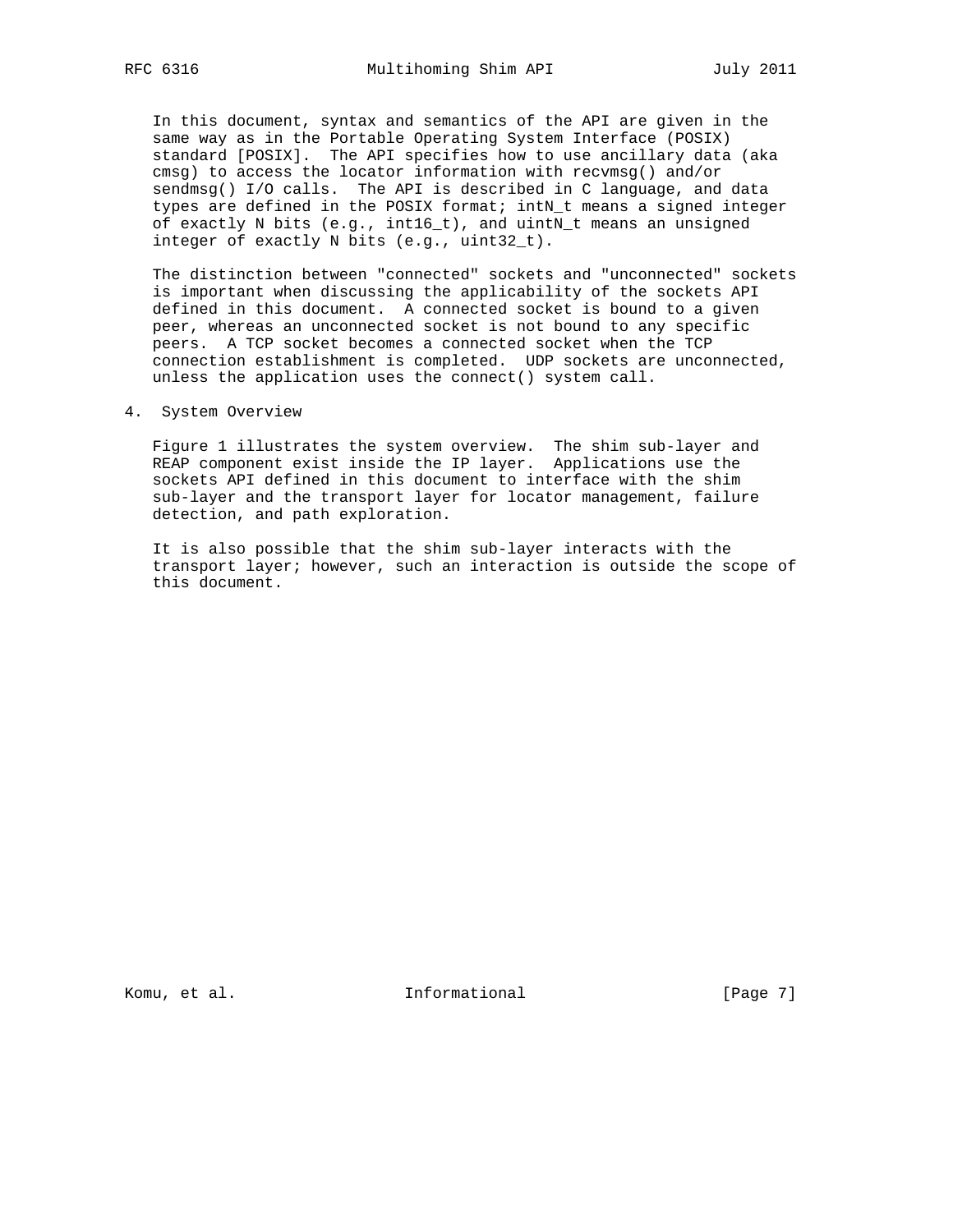

Figure 1: System Overview

5. Requirements

The following is a list of requirements from applications:

- o Turn on/off shim. An application should be able to request to turn on or turn off the multihoming support by the shim layer:
	- \* Apply shim. The application should be able to explicitly request that the shim sub-layer apply multihoming support.
	- \* Don't apply shim. The application should be able to request that the shim sub-layer not apply the multihoming support but apply normal IP processing at the IP layer.
	- \* Note that this function is also required by other types of multihoming mechanisms, such as the Stream Control Transmission Protocol (SCTP) and multipath TCP, to avoid potential conflict with the shim sub-layer.

Komu, et al. 10 millional 11 million and Theorem at Informational (Page 8)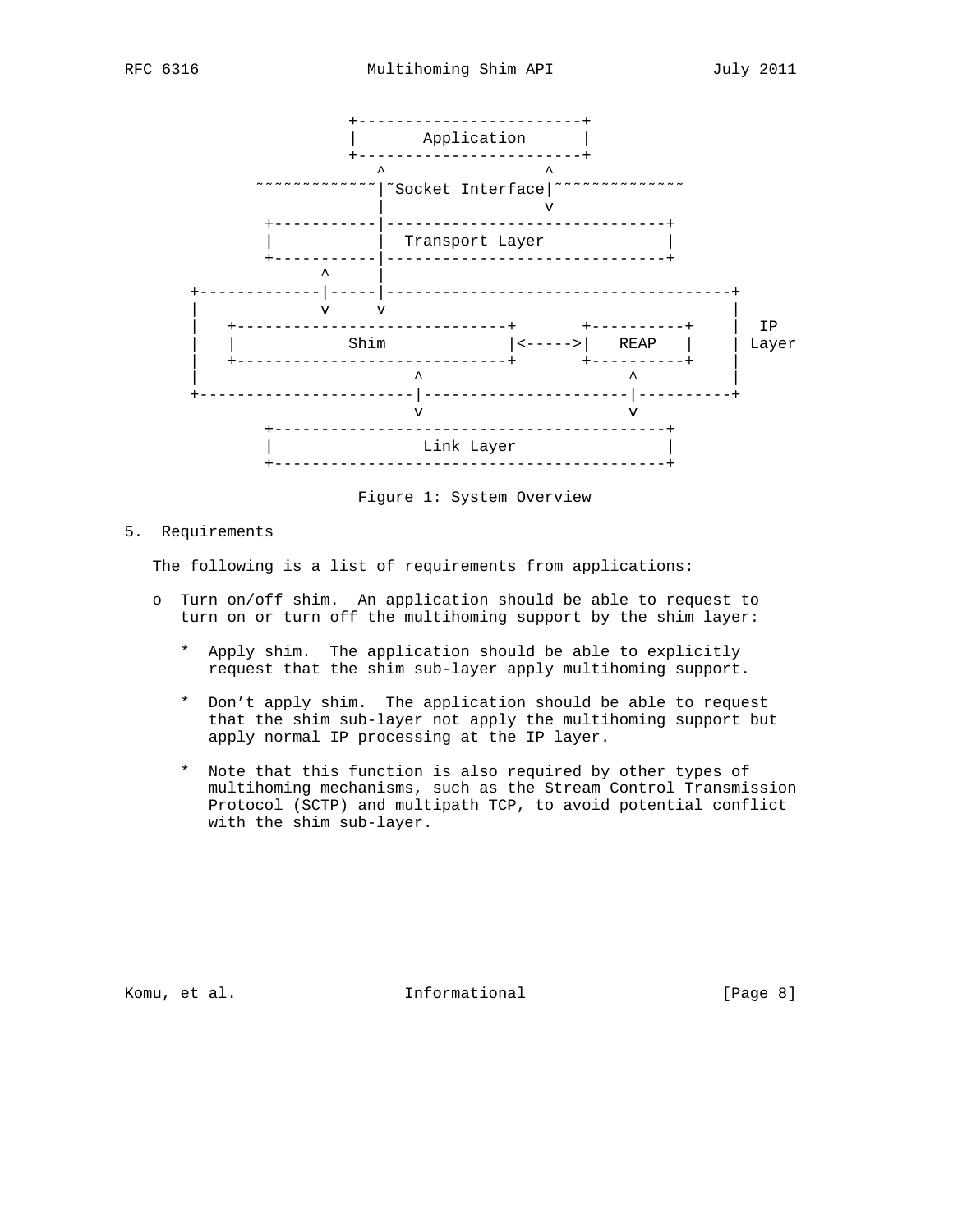- o Locator management.
	- \* It should be possible to set a preferred source and/or destination locator within a given context.
	- \* It should be possible to get a preferred source and/or destination locator within a given context.
	- \* It should be possible to set a list of source and/or destination locators within a given context: Ls(local) and Ls(remote).
	- \* It should be possible to get a list of source and/or destination locators within a given context: Ls(local) and Ls(remote).
- o Notification from applications and upper-layer protocols to the shim sub-layer about the status of the communication. The notification occurs in an event-based manner. Applications and/or upper-layer protocols may provide positive feedback or negative feedback to the shim sub-layer. Note that these types of feedback are mentioned in [RFC5534]:
	- \* Applications and/or upper-layer protocols (e.g., TCP) may provide positive feedback to the shim sub-layer informing that the communication is going well.
	- \* Applications and/or upper-layer protocols (e.g., TCP) may provide negative feedback to the shim sub-layer informing that the communication status is not satisfactory. TCP may detect a problem when it does not receive any expected ACK message from the peer. The REAP module may be triggered by the negative feedback and invoke the path exploration procedure.
- o Feedback from applications to the shim sub-layer. Applications should be able to inform the shim sub-layer of the timeout values for detecting failures, sending keepalives, and starting the exploration procedure. In particular, applications should be able to suppress keepalives.
- o Hot-standby. Applications may request the shim sub-layer for a hot-standby capability. This means that alternative paths are known to be working in advance of a failure detection. In such a case, it is possible for the shim sub-layer to immediately replace the current locator pair with an alternative locator pair.

Komu, et al. 10. Informational 1. [Page 9]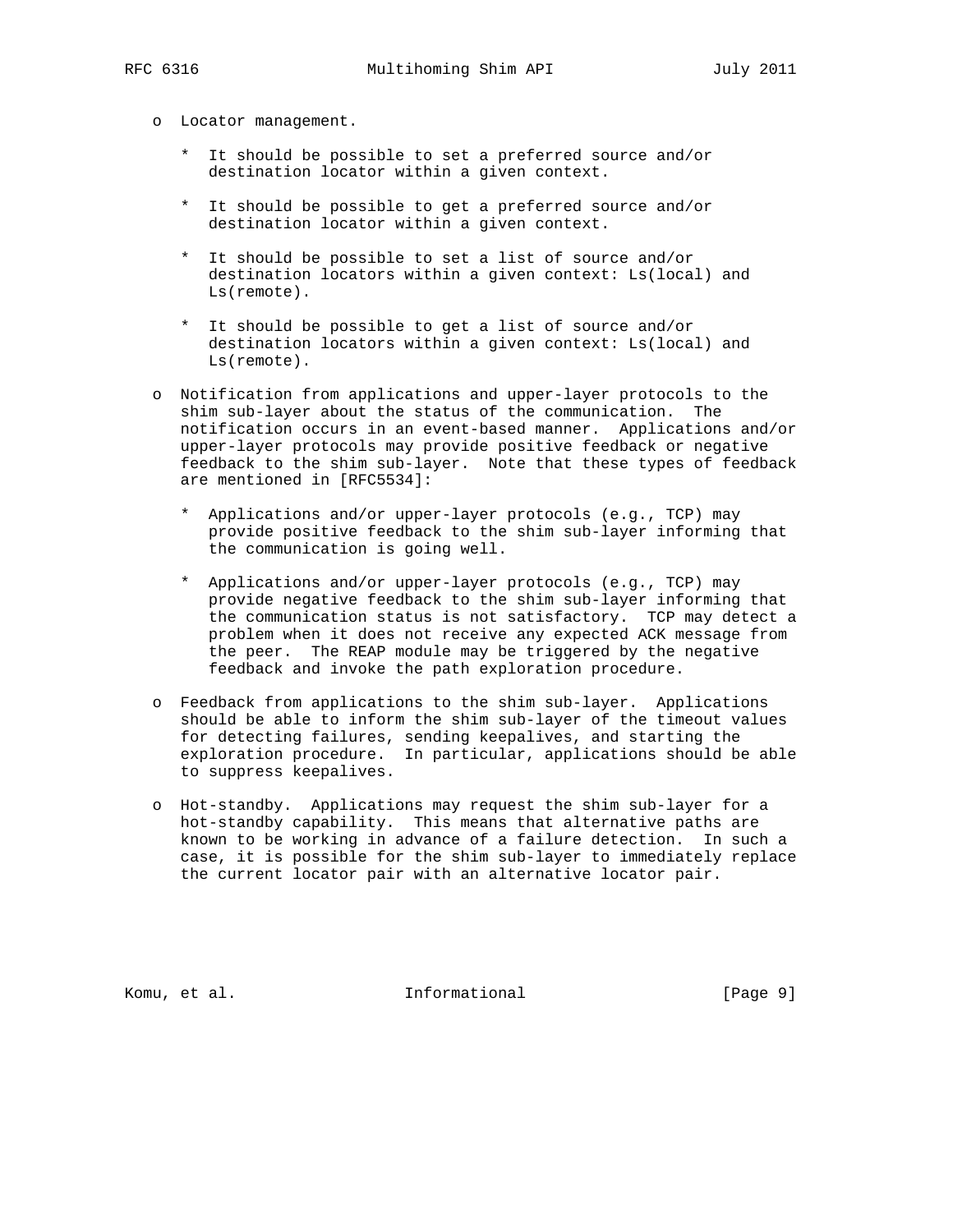- o Eagerness for locator exploration. An application should be able to inform the shim sub-layer of how aggressively it wants the REAP mechanism to perform a path exploration (e.g., by specifying the number of concurrent attempts of discovery of working locator pairs) when an outage occurs on the path between the locator pair in use.
- o Providing locator information to applications. An application should be able to obtain information about the locator pair that was actually used to send or receive packets.
	- \* For inbound traffic, the application may be interested in the locator pair that was actually used to receive the packet.
	- \* For outbound traffic, the application may be interested in the locator pair that was actually used to transmit the packet.

 In this way, applications may have additional control of the locator management. For example, an application becomes capable of verifying if its preference for a locator is actually applied to the flow or not.

- o Applications should be able to know if the shim sub-layer supports deferred context setup or not.
- o An application should be able to know if the communication is now being served by the shim sub-layer or not.
- o An application should be able to use a common interface to access an IPv4 locator and an IPv6 locator.
- 6. Socket Options for Multihoming Shim Sub-Layer

 In this section, socket options that are specific to the shim sub-layer are defined.

 Table 1 shows a list of the socket options that are specific to the shim sub-layer. All of these socket options are defined at the level SOL\_SHIM. When an application uses one of the socket options by getsockopt() or setsockopt(), the second argument MUST be set to SOL\_SHIM.

Komu, et al. 10 mm informational [Page 10]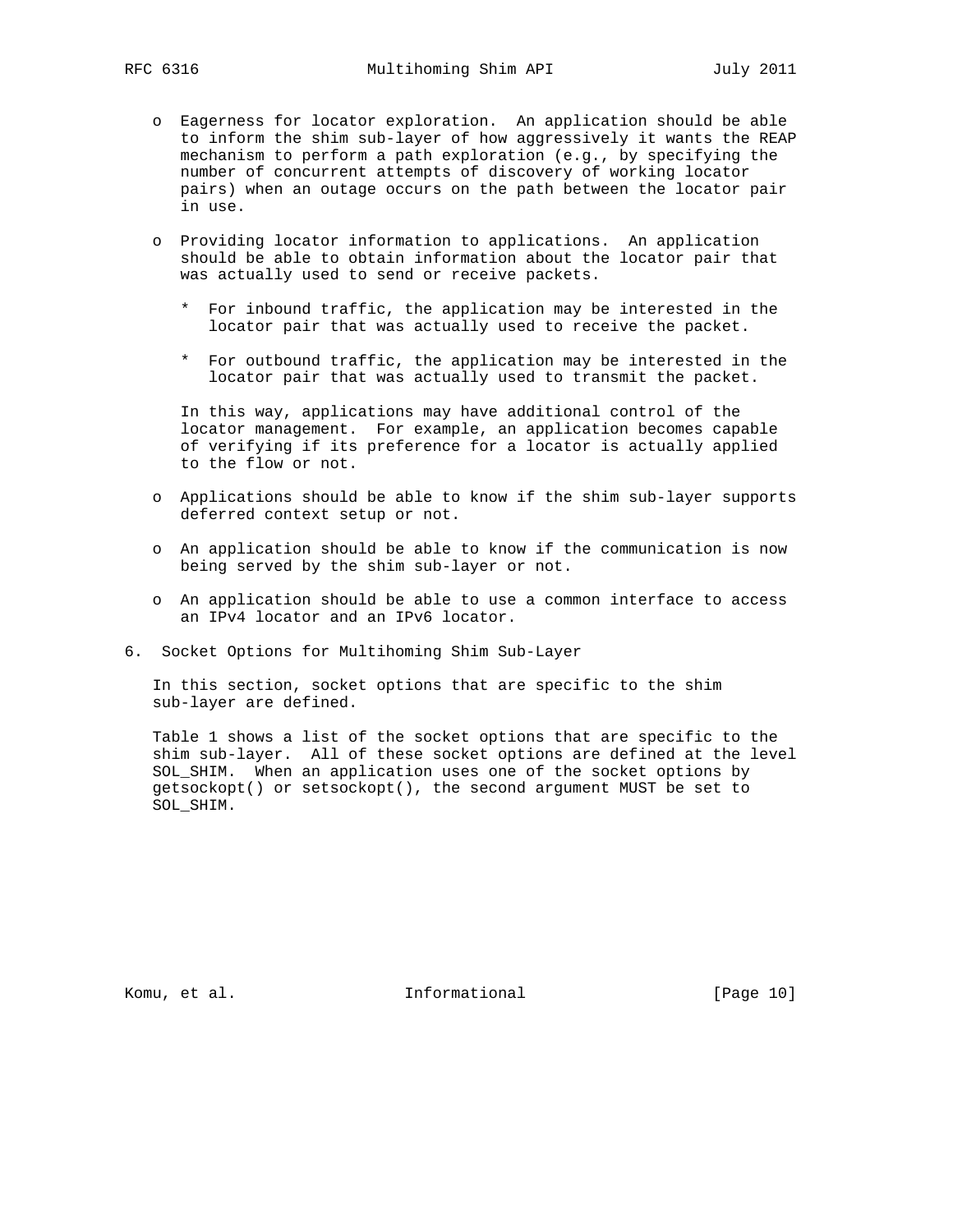The first column of Table 1 gives the name of the option. The second column indicates whether the value for the socket option can be read by getsockopt(), and the third column indicates whether the value for the socket option can be written by setsockopt(). The fourth column provides a brief description of the socket option. The fifth column shows the type of data structure specified along with the socket option. By default, the data structure type is an integer.

| optname             | get     | set     | description                                                                                                                                                              | dtype     |
|---------------------|---------|---------|--------------------------------------------------------------------------------------------------------------------------------------------------------------------------|-----------|
| SHIM_ASSOCIATED     | $\circ$ |         | Get the<br>parameter that<br>indicates<br>whether the<br>socket is<br>associated $(1)$<br>with any shim<br>context or not<br>$(0)$ .                                     | int       |
| SHIM DONTSHIM       | $\circ$ | $\circ$ | Get or set the<br>parameter that<br>indicates<br>whether or not<br>to employ<br>multihoming<br>support by the<br>shim sub-layer.                                         | int       |
| SHIM HOT STANDBY    | $\circ$ | $\circ$ | Get or set the<br>parameter to<br>request the<br>shim sub-layer<br>to prepare a<br>hot-standby<br>connection.                                                            | int       |
| SHIM_LOC_LOCAL_PREF | $\circ$ | $\circ$ | Set the<br>preference<br>value for a<br>source locator<br>for outbound<br>traffic. Get<br>the preferred<br>locator for the<br>source locator<br>for outbound<br>traffic. | Note<br>1 |

Komu, et al. 10. Informational 1. [Page 11]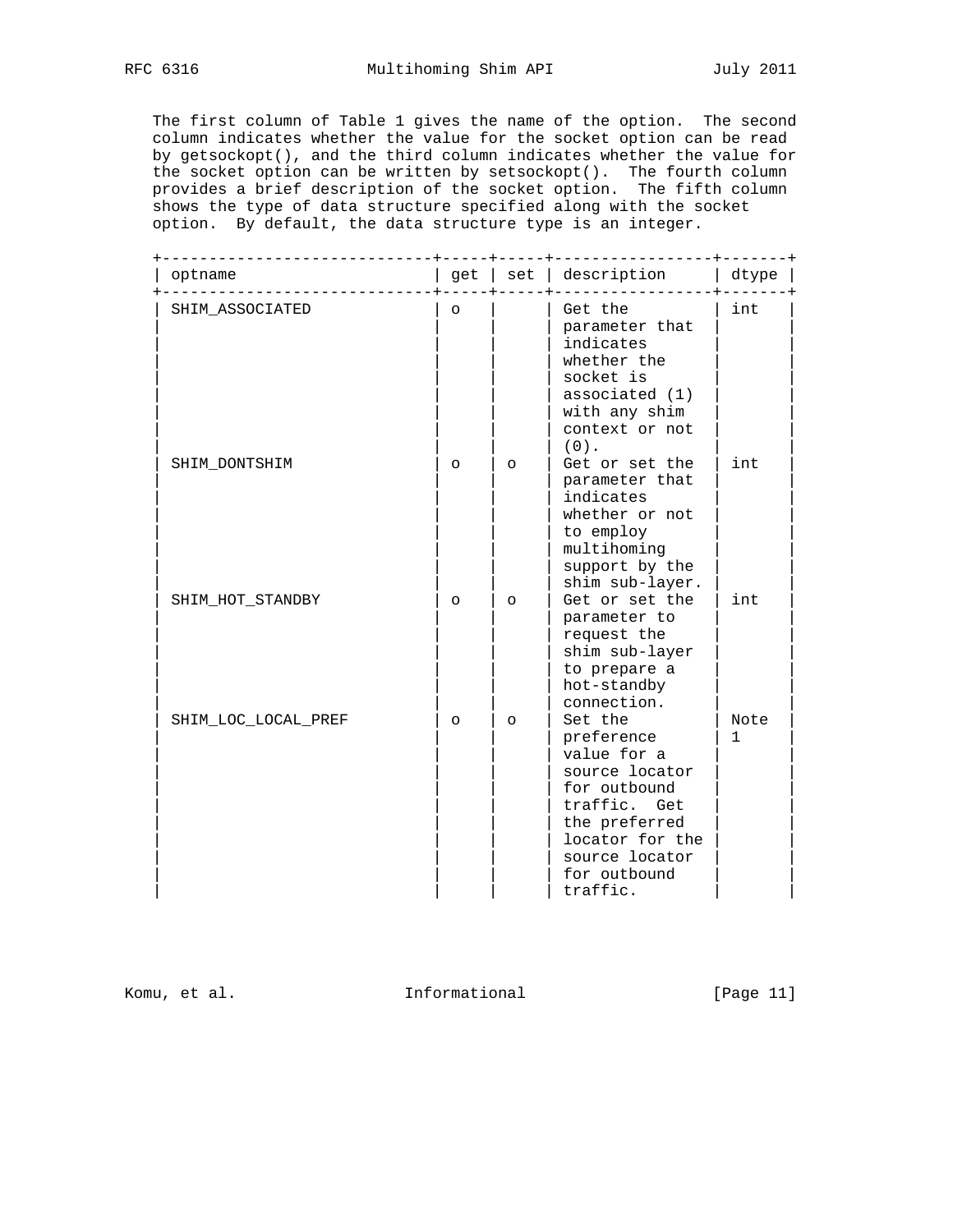| SHIM_LOC_PEER_PREF  | $\circ$  | $\circ$  | Set the<br>preference<br>value for a<br>destination<br>locator for<br>outbound<br>traffic.<br>Get<br>the preferred<br>locator for the<br>destination<br>locator for<br>outbound<br>traffic. | Note<br>$\mathbf{1}$ |
|---------------------|----------|----------|---------------------------------------------------------------------------------------------------------------------------------------------------------------------------------------------|----------------------|
| SHIM LOC LOCAL RECV | $\circ$  | $\circ$  | Request the<br>shim sub-layer<br>to store the<br>destination<br>locator of the<br>received IP<br>packet in an<br>ancillary data<br>object.                                                  | int                  |
| SHIM_LOC_PEER_RECV  | $\Omega$ | $\Omega$ | Request the<br>shim sub-layer<br>to store the<br>source locator<br>of the received<br>IP packet in an<br>ancillary data<br>object.                                                          | int                  |
| SHIM_LOC_LOCAL_SEND | $\circ$  | $\circ$  | Get or set the<br>source locator<br>of outgoing IP<br>packets.                                                                                                                              | Note<br>1            |
| SHIM_LOC_PEER_SEND  | $\circ$  | $\circ$  | Get or set the<br>destination<br>locator of<br>outgoing IP<br>packets.                                                                                                                      | Note<br>$\mathbf{1}$ |
| SHIM LOCLIST LOCAL  | $\circ$  | $\circ$  | Get or set the<br>list of<br>locators<br>associated with<br>the local EID.                                                                                                                  | Note<br>2            |

Komu, et al. 10 1nformational 1999 [Page 12]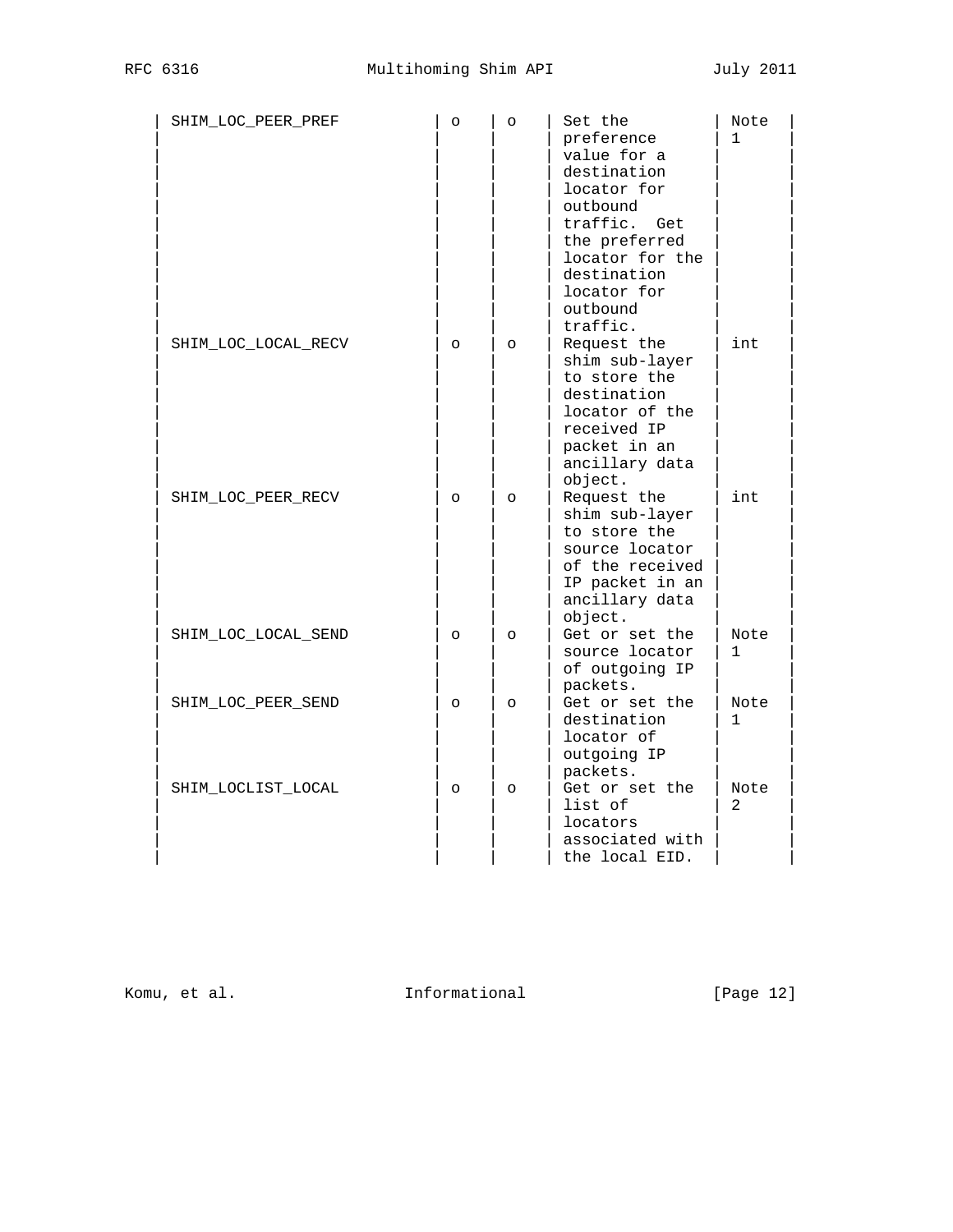| SHIM_LOCLIST_PEER           | $\circ$  | $\circ$  | Get or set the<br>list of<br>locators<br>associated with<br>the peer's EID.                               | Note<br>$\mathfrak{D}$ |
|-----------------------------|----------|----------|-----------------------------------------------------------------------------------------------------------|------------------------|
| SHIM APP TIMEOUT            | $\circ$  | $\Omega$ | Get or set the<br>Send Timeout<br>value of REAP.                                                          | int                    |
| SHIM PATHEXPLORE            | $\circ$  | $\circ$  | Get or set<br>parameters for<br>path<br>exploration and<br>failure<br>detection.                          | Note<br>3              |
| SHIM CONTEXT DEFERRED SETUP | $\Omega$ |          | Get the<br>parameter that<br>indicates<br>whether<br>deferred<br>context setup<br>is supported or<br>not. | int                    |

 Table 1: Socket Options for Multihoming Shim Sub-Layer Note 1: Pointer to a shim\_locator as defined in Section 8.

Note 2: Pointer to an array of shim\_locator data.

Note 3: Pointer to a shim\_pathexplore as defined in Section 8.

 Figure 2 illustrates how the shim-specific socket options fit into the system model of sockets API. The figure shows that the shim sub layer and the additional protocol components (IPv4 and IPv6) below the shim sub-layer are new to the system model. As previously mentioned, all the shim-specific socket options are defined at the SOL\_SHIM level. This design choice brings the following advantages:

- 1. The existing sockets APIs continue to work at the layer above the shim sub-layer. That is, those legacy APIs handle IP addresses as identifiers.
- 2. With newly defined socket options for the shim sub-layer, the application obtains additional control of locator management.

Komu, et al. Informational [Page 13]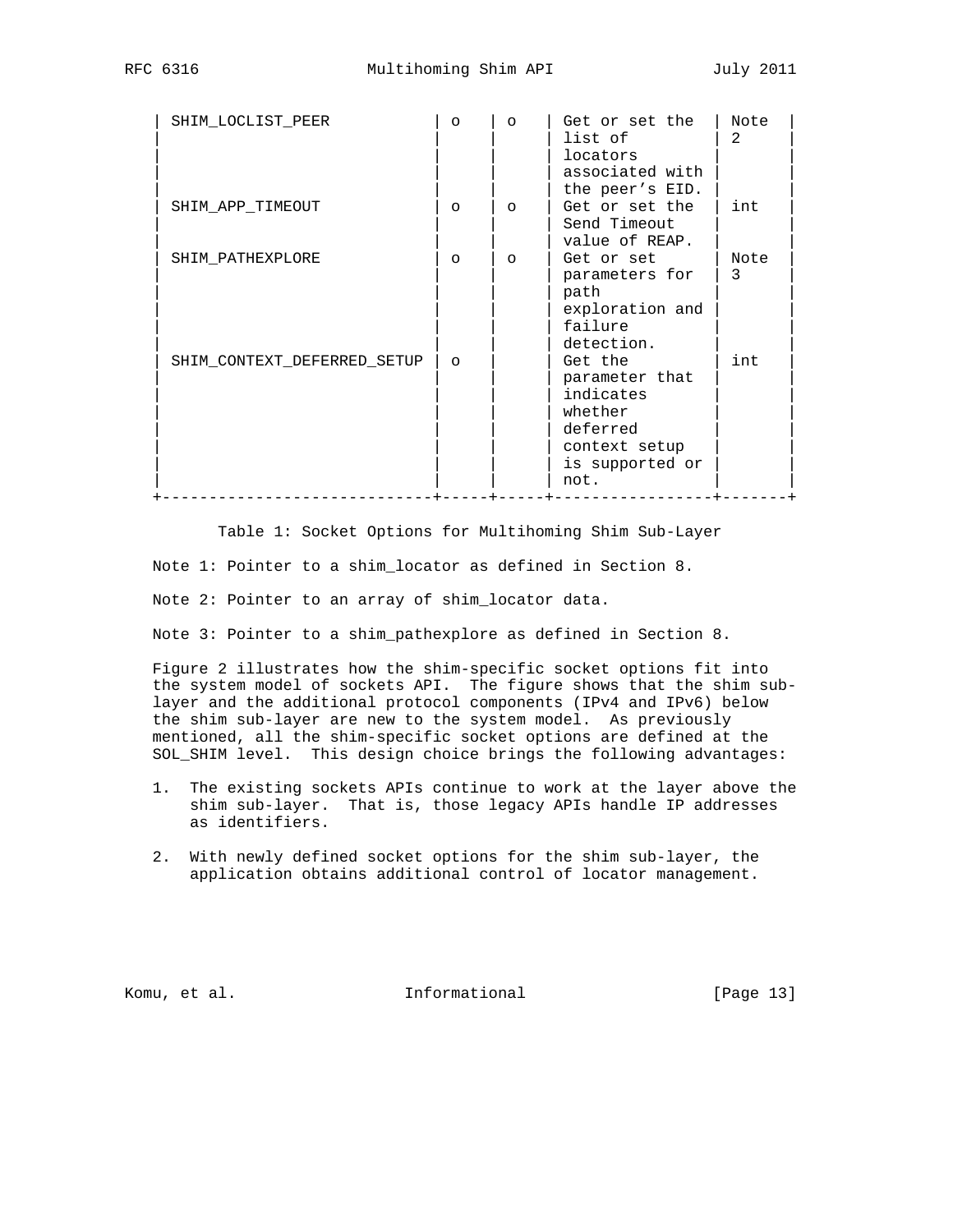3. The shim-specific socket options can be kept independent from address family (IPPROTO\_IP or IPPROTO\_IPV6) and transport protocol (IPPROTO\_TCP or IPPROTO\_UDP) settings.



Figure 2: System Model of Sockets API with Shim Sub-Layer

## 6.1. SHIM\_ASSOCIATED

 The SHIM\_ASSOCIATED option is used to check whether or not the socket is associated with any shim context.

 This option is meaningful when the locator information of the received IP packet does not tell whether or not the identifier/ locator adaptation is performed. Note that the EID pair and the locator pair may be identical in some cases.

 Note that the socket option is read-only, and the option value can be read by getsockopt(). The result  $(0/1/2)$  is set in the option value (the fourth argument of getsockopt()).

 When the application specifies the socket option to an unconnected socket, error code EOPNOTSUPP is returned to the application.

Komu, et al. 10. Informational 1. [Page 14]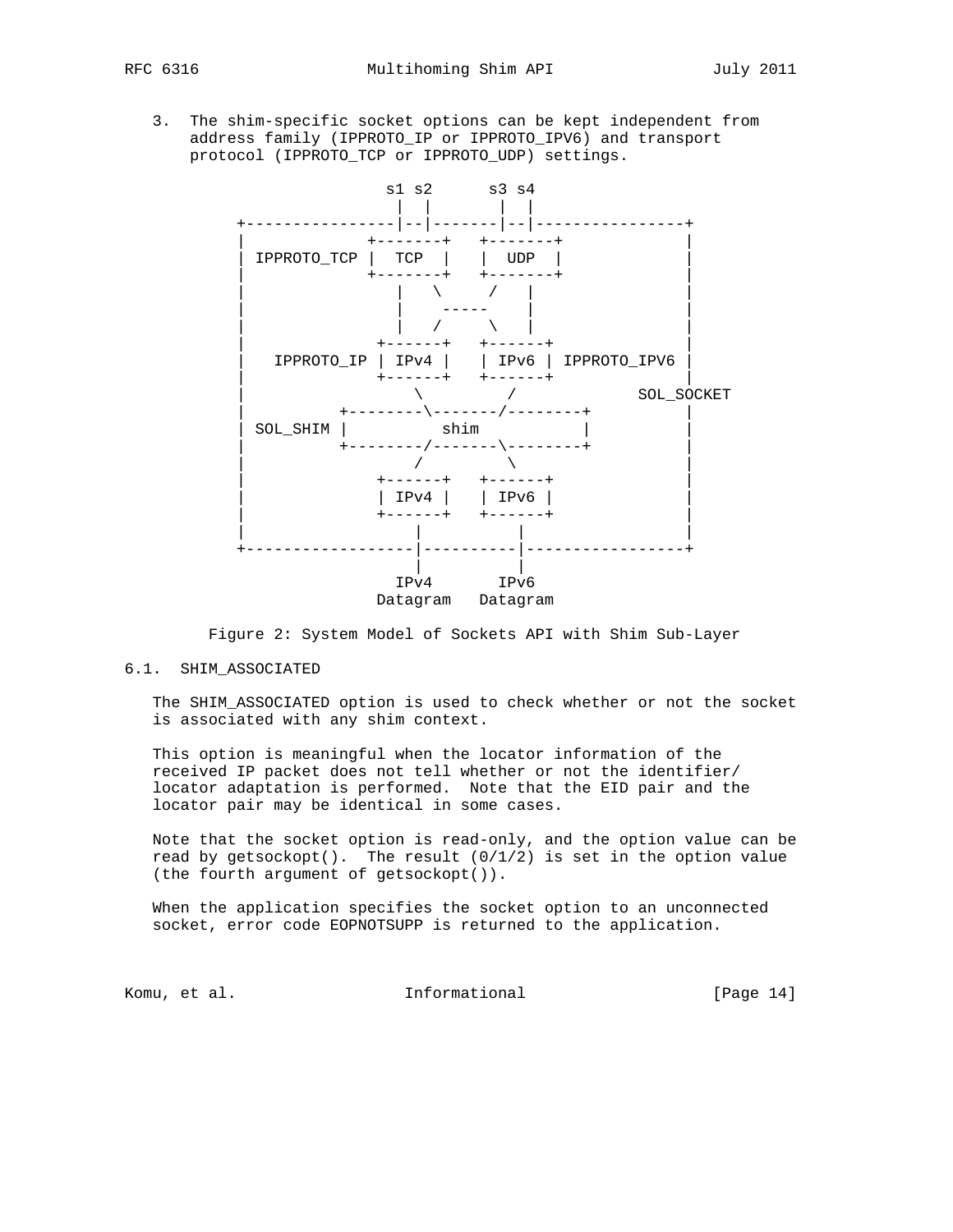The data type of the option value is an integer. The option value indicates the presence of shim context. A return value of 1 means that the socket is associated with a shim context at the shim sub-layer. A return value of 0 indicates that there is no shim context associated with the socket. A return value of 2 means that it is not known whether or not the socket is associated with a shim context, and this MUST be returned only when the socket is unconnected. In other words, the returned value MUST be 0 or 1 when the socket is connected.

For example, the option can be used by the application as follows:

 int optval; int optlen =  $sizeof(optval);$ 

getsockopt(fd, SOL\_SHIM, SHIM\_ASSOCIATED, &optval, &optlen);

### 6.2. SHIM\_DONTSHIM

 The SHIM\_DONTSHIM option is used to request that the shim layer not provide the multihoming support for the communication established over the socket.

 The data type of the option value is an integer, and it takes 0 or 1. An option value of 0 means that the shim sub-layer is employed if available. An option value of 1 means that the application does not want the shim sub-layer to provide the multihoming support for the communication established over the socket.

 The default value is set to 0, which means that the shim sub-layer performs identifier/locator adaptation if available.

 Any attempt to disable the multihoming shim support MUST be made by the application before the socket is connected. If an application makes such an attempt for a connected socket, error code EOPNOTSUPP MUST be returned.

 For example, an application can request that the system not apply the multihoming support as follows:

int optval;

 $optval = 1;$ 

setsockopt(fd, SOL\_SHIM, SHIM\_DONTSHIM, &optval, sizeof(optval));

Komu, et al. 10. Informational 1. [Page 15]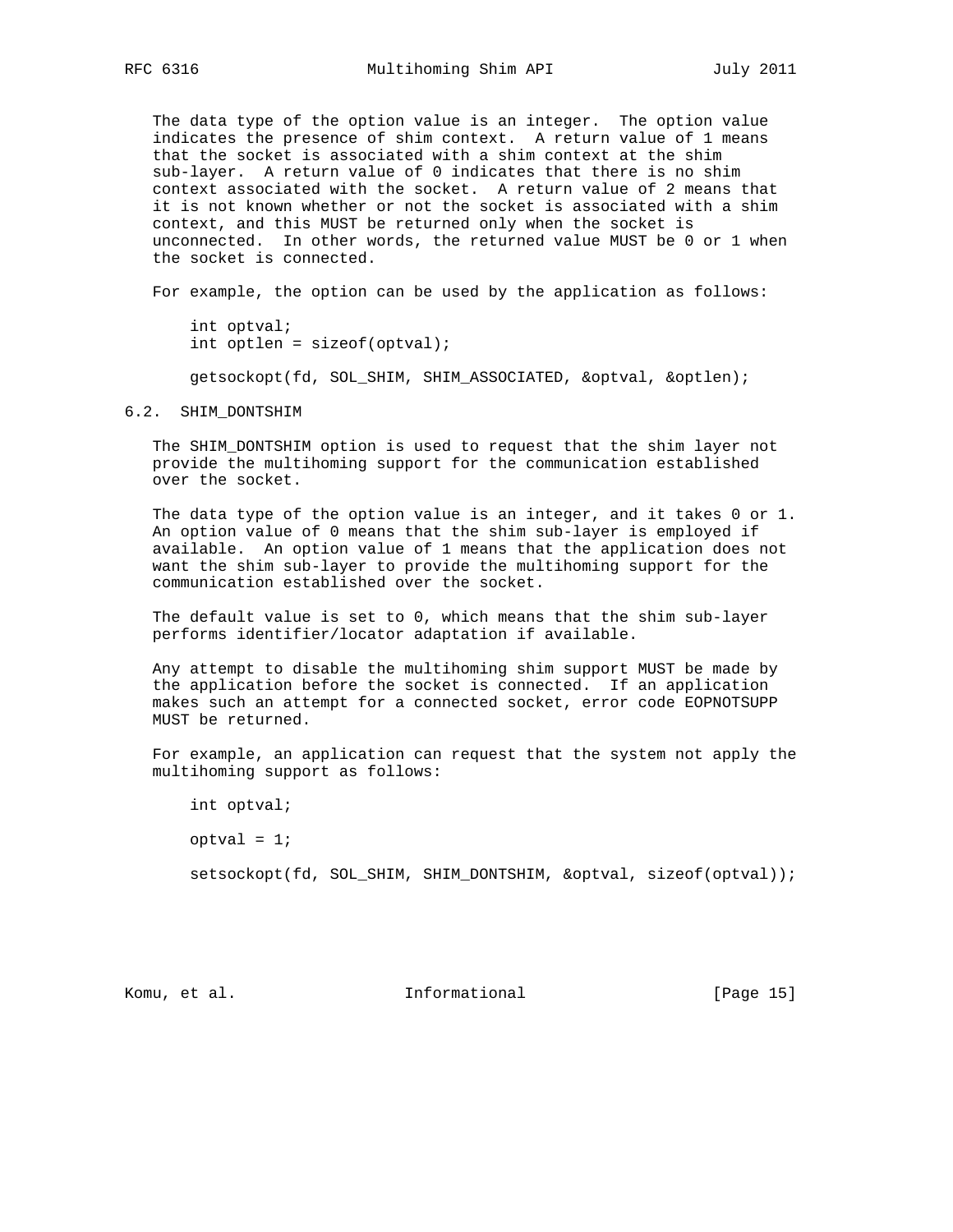For example, the application can check the option value as follows:

```
 int optval;
 int len;
 len = sizeof(optval);
 getsockopt(fd, SOL_SHIM, SHIM_DONTSHIM, &optval, &len);
```
6.3. SHIM\_HOT\_STANDBY

 The SHIM\_HOT\_STANDBY option is used to control whether or not the shim sub-layer employs a hot-standby connection for the socket. A hot-standby connection is an alternative working locator pair to the current locator pair. This option is effective only when there is a shim context associated with the socket.

The data type of the option value is an integer.

The option value can be set by setsockopt().

The option value can be read by getsockopt().

 By default, the value is set to 0, meaning that hot-standby connection is disabled.

 When the application specifies the socket option to an unconnected socket, error code EOPNOTSUPP is returned to the application.

 When there is no shim context associated with the socket, error code ENOENT is returned to the application.

 For example, an application can request establishment of a hot standby connection by using the socket option as follows:

```
 int optval;
optval = 1;
 setsockopt(fd, SOL_SHIM, SHIM_HOT_STANDBY, &optval,
            sizeof(optval));
```
Komu, et al. 10. Informational 1. [Page 16]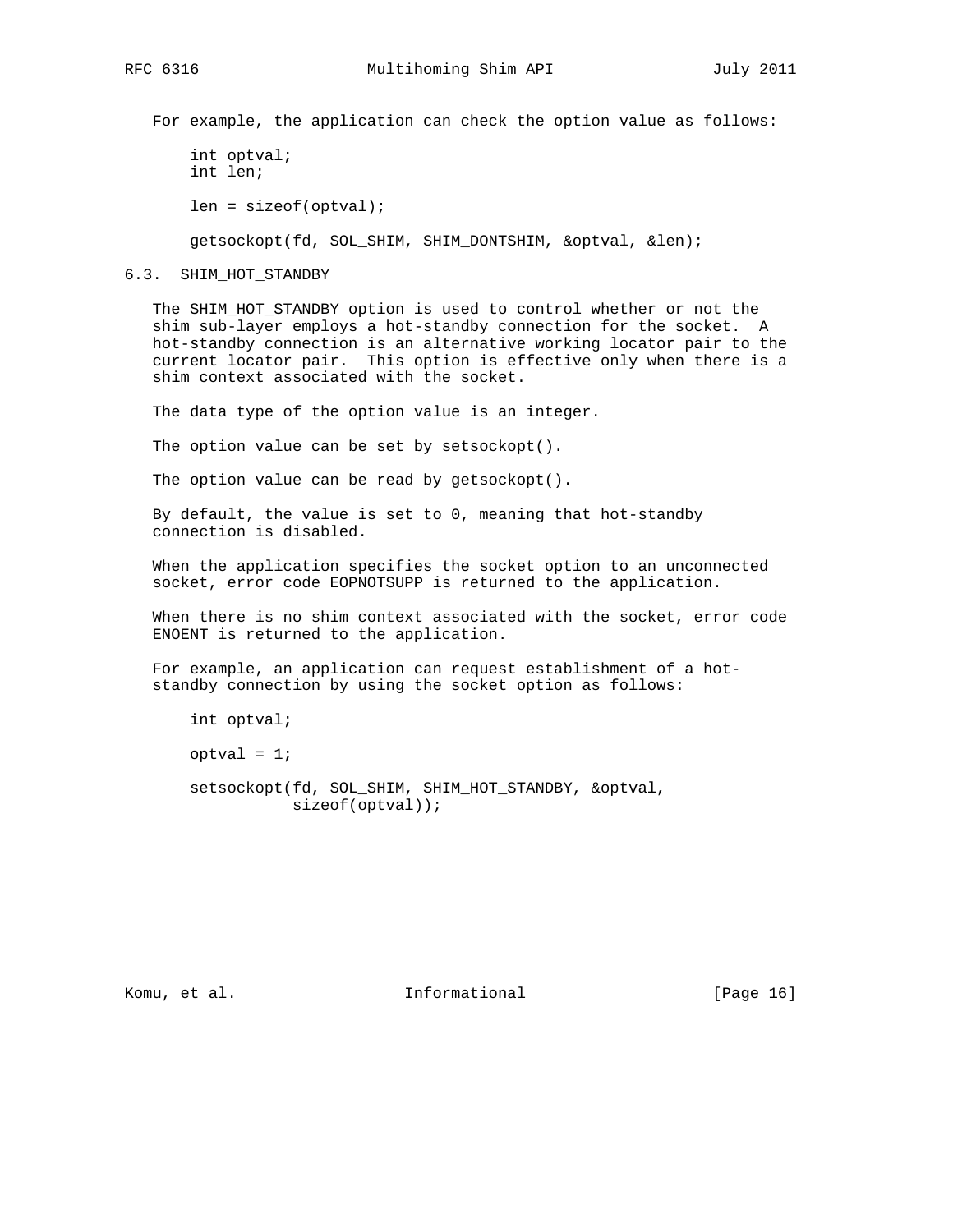For example, an application can get the option value by using the socket option as follows:

```
 int optval;
 int len;
 len = sizeof(optval);
 getsockopt(fd, SOL_SHIM, SHIM_HOT_STANDBY, &optval, &len);
```
#### 6.4. SHIM\_LOC\_LOCAL\_PREF

 The SHIM\_LOC\_LOCAL\_PREF option is used to set the preference value for a source locator for outbound traffic, or to get the preference value of the source locator for outbound traffic that has the highest preference value.

 This option is effective only when there is a shim context associated with the socket.

 By default, the option value is set to NULL, meaning that the option is disabled.

 The preference of a locator is defined by a combination of priority and weight as per DNS SRV [RFC2782]. Note that the Shim6 base protocol defines the preference of a locator in the same way.

 The data type of the option value is a pointer to the shim\_locator information data structure as defined in Section 8.1.

 When an application specifies the socket option to an unconnected socket, error code EOPNOTSUPP is returned to the application.

 When there is no shim context associated with the socket, error code ENOENT is returned to the application.

 Error code EINVALIDLOCATOR is returned when the validation of the specified locator fails.

 An application can set the preference value for a source locator for outbound traffic by setsockopt() with the socket option. Note that lc\_ifidx and lc\_flags (as defined in Section 8.1) have no effect in a set operation. Below is an example of such a set operation.

Komu, et al. 10. Informational 1. [Page 17]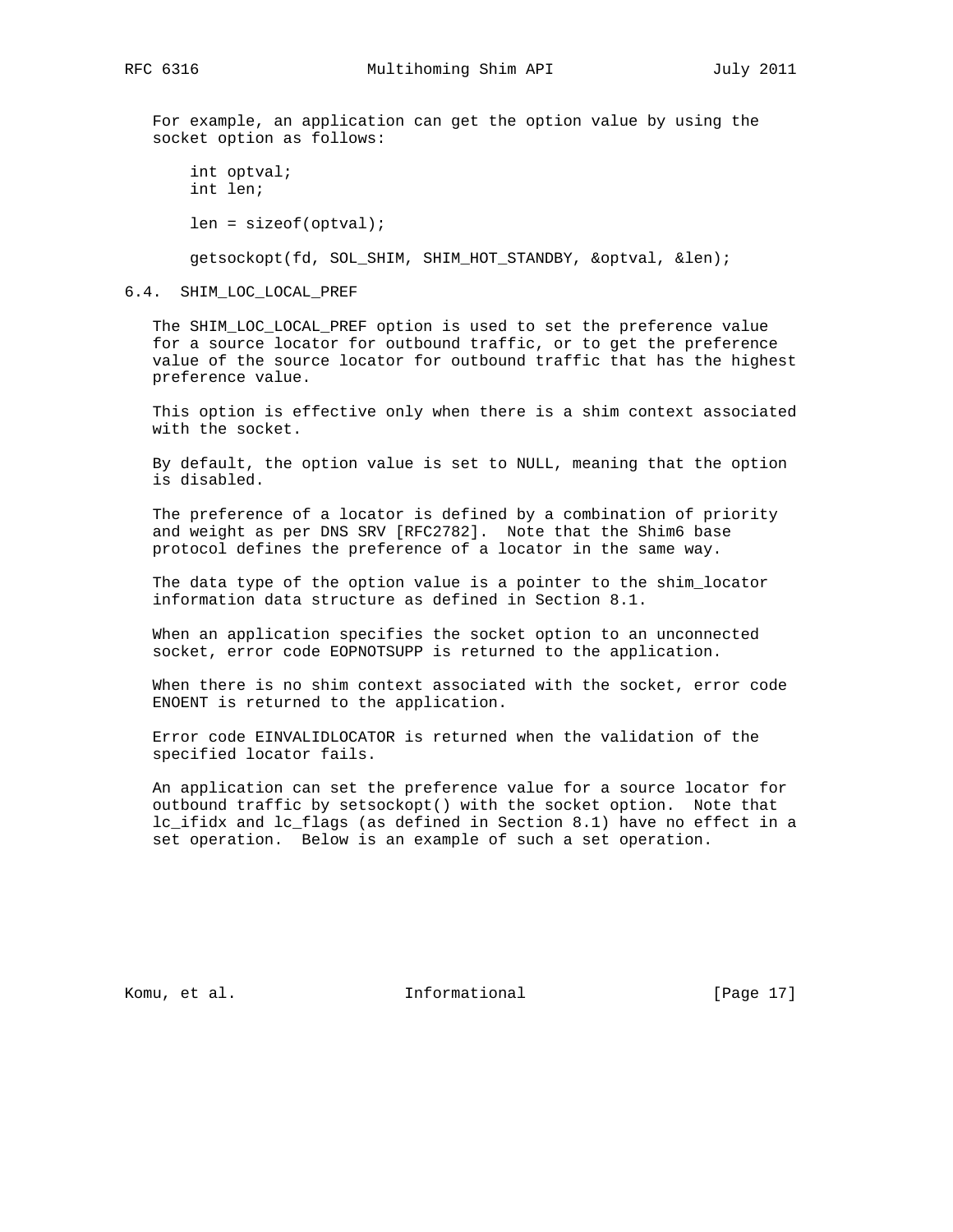struct shim\_locator lc; struct in6\_addr ip6; /\* ...set the locator (ip6)... \*/ memset(&lc, 0, sizeof(shim\_locator));  $lc.lc_family = AF_INET6;$  /\* IPv6 \*/  $lc.lc_lifidx = 0;$  $lc.lc_f$ lags = 0;  $lc.lc\_prio = 1;$  $lc.lc_weight = 10;$  memcpy(&lc.lc\_addr, &ip6, sizeof(in6\_addr)); setsockopt(fd, SOL\_SHIM, SHIM\_LOC\_LOCAL\_PREF, &lc, sizeof(optval));

 An application can get the source locator for outbound traffic that has the highest preference value by using the socket option. Below is an example of such a get operation.

 struct shim\_locator lc; int len;  $len = sizeof(lc);$ getsockopt(fd, SOL\_SHIM, SHIM\_LOC\_LOCAL\_PREF, &lc, &len);

6.5. SHIM\_LOC\_PEER\_PREF

 The SHIM\_LOC\_PEER\_PREF option is used to set the preference value for a destination locator for outbound traffic, or to get the preference value of the destination locator for outbound traffic that has the highest preference value.

 This option is effective only when there is a shim context associated with the socket.

 By default, the option value is set to NULL, meaning that the option is disabled.

 As defined earlier, the preference of a locator is defined by a combination of priority and weight as per DNS SRV [RFC2782]. When there is more than one candidate destination locator, the shim sub-layer makes a selection based on the priority and weight specified for each locator.

 The data type of the option value is a pointer to the shim\_locator information data structure as defined in Section 8.1.

Komu, et al. 10. Informational 1. [Page 18]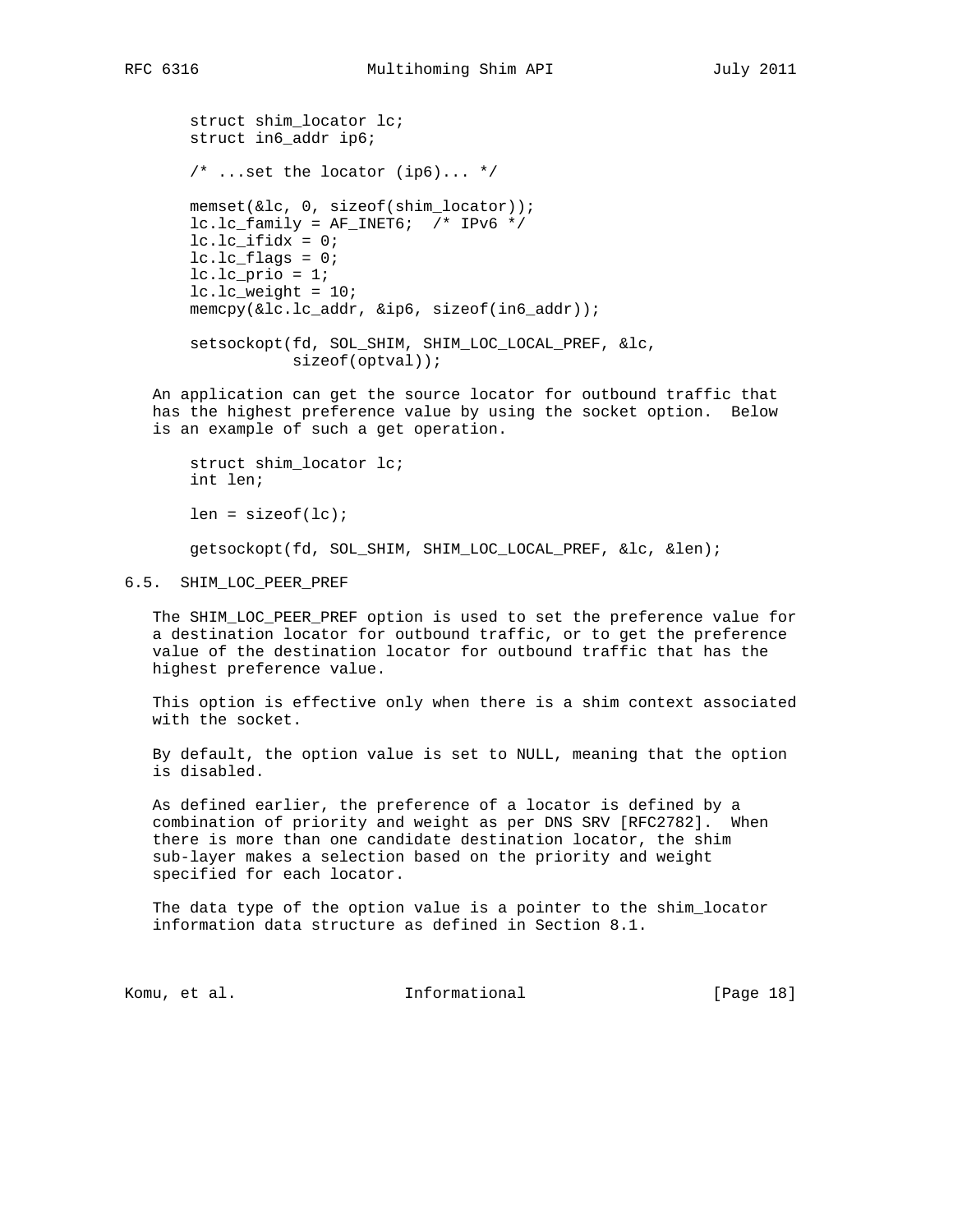When the application specifies the socket option to an unconnected socket, error code EOPNOTSUPP is returned to the application.

 When there is no shim context associated with the socket, error code ENOENT is returned to the application.

 Error code EINVALIDLOCATOR is returned when the validation of the requested locator fails.

 Error code EUNREACHABLELOCATOR is returned when the requested locator is determined to be unreachable according to a reachability check.

The usage of the option is the same as that of SHIM\_LOC\_LOCAL\_PREF.

## 6.6. SHIM\_LOC\_LOCAL\_RECV

 The SHIM\_LOC\_LOCAL\_RECV option can be used to request that the shim sub-layer store the destination locator of the received IP packet in an ancillary data object that can be accessed by recvmsg(). This option is effective only when there is a shim context associated with the socket.

 The data type of the option value is an integer. The option value MUST be binary (0 or 1). By default, the option value is set to 0, meaning that the option is disabled.

An application can set the option value by setsockopt().

An application can get the option value by getsockopt().

 See Section 7 for the procedure to access locator information stored in the ancillary data objects.

 When the application specifies the socket option to an unconnected socket, error code EOPNOTSUPP is returned to the application.

 When there is no shim context associated with the socket, error code ENOENT is returned to the application.

 For example, an application can request the shim sub-layer to store a destination locator by using the socket option as follows:

 int optval;  $optval = 1;$  setsockopt(fd, SOL\_SHIM, SHIM\_LOC\_LOCAL\_RECV, &optval, sizeof(optval));

Komu, et al. 10. Informational 1. [Page 19]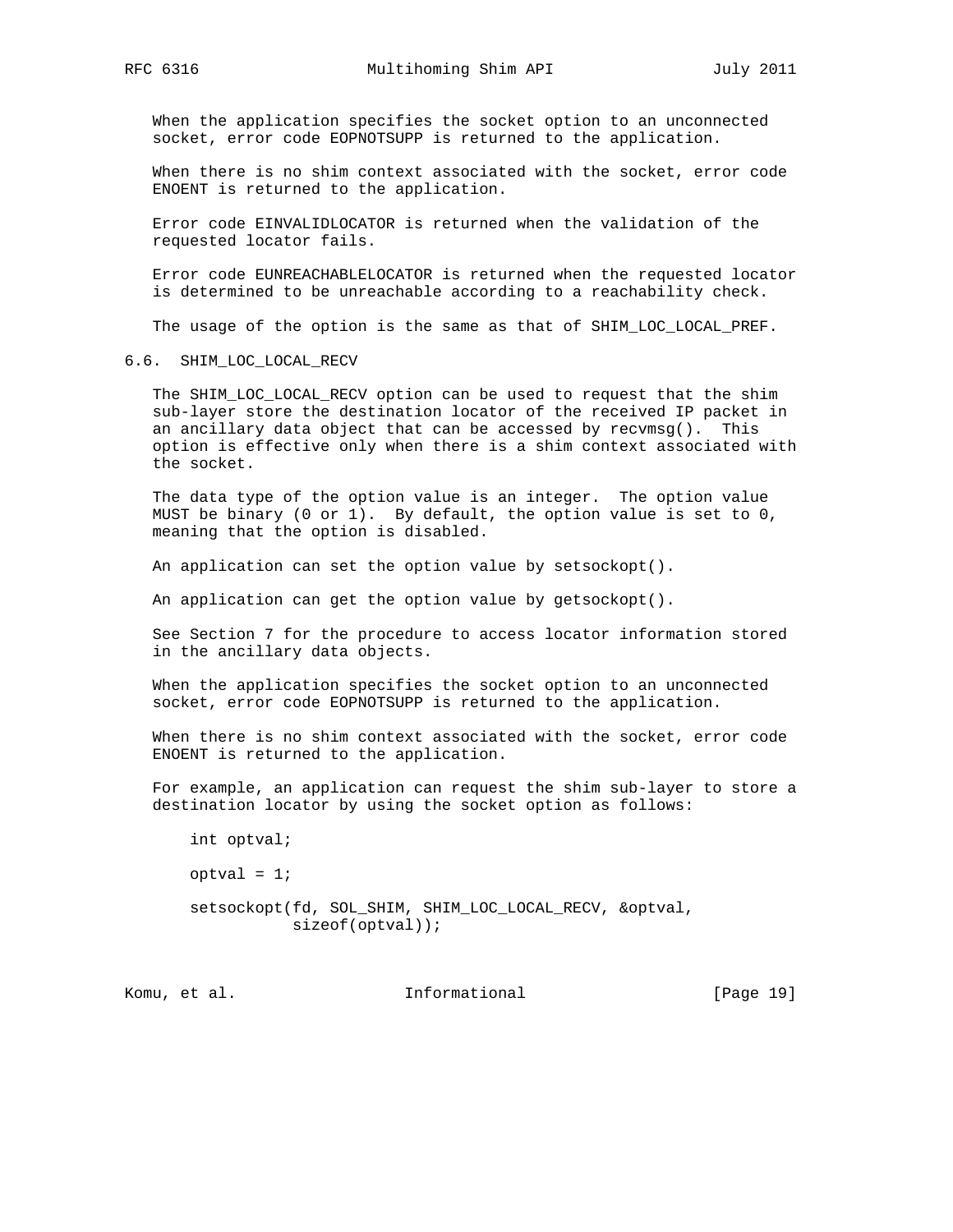For example, an application can get the option value as follows:

 int optval; int len; len = sizeof(optval);

getsockopt(fd, SOL\_SHIM, SHIM\_LOC\_LOCAL\_RECV, &optval, &len);

6.7. SHIM\_LOC\_PEER\_RECV

 The SHIM\_LOC\_PEER\_RECV option is used to request that the shim sub-layer store the source locator of the received IP packet in an ancillary data object that can be accessed by recvmsg(). This option is effective only when there is a shim context associated with the socket.

 The data type of the option value is an integer. The option value MUST be binary (0 or 1). By default, the option value is set to 0, meaning that the option is disabled.

The option value can be set by setsockopt().

The option value can be read by getsockopt().

 See Section 7 for the procedure to access locator information stored in the ancillary data objects.

 When the application specifies the socket option to an unconnected socket, error code EOPNOTSUPP is returned to the application.

 When there is no shim context associated with the socket, error code ENOENT is returned to the application.

 The usage of the option is the same as that of the SHIM\_LOC\_LOCAL\_RECV option.

# 6.8. SHIM\_LOC\_LOCAL\_SEND

 The SHIM\_LOC\_LOCAL\_SEND option is used to request that the shim sub-layer use a specific locator as the source locator for the IP packets to be sent from the socket. This option is effective only when there is a shim context associated with the socket.

 The data type of the option value is a pointer to the shim\_locator data structure.

Komu, et al. 10 millional 11 million and Theorem at Informational (Page 20)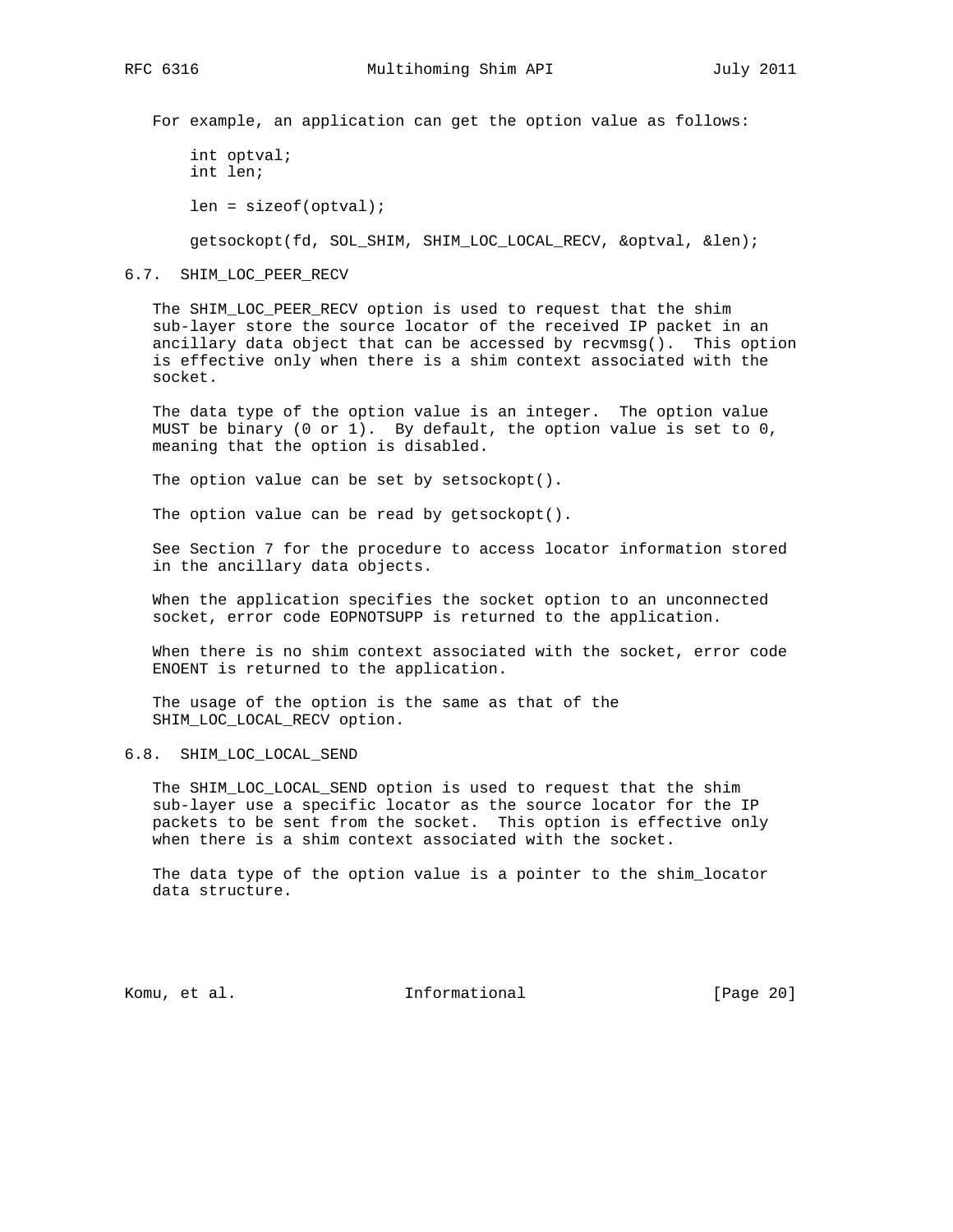An application can set the local locator by setsockopt(), providing a locator that is stored in a shim\_locator data structure. When a zero-filled locator is specified, the pre-existing setting of the local locator is inactivated.

An application can get the local locator by getsockopt().

 When the application specifies the socket option to an unconnected socket, error code EOPNOTSUPP is returned to the application.

 When there is no shim context associated with the socket, error code ENOENT is returned to the application.

 Error code EINVALIDLOCATOR is returned when an invalid locator is specified.

 For example, an application can request the shim sub-layer to use a specific local locator by using the socket option as follows:

 struct shim\_locator locator; struct in6\_addr ia6;

 /\* an IPv6 address preferred for the source locator is copied to the parameter ia6 \*/

memset(&locator, 0, sizeof(locator));

 /\* fill shim\_locator data structure \*/ locator.lc\_family = AF\_INET6; locator.lc\_ifidx = 0; locator. lc flags =  $0$ ; locator.lc\_prio = 0; locator.lc\_weight = 0; memcpy(&locator.lc\_addr, &ia6, sizeof(ia6));

 setsockopt(fd, SOL\_SHIM, SHIM\_LOC\_LOCAL\_SEND, &locator, sizeof(locator));

 For example, an application can get the designated local locator by using the socket option as follows:

Komu, et al. 10 millional 11 million and Theorem at 10 million and 10 million and 10 million and 10 million and 10 million and 10 million and 10 million and 10 million and 10 million and 10 million and 10 million and 10 mi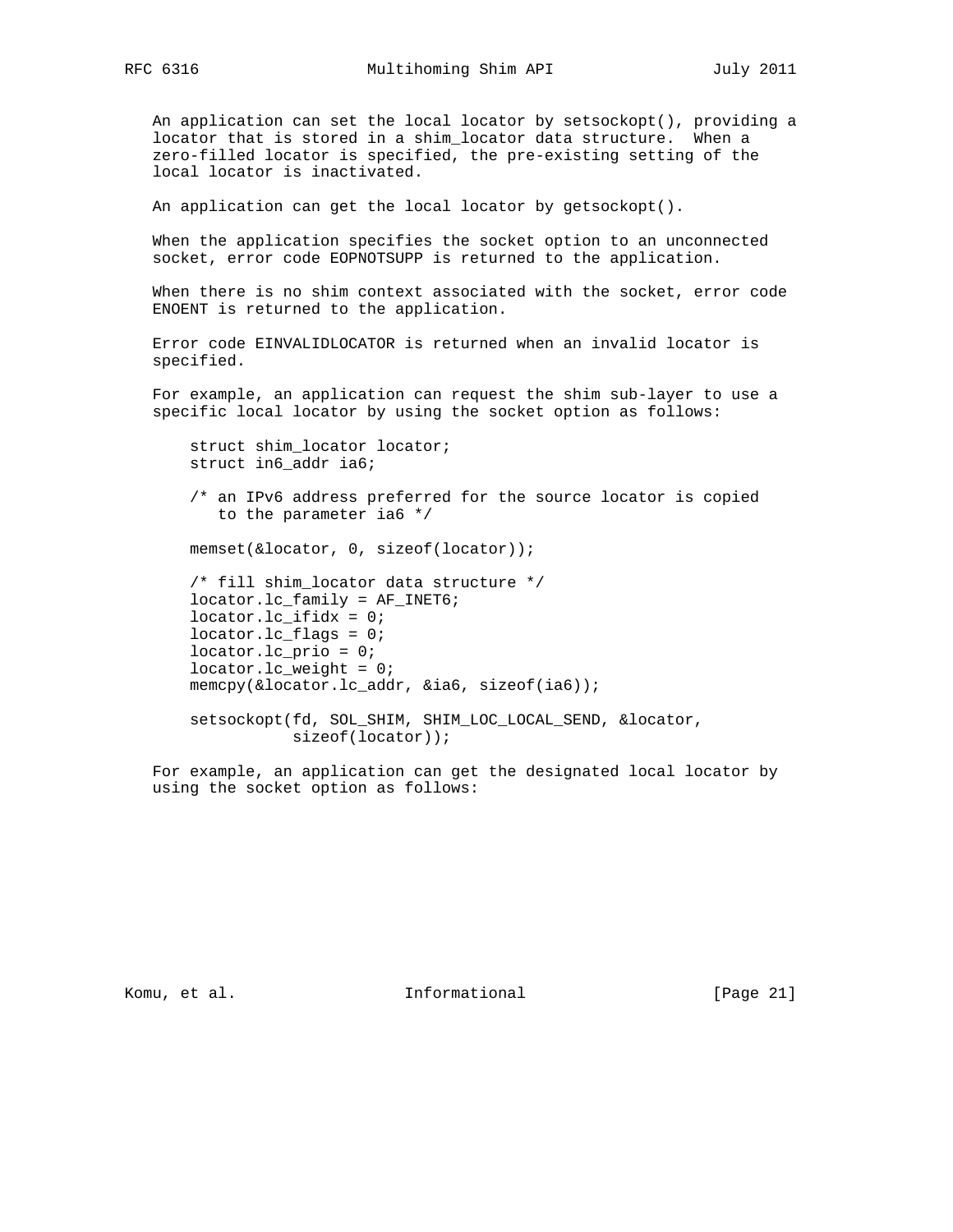struct shim\_locator locator; memset(&locator, 0, sizeof(locator)); getsockopt(fd, SOL\_SHIM, SHIM\_LOC\_LOCAL\_SEND, &locator, sizeof(locator));

/\* check locator \*/

#### 6.9. SHIM\_LOC\_PEER\_SEND

 The SHIM\_LOC\_PEER\_SEND option is used to request that the shim sub-layer use a specific locator for the destination locator of IP packets to be sent from the socket. This option is effective only when there is a shim context associated with the socket.

 The data type of the option value is a pointer to the shim\_locator data structure.

 An application can set the remote locator by setsockopt(), providing a locator that is stored in a shim\_locator data structure. When a zero-filled locator is specified, the pre-existing setting of the remote locator is inactivated.

An application can get the specified remote locator by getsockopt().

 The difference between the SHIM\_LOC\_PEER\_SEND option and the SHIM\_LOC\_PEER\_PREF option is that the former guarantees the use of a requested locator when applicable, whereas the latter does not.

 When the application specifies the socket option to an unconnected socket, error code EOPNOTSUPP is returned to the application.

 When there is no shim context associated with the socket, error code ENOENT is returned to the application.

 Error code EINVALIDLOCATOR is returned when the validation of the requested locator fails.

 Error code EUNVERIFIEDLOCATOR is returned when reachability for the requested locator has not been verified yet.

 Error code EUNREACHABLELOCATOR is returned when the requested locator is determined to be unreachable according to a reachability check.

 The usage of the option is the same as that of the SHIM\_LOC\_LOCAL\_SEND option.

Komu, et al. 10 millionational [Page 22]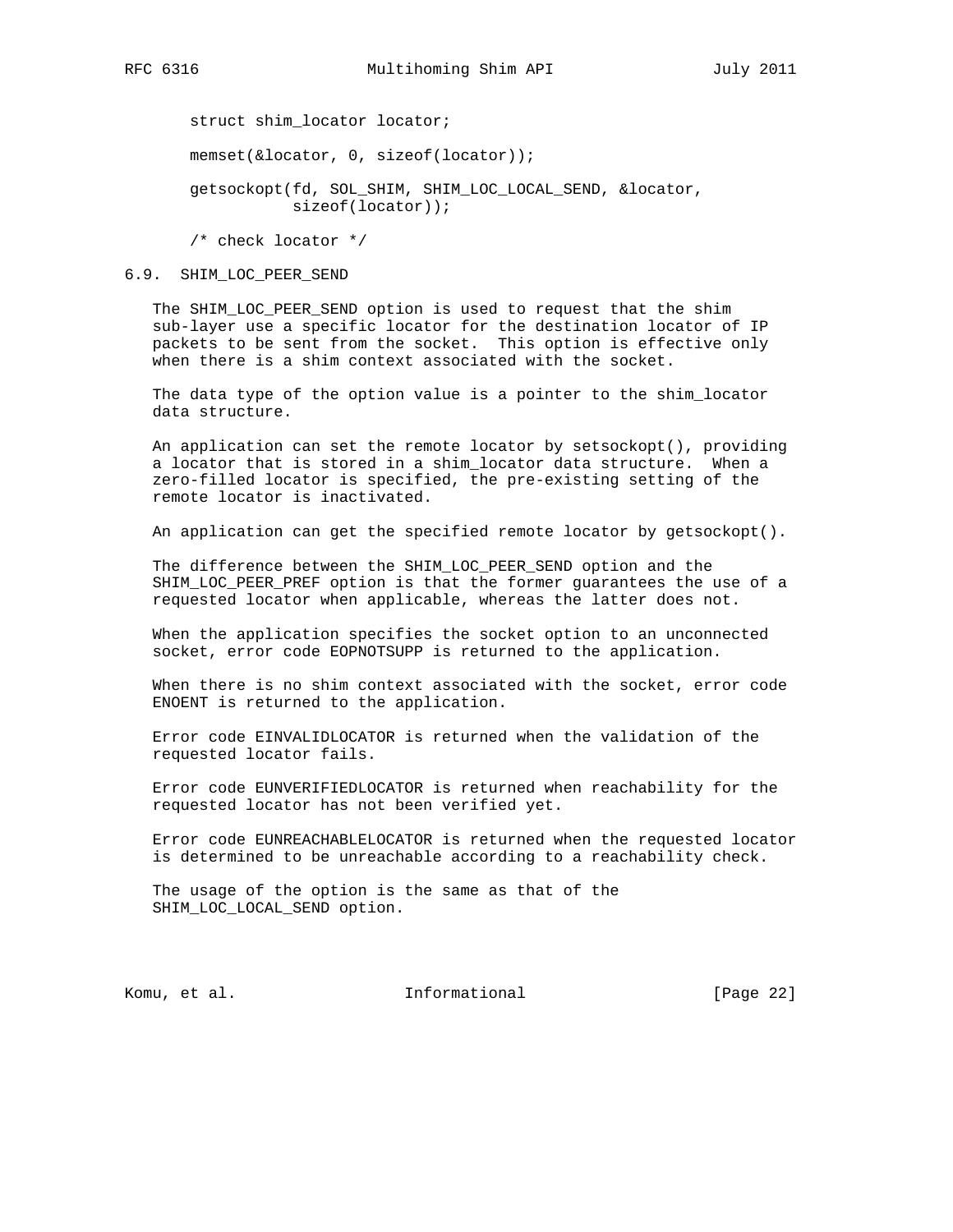#### 6.10. SHIM\_LOCLIST\_LOCAL

 The SHIM\_LOCLIST\_LOCAL option is used to get or set the locator list associated with the local EID of the shim context associated with the socket. This option is effective only when there is a shim context associated with the socket.

 The data type of the option value is a pointer to the buffer in which a locator list is stored. See Section 8 for the data structure for storing the locator information. By default, the option value is set to NULL, meaning that the option is disabled.

 An application can get the locator list by getsockopt(). Note that the size of the buffer pointed to by the optval argument SHOULD be large enough to store an array of locator information. The number of the locator information is not known beforehand.

 The local locator list can be set by setsockopt(). The buffer pointed to by the optval argument MUST contain an array of locator structures.

 When the application specifies the socket option to an unconnected socket, error code EOPNOTSUPP is returned to the application.

 When there is no shim context associated with the socket, error code ENOENT is returned to the application.

 Error code EINVALIDLOCATOR is returned when the validation of any of the specified locators failed.

 Error code ETOOMANYLOCATORS is returned when the number of locators specified exceeds the limit (SHIM\_MAX\_LOCATORS), or when the size of the buffer provided by the application is not large enough to store the locator list provided by the shim sub-layer.

 For example, an application can set a list of locators to be associated with the local EID by using the socket option as follows. Note that an IPv4 locator can be handled by HIP and not by Shim6.

Komu, et al. 10. Informational 1. [Page 23]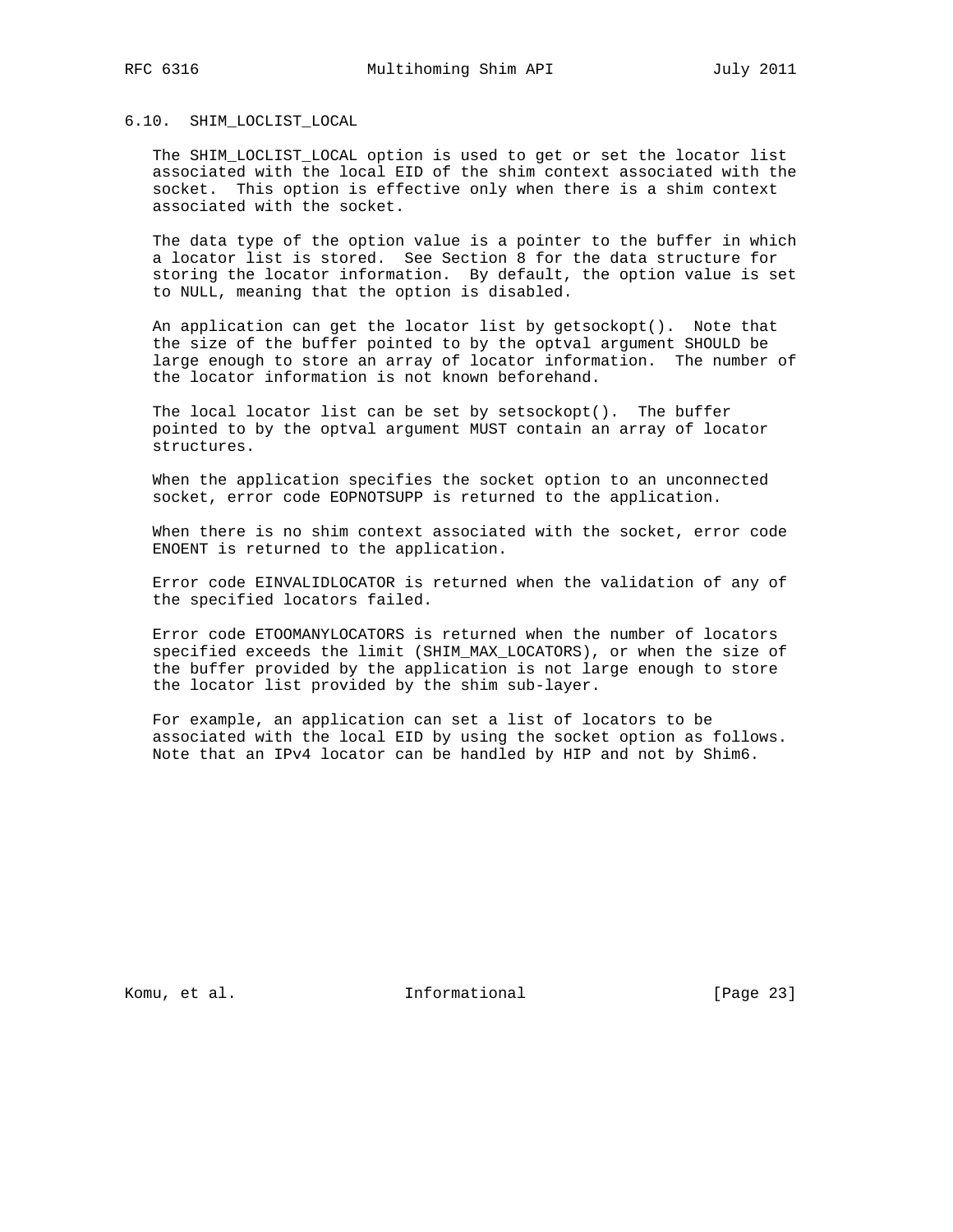```
 struct shim_locator locators[SHIM_MAX_LOCATORS];
       struct sockaddr_in *sin;
       struct sockaddr_in6 *sin6;
       memset(locators, 0, sizeof(locators));
        ...
        /* obtain local IP addresses from local interfaces */
 ...
        /* first locator (an IPv6 address) */
        locators[0].lc_family = AF_INET6;
        locators[0].lc_ifidx = 0;
       locators[0].lc_flags = 0;
       locators[0].lc_prio = 1;
       locators[0].lc_weight = 0;
       memcpy(&locators[0].lc_addr, &sa6->sin6_addr,
               sizeof(sa6->sin6_addr));
        ...
        /* second locator (an IPv4 address) */
       locators[1].lc_family = AF_INET;
       locators[1].lc\_ifidx = 0; locators[1].lc_flags = 0;
       locators[1].lc_prio = 0;
       locators[1].lc_weight = 0;
       memcpy(&locators[1].lc_addr, &sa->sin_addr,
               sizeof(sa->sin_addr));
       setsockopt(fd, SOL_SHIM, SHIM_LOCLIST_LOCAL, locators,
                   sizeof(locators));
   For example, an application can get a list of locators that are
   associated with the local EID by using the socket option as follows:
       struct shim_locator locators[SHIM_MAX_LOCATORS];
       memset(locators, 0, sizeof(locators));
       getsockopt(fd, SOL_SHIM, SHIM_LOC_LOCAL_RECV, locators,
                  sizeof(locators));
       /* parse locators */
        ...
```
Komu, et al. 10 1nformational 111 [Page 24]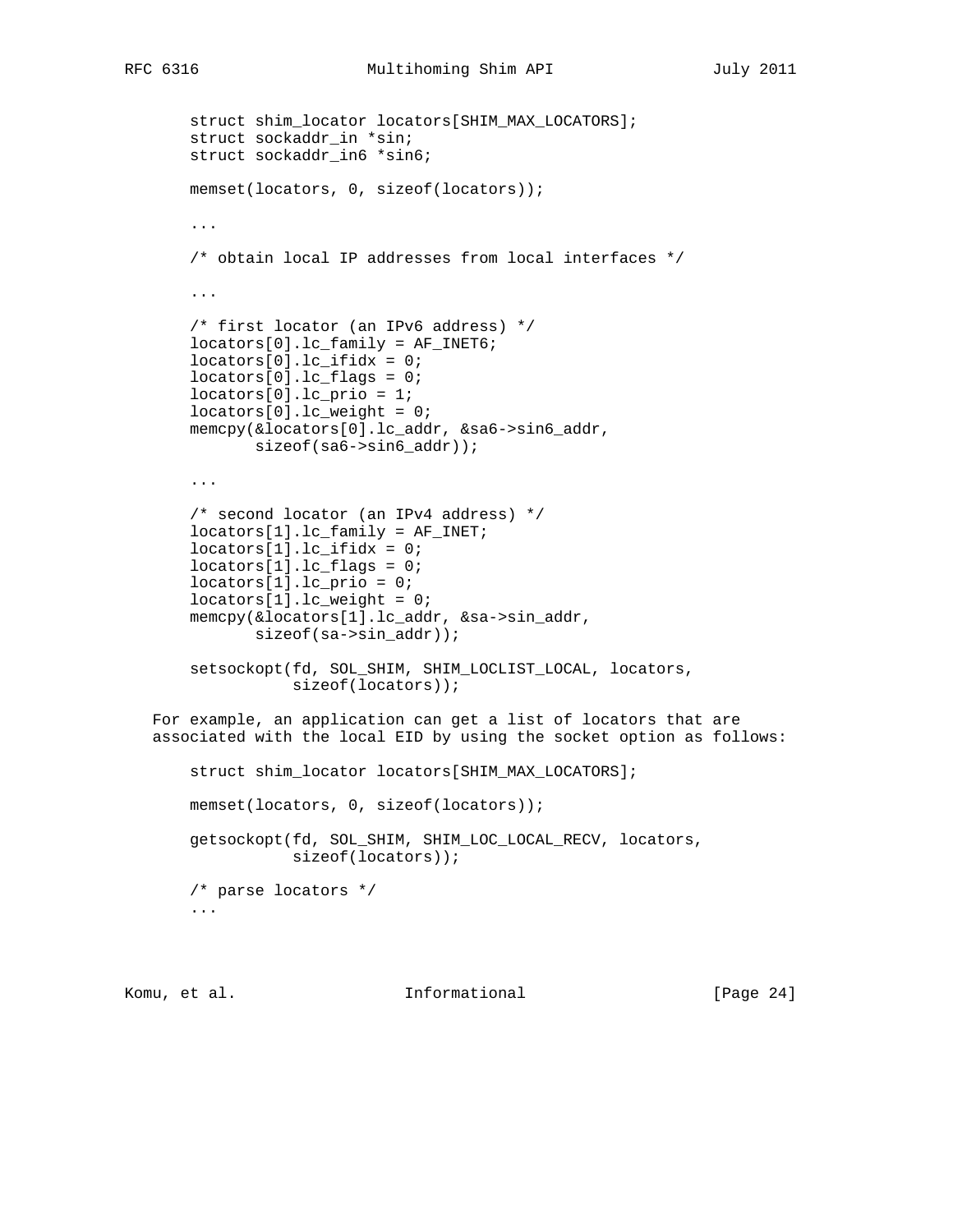# 6.11. SHIM\_LOCLIST\_PEER

 The SHIM\_LOCLIST\_PEER option is used to get or set the locator list associated with the peer EID of the shim context associated with the socket. This option is effective only when there is a shim context associated with the socket.

 The data type of the option value is a pointer to the buffer where a locator list is stored. See Section 8 for the data structure for storing the locator information. By default, the option value is set to NULL, meaning that the option is disabled.

 An application can get the locator list by getsockopt(). Note that the size of the buffer pointed to by the optval argument SHOULD be large enough to store an array of locator information. The number of the locator information is not known beforehand.

 An application can set the locator list by setsockopt(). The buffer pointed to by the optval argument MUST contain an array of locator list items.

 When the application specifies the socket option to an unconnected socket, error code EOPNOTSUPP is returned to the application.

 When there is no shim context associated with the socket, error code ENOENT is returned to the application.

 Error code EINVALIDLOCATOR is returned when the validation of any of the specified locators failed.

 Error code EUNVERIFIEDLOCATOR is returned when reachability for the requested locator has not been verified yet.

 Error code EUNREACHABLELOCATOR is returned when the requested locator is determined to be unreachable according to a reachability check.

 Error code ETOOMANYLOCATORS is returned when the number of locators specified exceeds the limit (SHIM\_MAX\_LOCATORS), or when the size of the buffer provided by the application is not large enough to store the locator list provided by the shim sub-layer.

The usage of the option is the same as that of SHIM\_LOCLIST\_LOCAL.

Komu, et al. 10. Informational 1. [Page 25]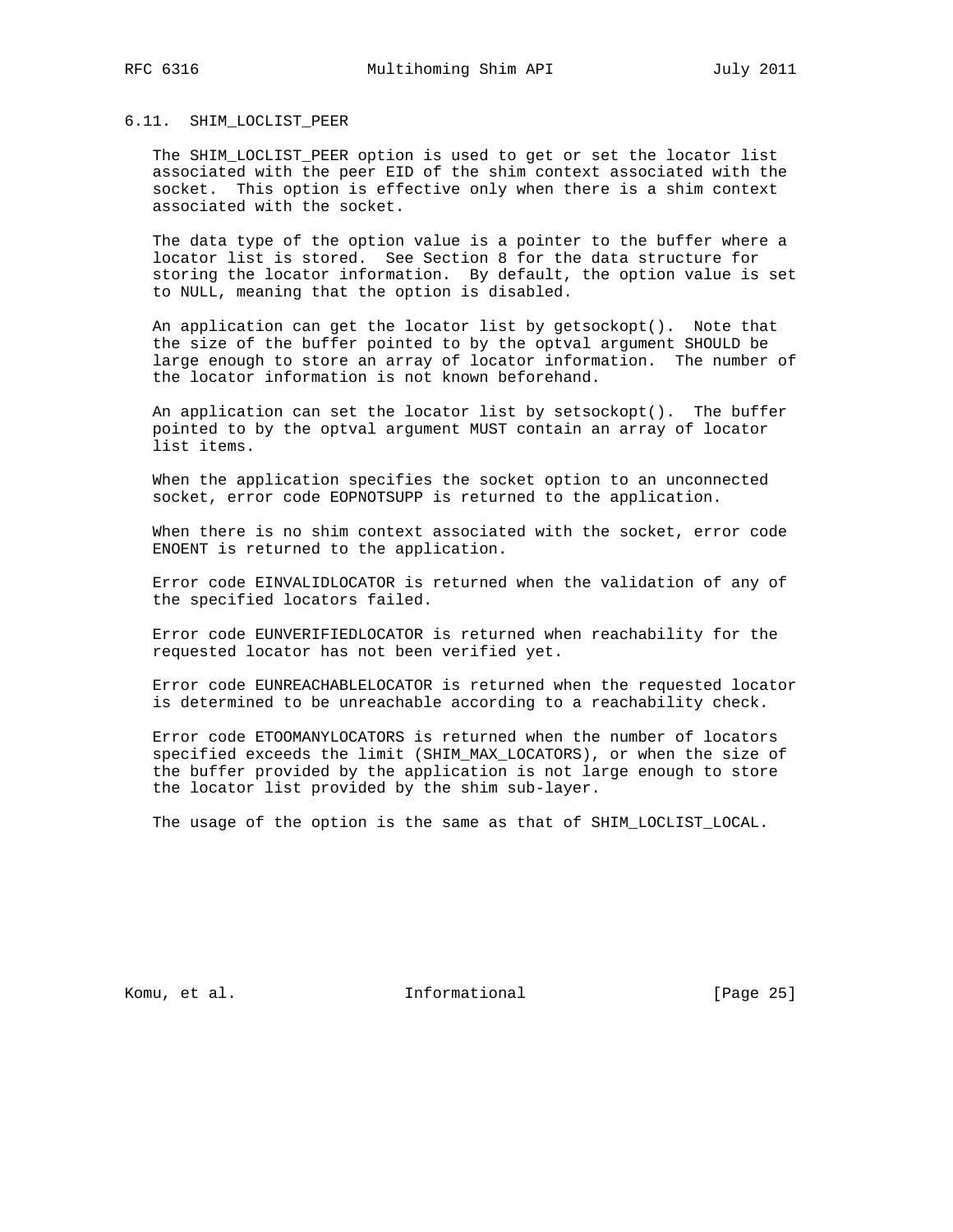## 6.12. SHIM\_APP\_TIMEOUT

 The SHIM\_APP\_TIMEOUT option is used to get or set the Send Timeout value of REAP [RFC5534]. This option is effective only when there is a shim context associated with the socket.

 The data type of the option value is an integer. The value indicates the period of timeout in seconds to send a REAP Keepalive message since the last outbound traffic. By default, the option value is set to 0, meaning that the option is disabled. When the option is disabled, the REAP mechanism follows its default Send Timeout value as specified in [RFC5534].

 When the application specifies the socket option to an unconnected socket, error code EOPNOTSUPP is returned to the application.

 When there is no shim context associated with the socket, error code ENOENT is returned to the application.

 When there is no REAP instance on the system, error code EOPNOTSUPP is returned to the application.

 For example, an application can set the timeout value by using the socket option as follows:

 int optval; optval =  $15$ ; /\* 15 seconds \*/ setsockopt(fd, SOL\_SHIM, SHIM\_APP\_TIMEOUT, &optval, sizeof(optval));

 For example, an application can get the timeout value by using the socket option as follows:

 int optval; int len; len = sizeof(optval); getsockopt(fd, SOL\_SHIM, SHIM\_APP\_TIMEOUT, &optval, &len);

Komu, et al. 10 millional 11 million and Theorem at Informational (Page 26)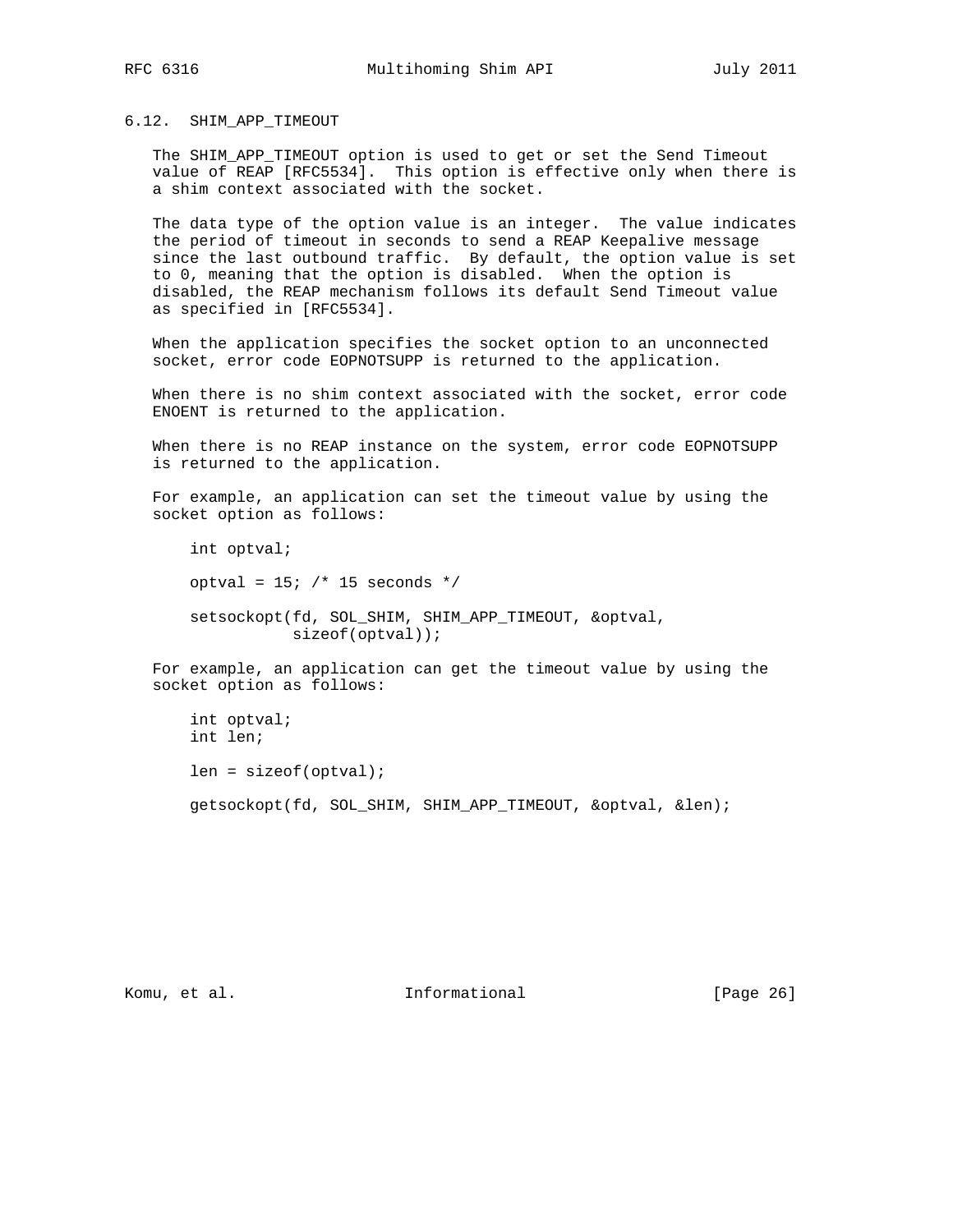#### 6.13. SHIM\_PATHEXPLORE

 The application MAY use this socket option to get or set parameters concerning path exploration. Path exploration is a procedure to find an alternative locator pair to the current locator pair. As the REAP specification defines, a peer may send Probe messages to find an alternative locator pair.

 This option is effective only when there is a shim context associated with the socket.

 The data type of the option value is a pointer to the buffer where a set of information for path exploration is stored. The data structure is defined in Section 8.

 By default, the option value is set to NULL, meaning that the option is disabled.

 When the application specifies the socket option to an unconnected socket, error code EOPNOTSUPP is returned to the application.

 When there is no shim context associated with the socket, error code ENOENT is returned to the application.

 For example, an application can set parameters for path exploration by using the socket option as follows:

struct shim6\_pathexplore pe;

| $pe.pe\_problemum = 47$     | $\prime\star$ times $\star\prime$     |  |
|-----------------------------|---------------------------------------|--|
| pe.pe_keepaliveto = $10i$   | $\prime\prime$ seconds $\prime\prime$ |  |
| $pe.pe\_initprobeto = 500;$ | $\prime$ * milliseconds */            |  |
| pe.pe reserved = $0$ ;      |                                       |  |

setsockopt(fd, SOL\_SHIM, SHIM\_PATHEXPLORE, &pe, sizeof(pe));

 For example, an application can get parameters for path exploration by using the socket option as follows:

 struct shim6\_pathexplore pe; int len;  $len = sizeof(pe);$ getsockopt(fd, SOL\_SHIM, SHIM\_PATHEXPLORE, &pe, &len);

Komu, et al. 10 millional 11 million and Theorem at Informational (Page 27)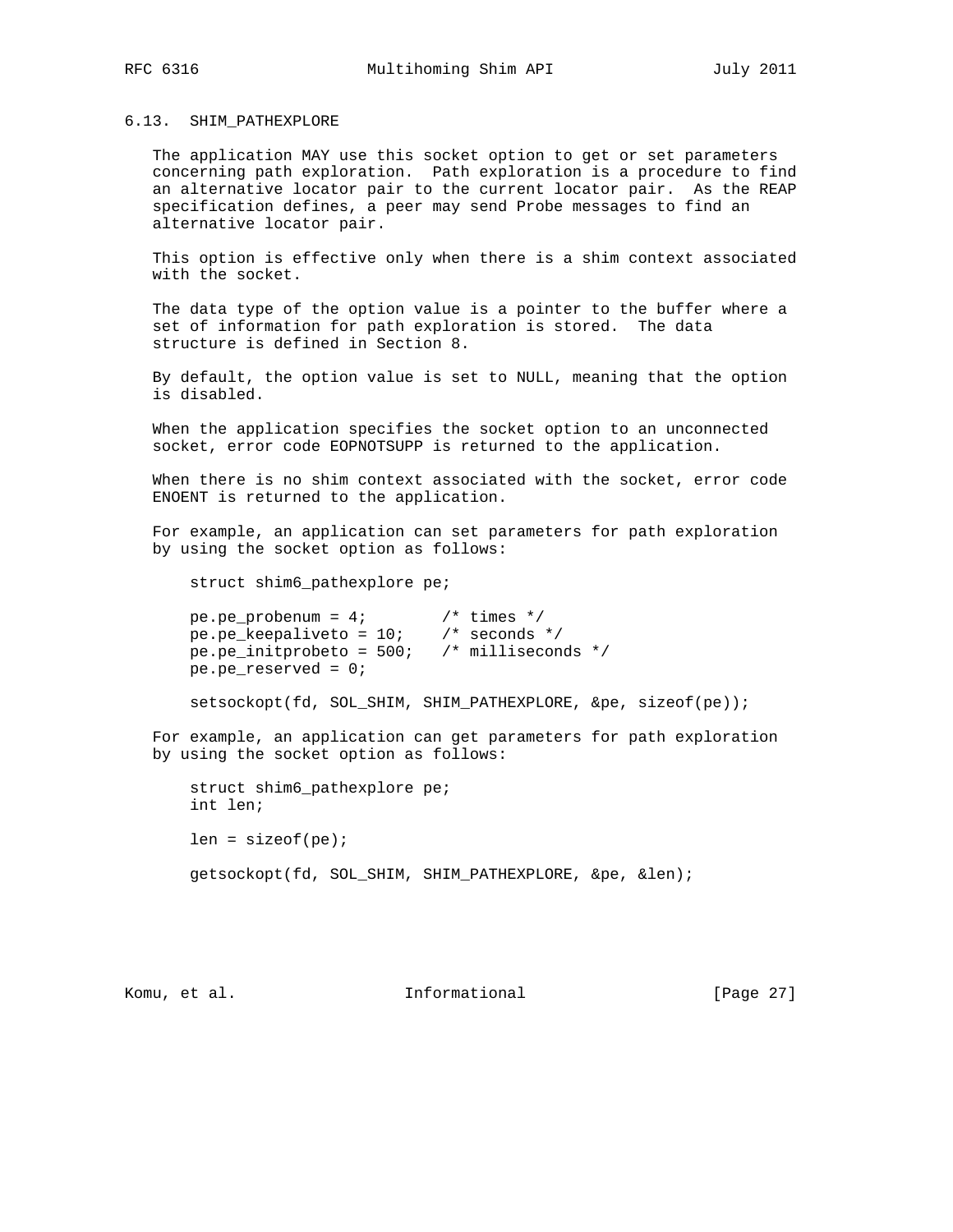## 6.14. SHIM\_DEFERRED\_CONTEXT\_SETUP

 The SHIM\_DEFERRED\_CONTEXT\_SETUP option is used to check whether or not deferred context setup is possible. Deferred context setup means that the context is established in parallel with the data communication. Note that Shim6 supports deferred context setup and HIP does not, because EIDs in HIP (i.e., Host Identifiers) are non routable.

 Note that the socket option is read-only, and the option value can be read by getsockopt().

 The data type for the option value is an integer. The option value MUST be binary (0 or 1). The option value of 1 means that the shim sub-layer supports deferred context setup.

 When the application specifies the socket option to an unconnected socket, error code EOPNOTSUPP is returned to the application.

 For example, an application can check whether deferred context setup is possible or not as follows:

```
 int optval;
 int len;
 len = sizeof(optval);
 getsockopt(fd, SOL_SHIM, SHIM_DEFERRED_CONTEXT_SETUP,
            &optval, &len);
```
## 6.15. Applicability

 All the socket options defined in this section except for the SHIM DONTSHIM option are applicable to applications that use connected sockets.

 All the socket options defined in this section except for the SHIM\_ASSOCIATED, SHIM\_DONTSHIM, and SHIM\_CONTEXT\_DEFERRED\_SETUP options are effective only when there is a shim context associated with the socket.

Komu, et al. 10 millional 11 million and Theorem at Informational (Page 28)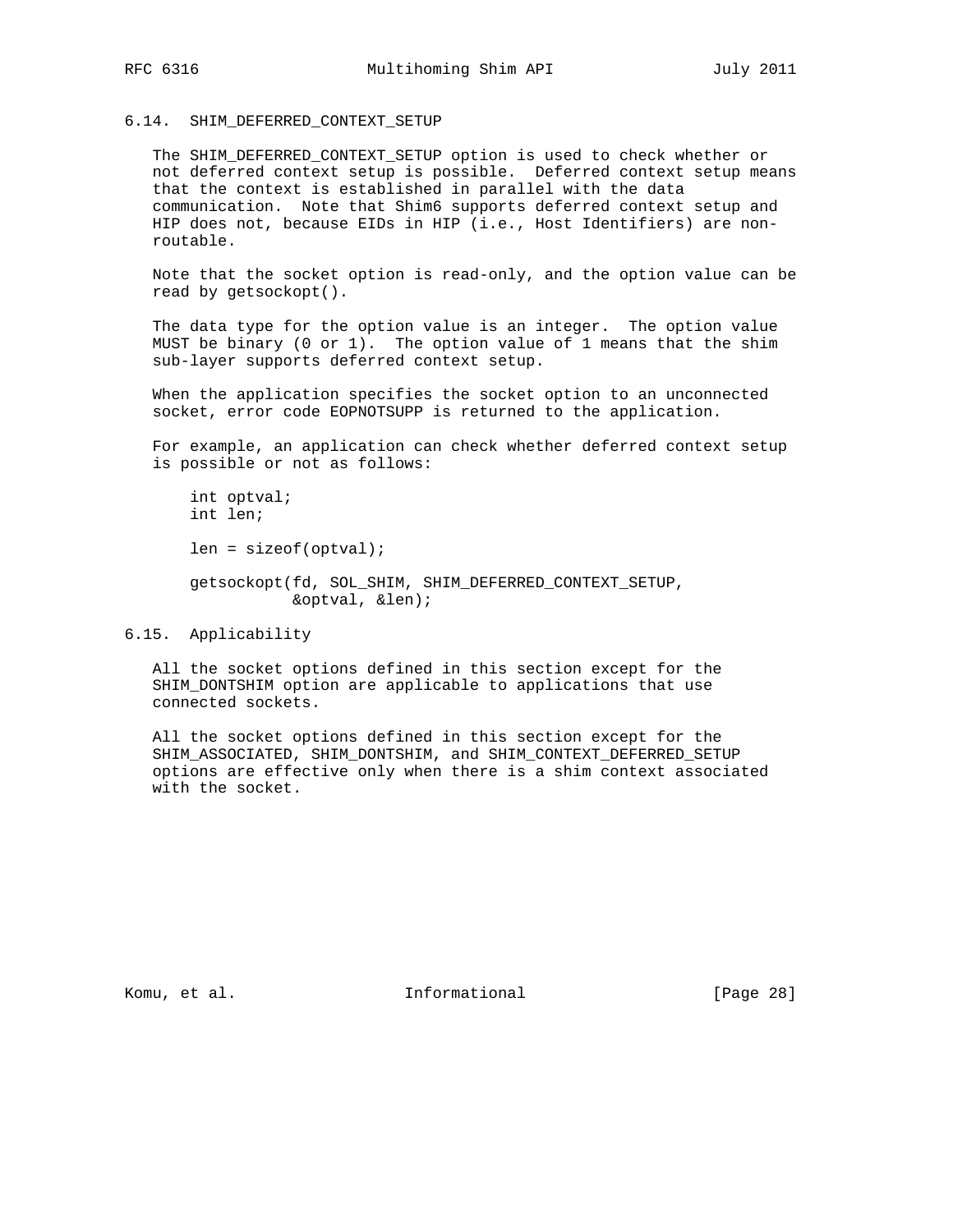6.16. Error Handling

 If successful, getsockopt() and setsockopt() return 0; otherwise, the functions return -1 and set errno to indicate an error.

 The following are new error values defined for some shim-specific socket options indicating that the getsockopt() or setsockopt() finished incompletely:

EINVALIDLOCATOR

 This indicates that the locator is not part of the HBA set [RFC5535] within the shim context associated with the socket.

EUNVERIFIEDLOCATOR

 This indicates that the reachability of the locator has not been confirmed. This error is applicable to only the peer's locator.

EUNREACHABLELOCATOR

 This indicates that the locator is not reachable according to the result of the reachability check. This error is applicable to only the peer's locator.

7. Ancillary Data for Multihoming Shim Sub-Layer

 This section provides definitions of ancillary data to be used for locator management and notification from/to the shim sub-layer to/ from the application.

 When the application performs locator management by sendmsg() or recvmsg(), a member of the msghdr structure (given in Figure 3) called msg\_control holds a pointer to the buffer in which one or more shim-specific ancillary data objects may be stored. An ancillary data object can store a single locator. It should be possible to process the shim-specific ancillary data object by the existing macros defined in the POSIX standard and [RFC3542].

| struct msghdr { |  |                                                                     |
|-----------------|--|---------------------------------------------------------------------|
|                 |  | caddr t msq name; $\frac{1}{2}$ optional address $\frac{*}{2}$      |
| u int           |  | msq namelen; /* size of address */                                  |
|                 |  | struct iovec *msq iov; /* scatter/gather array */                   |
|                 |  | u_int $msg\_ivlen$ ; /* # elements in msq iov */                    |
|                 |  | caddr t msg control; /* ancillary data, see below */                |
| u int           |  | msg_controllen; /* ancillary data buffer len */                     |
| int             |  | msg flags; $\overline{\phantom{a}}$ /* flags on received message */ |
|                 |  |                                                                     |
|                 |  |                                                                     |

Figure 3: msghdr Structure

Komu, et al. 10 millional 11 million and Theorem at Informational (Page 29)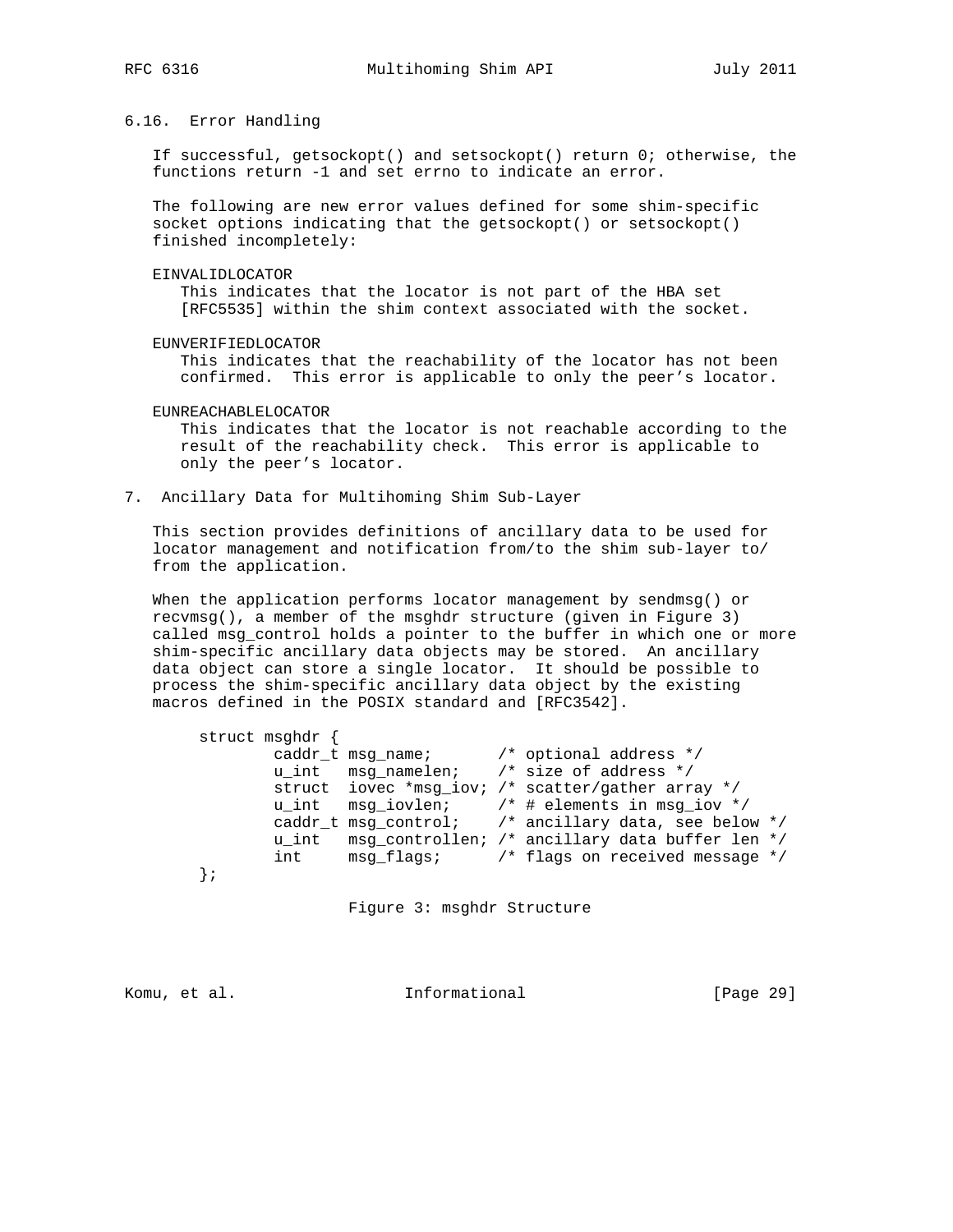In the case of an unconnected socket, msg\_name stores the socket address of the peer. Note that the address is not a locator of the peer but the identifier of the peer. SHIM\_LOC\_PEER\_RECV can be used to get the locator of the peer node.

 Table 2 is a list of the shim-specific ancillary data that can be used for locator management by recvmsg() or sendmsg(). In any case, the value of cmsg\_level MUST be set to SOL\_SHIM.

+---------------------+-----------+-----------+-----------------+

| cmsq type                                 | sendmsq() | recvmsq() | cmsq data[]                       |
|-------------------------------------------|-----------|-----------|-----------------------------------|
| SHIM LOC LOCAL RECV<br>SHIM LOC PEER RECV |           |           | Note 1<br>Note 1                  |
| SHIM LOC LOCAL SEND                       |           |           | Note 1                            |
| SHIM LOC PEER SEND<br>SHIM FEEDBACK       |           |           | Note 1<br>$\text{shim\_feedback}$ |
|                                           |           |           |                                   |

Table 2: Shim-Specific Ancillary Data

 Note 1: cmsg\_data[] within msg\_control includes a single sockaddr\_in{} or sockaddr\_in6{} and padding if necessary

7.1. Get Locator from Incoming Packet

 An application can get locator information from the received IP packet by specifying the shim-specific socket options for the socket. When SHIM\_LOC\_LOCAL\_RECV and/or SHIM\_LOC\_PEER\_RECV socket options are set, the application can retrieve a local and/or remote locator from the ancillary data.

 When there is no shim context associated with the socket, the shim sub-layer MUST return zero-filled locator information to the application.

# 7.2. Set Locator for Outgoing Packet

 An application can specify the locators to be used for transmitting an IP packet by sendmsg(). When the ancillary data of cmsg\_type SHIM\_LOC\_LOCAL\_SEND and/or SHIM\_LOC\_PEER\_SEND are specified, the application can explicitly specify the source and/or the destination locators to be used for the communication over the socket. If the specified locator pair is verified, the shim sub-layer overrides the locator(s) of the outgoing IP packet. Note that the effect is limited to the datagram transmitted by the sendmsg().

Komu, et al. Informational [Page 30]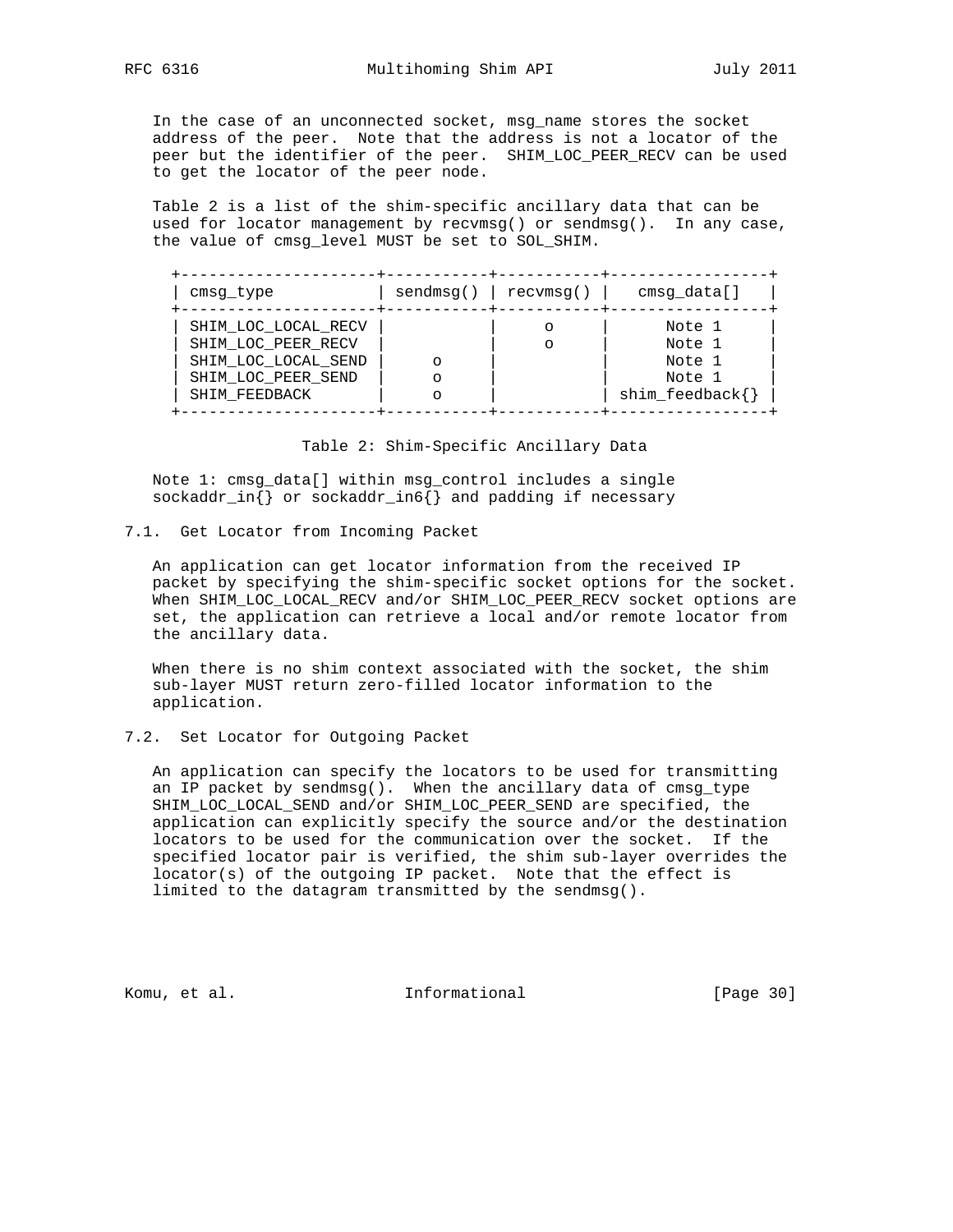When there is no shim context associated with the socket, error code ENOENT is returned to the application.

 Error code EINVALIDLOCATOR is returned when validation of the specified locator fails.

 Error code EUNVERIFIEDLOCATOR is returned when reachability for the requested locator has not been verified yet. The application is recommended to use another destination locator until the reachability check for the requested locator is done.

 Error code EUNREACHABLELOCATOR is returned when the requested locator is determined to be unreachable according to a reachability check. The application is recommended to use another destination locator when receiving the error.

7.3. Notification from Application to Multihoming Shim Sub-Layer

 An application MAY provide feedback to the shim sub-layer about the communication status. Such feedback is useful for the shim sub-layer to monitor the reachability status of the currently used locator pair in a given shim context.

 The notification can be made by sendmsg() specifying a new ancillary data called SHIM\_FEEDBACK. The ancillary data can be handled by specifying the SHIM\_FEEDBACK option in cmsg\_type.

 When there is no shim context associated with the socket, error code ENOENT is returned to the application.

See Section 8.3 for details of the data structure to be used.

 It is outside the scope of this document to describe how the shim sub-layer would react when feedback is provided by an application.

7.4. Applicability

 All the ancillary data for the shim sub-layer is applicable to connected sockets.

 Care is needed when the SHIM\_LOC\_\*\_RECV socket option is used for stream-oriented sockets (e.g., TCP sockets) because there is no one to-one mapping between a single send or receive operation and the data (e.g., a TCP segment) being received. In other words, there is

Komu, et al. 10. Informational [Page 31]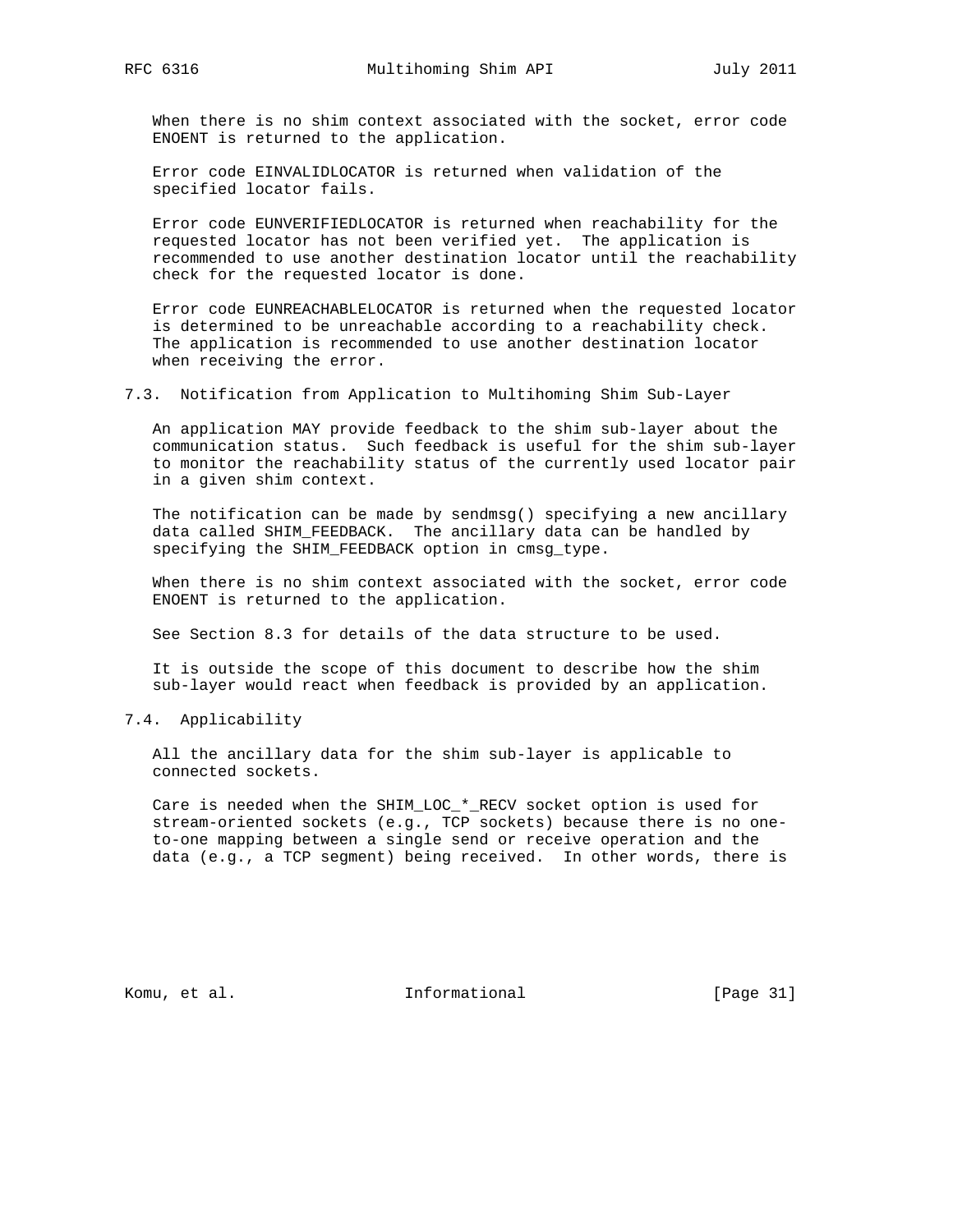no guarantee that the locator(s) set in the SHIM\_LOC\_\*\_RECV ancillary data is identical to the locator(s) that appears in the IP packets received. The shim sub-layer SHOULD provide the latest locator information to the application in response to the SHIM\_LOC\_\*\_RECV socket option.

8. Data Structures

 This section gives data structures for the shim sub-layer. These data structures are either used as a parameter for setsockopt() or getsockopt() (as mentioned in Section 6), or as a parameter for ancillary data to be processed by sendmsg() or recvmsg() (as mentioned in Section 7).

8.1. Data Structure for Locator Information

 As defined in Section 6, the SHIM\_LOC\_\*\_PREF, SHIM\_LOC\_\*\_SEND, and SHIM\_LOCLIST\_\* socket options need to handle one or more locator information points. Locator information includes not only the locator itself but also additional information about the locator that is useful for locator management. A new data structure is defined to serve as a placeholder for the locator information.

 Figure 4 illustrates the data structure called shim\_locator, which stores locator information.

| struct shim_locator |                          |                           |
|---------------------|--------------------------|---------------------------|
| uint8 t             | lc family;               | /* address family */      |
| uint8_t lc_proto;   |                          | $/*$ protocol $*/$        |
| uint16 t            | lc port;                 | /* port number */         |
| uint16 t            | lc prio;                 | /* preference value $*/$  |
|                     | uint16 t lc weight;      | $/*$ weight $*/$          |
| uint32 t lc ifidx;  |                          | $/*$ interface index $*/$ |
|                     | struct in6 addr lc addr; | $/*$ address $*/$         |
| uint16 t lc flags;  |                          | $/*$ flags $*/$           |
|                     |                          |                           |

Figure 4: Shim Locator Structure

lc\_family

 Address family of the locator (e.g., AF\_INET, AF\_INET6). It is required that the parameter contains a non-zero value indicating the exact address family of the locator.

Komu, et al. 10 mm informational 11 mm informational [Page 32]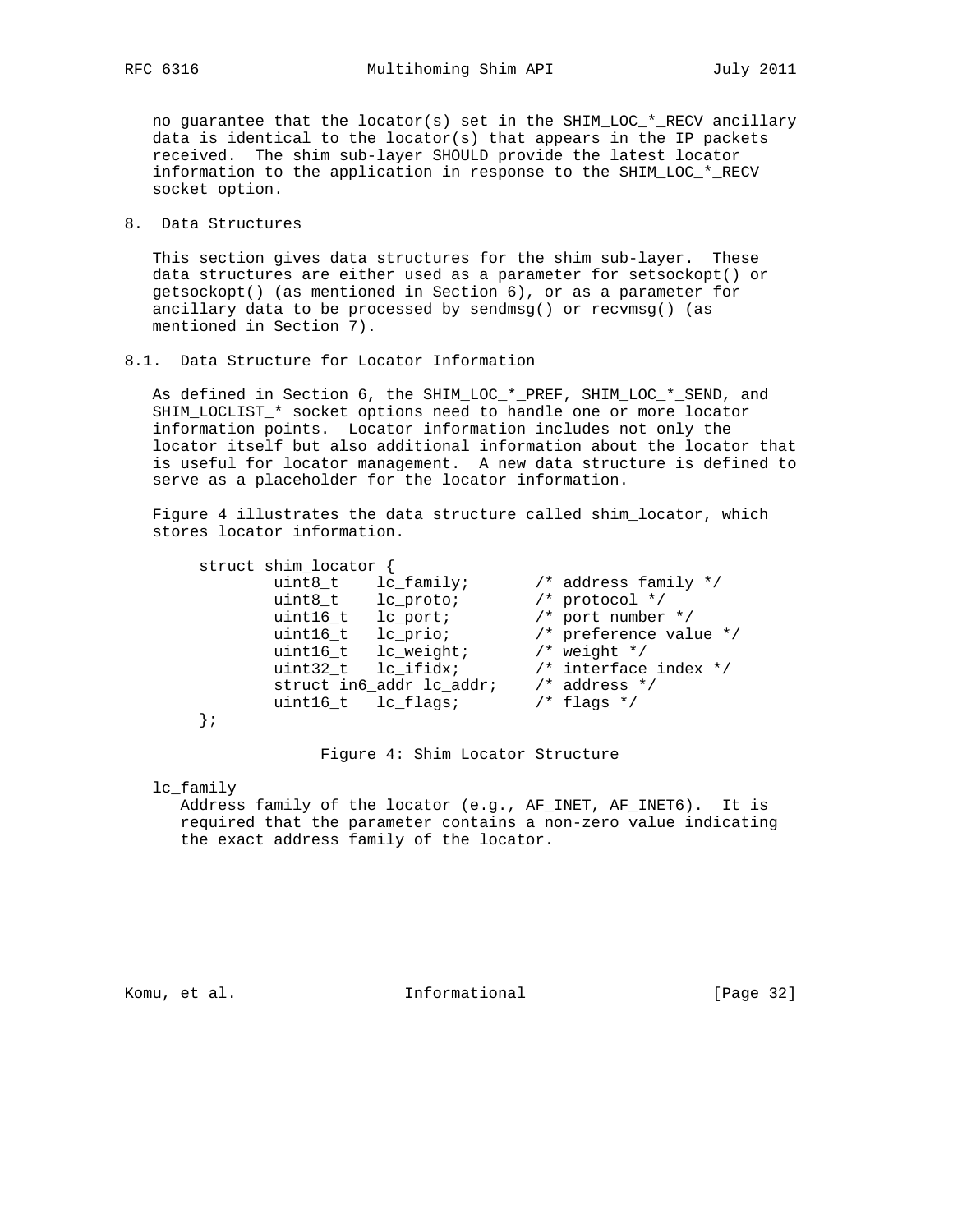## lc\_proto

 Internet Protocol number for the protocol that is used to handle a locator behind a NAT. The value MUST be set to zero when there is no NAT involved. When the locator is behind a NAT, the value MUST be set to IPPROTO\_UDP.

### lc\_port

Port number that is used for handling a locator behind a NAT.

#### lc\_prio

 Priority of the locator. The range is 0-65535. The lowest priority value means the highest priority.

#### lc\_weight

 Weight value indicates a relative weight for locators with the same priority value. The range is 0-65535. A locator with higher weight value is prioritized over the other locators with lower weight values.

### lc\_ifidx

 Interface index of the network interface to which the locator is assigned. This field is applicable only to local locators, and has no effect in set operations.

## lc\_addr

 Contains the locator. In the case of IPv4, the locator MUST be formatted in the IPv4-mapped IPv6 address as defined in [RFC4291]. The locator MUST be stored in network byte order.

## lc\_flags

 Each bit of the flags represents a specific characteristic of the locator. The Hash-Based Address (HBA) is defined as 0x01. The Cryptographically Generated Address (CGA) is defined as 0x02. This field has no effect in set operations.

## 8.1.1. Handling Locator behind NAT

 Note that the locator information MAY contain a locator behind a Network Address Translator (NAT). Such a situation may arise when the host is behind the NAT and uses a local address as a source locator to communicate with the peer. Note that a NAT traversal mechanism for HIP is defined, which allows a HIP host to tunnel control and data traffic over UDP [RFC5770]. Note also that the locator behind a NAT is not necessarily an IPv4 address and can be an IPv6 address. Below is an example where the application sets a UDP encapsulation interface as a source locator when sending IP packets.

Komu, et al. 10. Informational 1. [Page 33]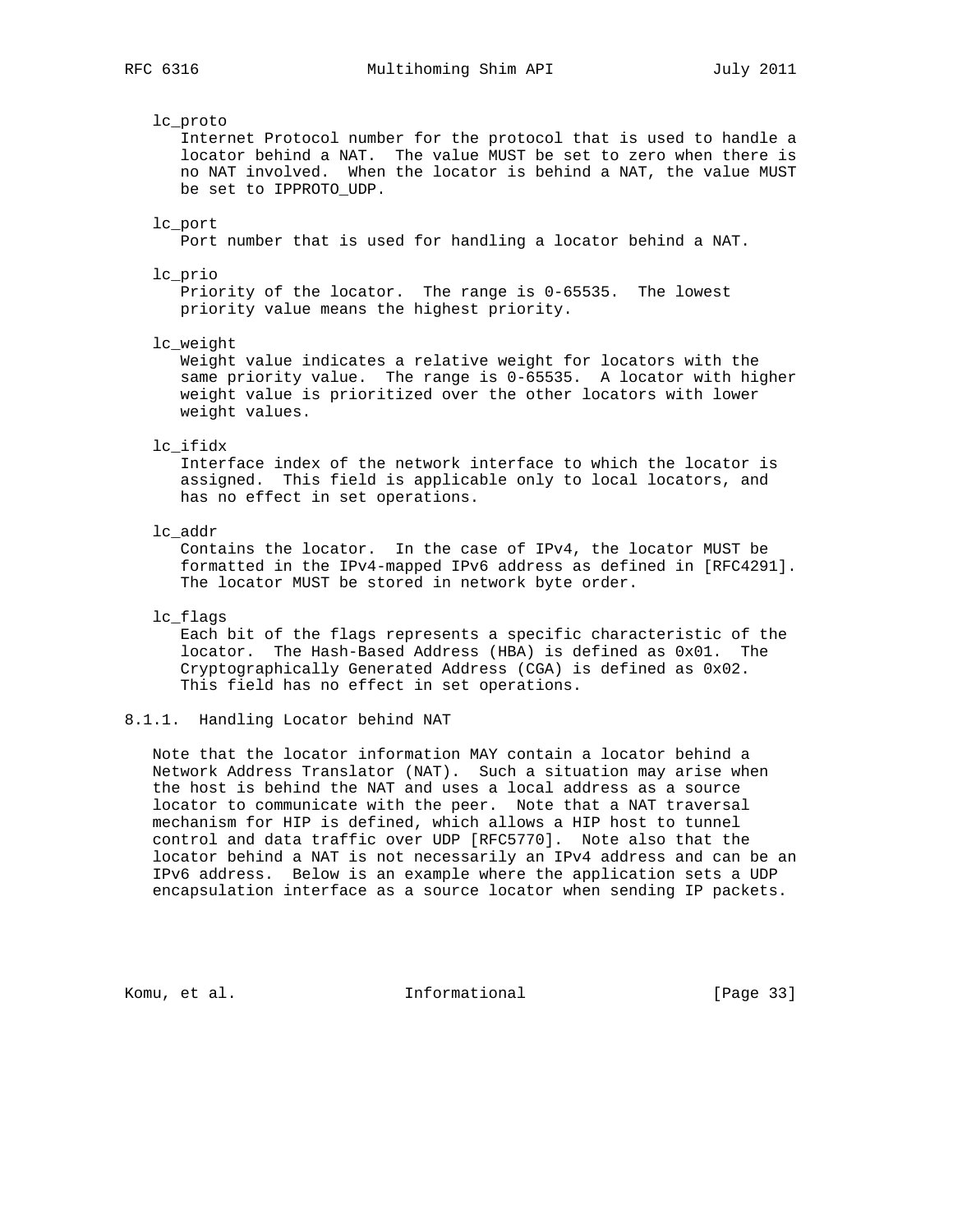struct shim\_locator locator; struct in6\_addr ia6; /\* copy the private IPv4 address to the ia6 as an IPv4-mapped IPv6 address \*/ memset(&locator, 0, sizeof(locator)); /\* fill shim\_locator data structure \*/ locator.lc\_family = AF\_INET; locator.lc\_proto = IPPROTO\_UDP;  $location.lc\_port = 50500$ ; locator.lc\_ifidx = 0; locator.lc\_flags = 0; locator.lc\_prio = 0; locator.lc\_weight = 0; memcpy(&locator.lc\_addr, &ia6, sizeof(ia6)); setsockopt(fd, SOL\_SHIM, SHIM\_LOC\_LOCAL\_SEND, &locator, sizeof(locator));

Figure 5: Handling Locator behind NAT

8.2. Path Exploration Parameter

 As defined in Section 6, SHIM\_PATHEXPLORE allows an application to set or read the parameters for path exploration and failure detection. A new data structure called shim\_pathexplore is defined to store the necessary parameters. Figure 6 illustrates the data structure. The data structure can be passed to getsockopt() or setsockopt() as an argument.

struct shim\_pathexplore {<br>uint16\_t pe\_probenum; uint16\_t pe\_probenum; /\* # of initial probes \*/ uint16\_t pe\_keepaliveto; /\* Keepalive Timeout \*/ uint16\_t pe\_keepaliveint; /\* Keepalive Interval \*/ uint16\_t pe\_initprobeto; /\* Initial Probe Timeout \*/ uint32\_t pe\_reserved; /\* reserved \*/ };

Figure 6: Path Explore Structure

Komu, et al. 10 mm informational [Page 34]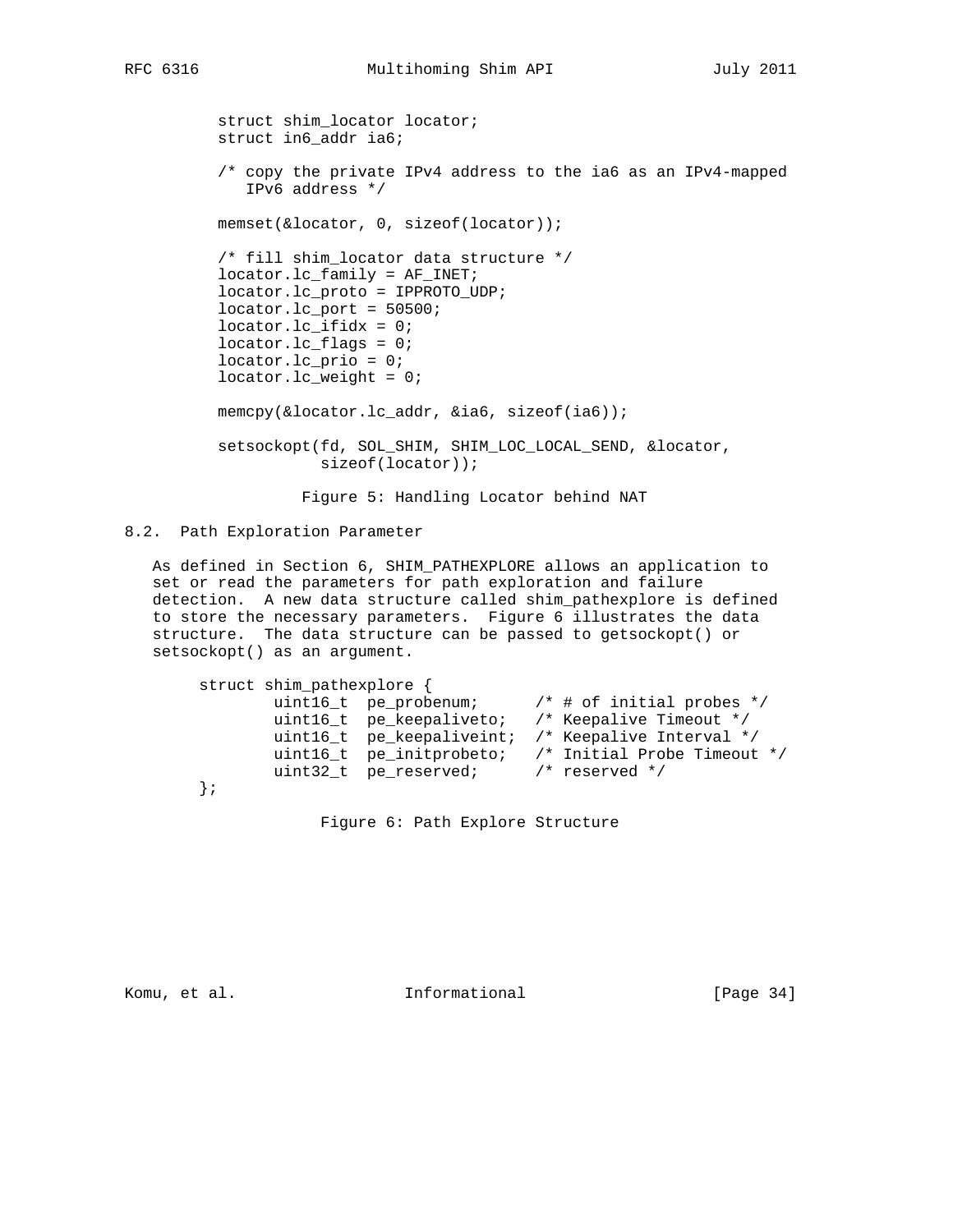pe\_probenum

 Indicates the number of initial Probe messages to be sent. The value MUST be set as per [RFC5534].

pe\_keepaliveto

 Indicates the timeout value in seconds for detecting a failure when the host does not receive any packets for a certain period of time while there is outbound traffic. When the timer expires, the path exploration procedure will be carried out by sending a REAP Probe message. The value MUST be set as per [RFC5534].

pe\_keepaliveint

 Indicates the interval of REAP Keepalive messages in seconds to be sent by the host when there is no outbound traffic to the peer host. The value MUST be set as per [RFC5534].

pe\_initprobeto

 Indicates the retransmission timer of the REAP Probe message in milliseconds. Note that this timer is applied before exponential back-off is started. A REAP Probe message for the same locator pair may be retransmitted. The value MUST be set as per [RFC5534].

pe\_reserved

 A reserved field for future extension. By default, the field MUST be initialized to zero.

# 8.3. Feedback Information

 As mentioned in Section 7.3, applications can inform the shim sub-layer about the status of unicast reachability of the locator pair currently in use. The feedback information can be handled by using ancillary data called SHIM\_FEEDBACK. A new data structure named shim\_feedback is illustrated in Figure 7.

| struct shim_feedback { |                       |                                    |
|------------------------|-----------------------|------------------------------------|
|                        | uint8 t fb direction; | $\prime$ * direction of traffic */ |
|                        | uint8 t fb indicator; | /* indicator $(1-3)$ */            |
|                        | uint16 t fb reserved; | $/*$ reserved $*/$                 |
|                        |                       |                                    |

Figure 7: Feedback Information Structure

Komu, et al. 10. Informational 1. [Page 35]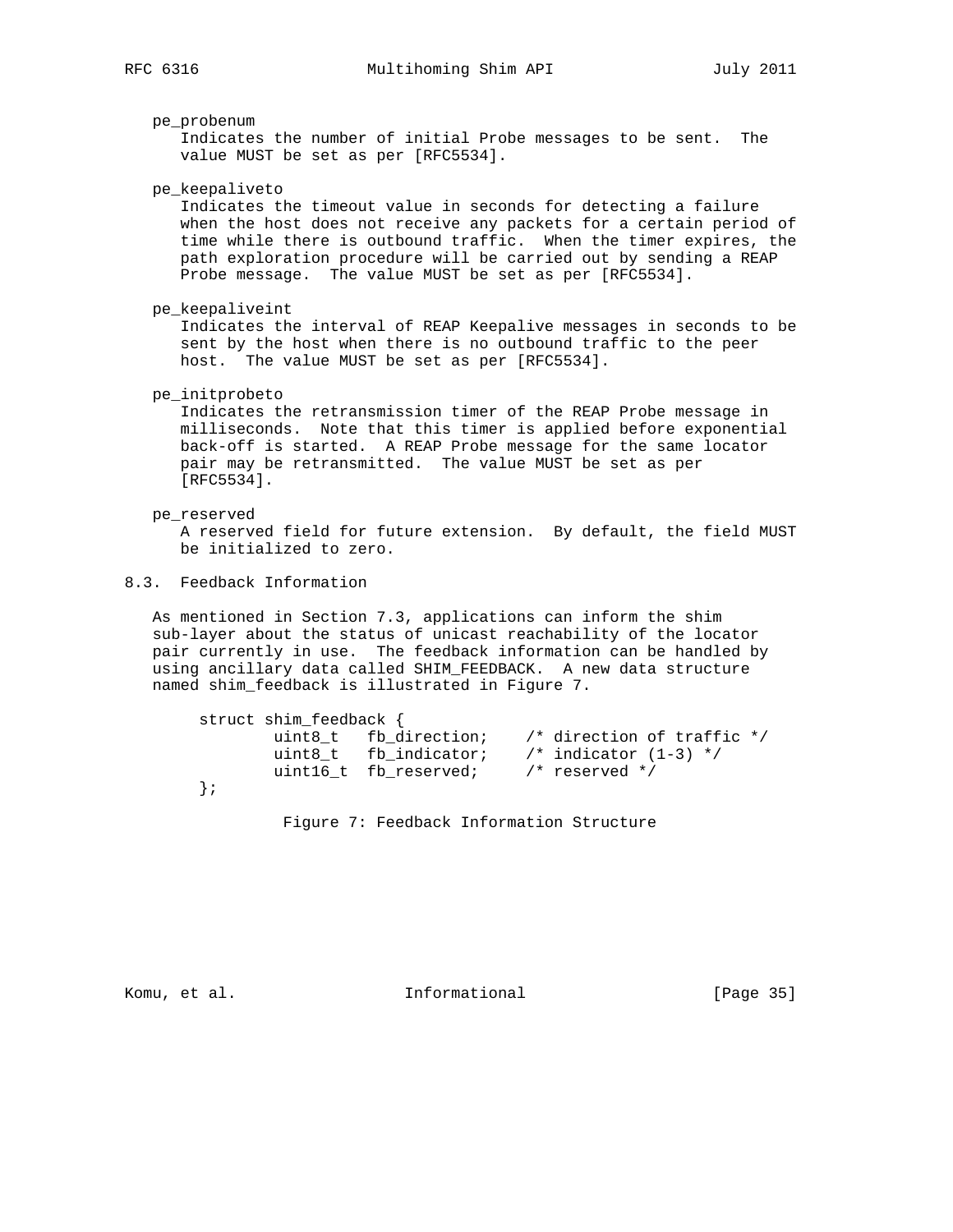fb\_direction

 Indicates the direction of reachability between the locator pair in question. A value of 0 indicates outbound direction, and a value of 1 indicates inbound direction.

fb\_indicator

 A value indicating the degree of satisfaction of a unidirectional reachability for a given locator pair.

- \* 0: Default value. Whenever this value is specified, the feedback information MUST NOT be processed by the shim sub-layer.
- \* 1: Unable to connect. There is no unidirectional reachability between the locator pair in question.
- \* 2: Unsatisfactory. The application is not satisfied with the unidirectional reachability between the locator pair in question.
- \* 3: Satisfactory. There is satisfactory unidirectional reachability between the locator pair in question.
- fb\_reserved Reserved field. MUST be ignored by the receiver.
- 9. System Requirements

 As addressed in Section 6, most of the socket options and ancillary data defined in this document are applicable to connected sockets. It is assumed that the kernel is capable of maintaining the association between a connected socket and a shim context. This requirement is considered to be reasonable because a pair of source and destination IP addresses is bound to a connected socket.

10. Relation to Existing Sockets API Extensions

 This section explains the relation between the sockets API defined in this document and the existing sockets API extensions.

 As mentioned in Section 6, the basic assumption is that the existing sockets API continues to work above the shim sub-layer. This means that the existing sockets API deals with identifiers, and the sockets API defined in this document deals with locators.

Komu, et al. 10 mm = 111 mm = 111 mm = 111 mm = 111 mm = 121 mm = 121 mm = 121 mm = 121 mm = 121 mm = 121 mm = 1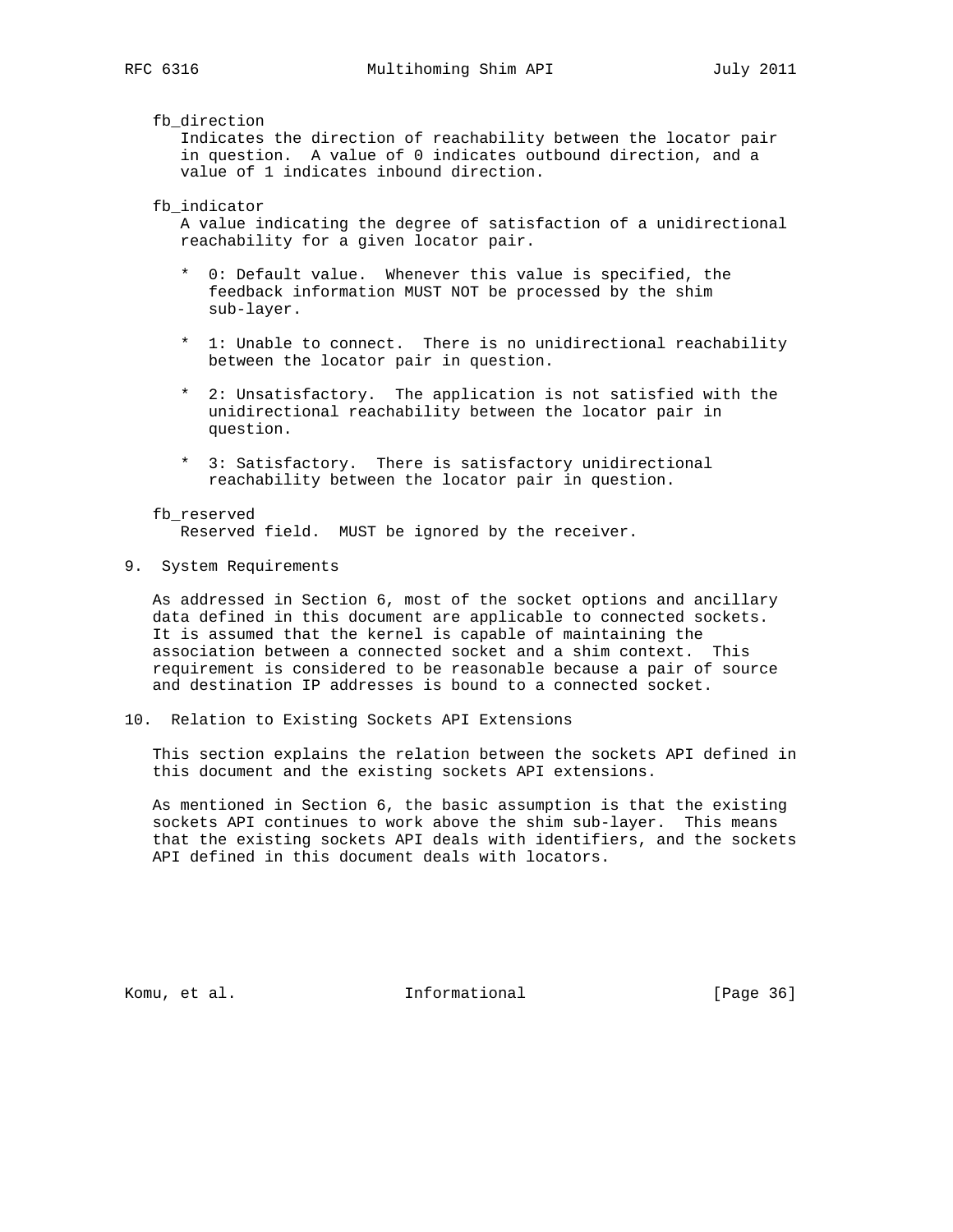SHIM\_LOC\_LOCAL\_SEND and SHIM\_LOC\_PEER\_SEND socket options are semantically similar to the IPV6\_PKTINFO sockets API in the sense that both provide a means for an application to set the source IP address of outbound IP packets.

 SHIM\_LOC\_LOCAL\_RECV and SHIM\_LOC\_PEER\_RECV socket options are semantically similar to the IP\_RECVDSTADDR and IPV6\_PKTINFO sockets APIs in the sense that both provide a means for an application to get the source and/or destination IP address of inbound IP packets.

 getsockname() and getpeername() enable an application to get the "name" of the communication endpoints, which is represented by a pair of IP addresses and port numbers assigned to the socket. getsockname() gives the IP address and port number assigned to the socket on the local side, and getpeername() gives the IP address and port number of the peer side.

11. Operational Considerations

 This section gives operational considerations of the sockets API defined in this document.

11.1. Conflict Resolution

 There can be a conflicting situation when different applications specify different preferences for the same shim context. For instance, suppose that applications A and B establish communication with the same EID pair while both applications have different preferences in their choice of local locator. The notion of context forking in Shim6 can resolve the conflicting situation.

 It is possible that socket options defined in Section 6 cause a conflicting situation when the target context is shared by multiple applications. In such a case, the socket handler should inform the shim sub-layer that context forking is required. In Shim6, when a context is forked, a unique identifier called the Forked Instance Identifier (FII) is assigned to the newly forked context. The forked context is then exclusively associated with the socket through which a non-default preference value was specified. The forked context is maintained by the shim sub-layer during the lifetime of the associated socket instance. When the socket is closed, the shim sub-layer SHOULD delete the associated context.

When the application specifies SHIM\_LOC\_\*\_SEND specifying a different source or destination locator that does not have the highest priority and weight specified by the SHIM\_LOC\_\*\_PREF, the shim sub-layer SHOULD supersede the request made by SHIM\_LOC\_\*\_SEND over the preference specified by SHIM\_LOC\_\*\_PREF.

Komu, et al. 10 1nformational [Page 37]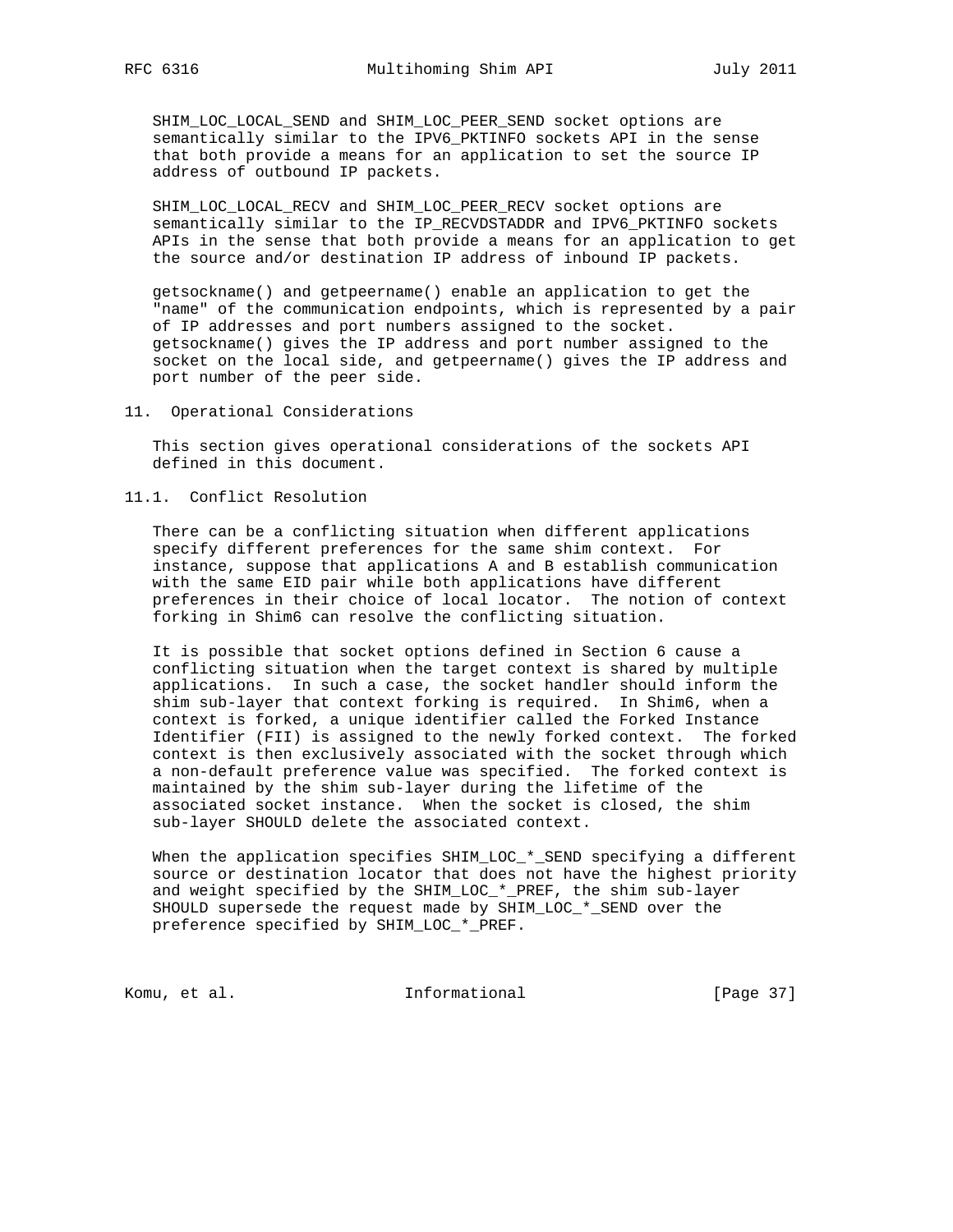When the peer provides preferences of the locators (e.g., a Shim6 peer sends a locator with a Locator Preferences Option) that conflict with preferences specified by the applications either by SHIM\_LOC\_PEER\_SEND or SHIM\_LOC\_PEER\_PREF, the shim sub-layer SHOULD supersede the preferences made by the applications over the preferences specified by the peer.

# 11.2. Incompatibility between IPv4 and IPv6

 The shim sub-layer performs identifier/locator adaptation. Therefore, in some cases, the whole IP header can be replaced with a new IP header of a different address family (e.g., conversion from IPv4 to IPv6 or vice versa). Hence, there is an issue regarding how to make the conversion with minimum impact. Note that this issue is common in other protocol conversion techniques [RFC2765] [RFC6145].

 As studied in the previous works on protocol conversion [RFC2765], [RFC6145] some of the features (IPv6 routing headers, hop-by-hop extension headers, and destination headers) from IPv6 are not convertible to IPv4. In addition, the notion of source routing is not exactly the same in IPv4 and IPv6. This means that an error may occur during the conversion of the identifier and locator. It is outside the scope of this document to describe how the shim sub-layer should behave in such erroneous cases.

12. IANA Considerations

 There are no IANA considerations for the socket options (SHIM\_\*), the ancillary data, and the socket level (SOL\_SHIM) that are defined in this document. All the numbers concerned are not under the control of the IETF or IANA, but they are platform-specific.

13. Protocol Constant

This section defines a protocol constant.

 SHIM\_MAX\_LOCATORS The maximum number of locators to be included in a locator list. The value is set to 32.

14. Security Considerations

 This section gives security considerations of the API defined in this document.

Komu, et al. 10. Informational 1. [Page 38]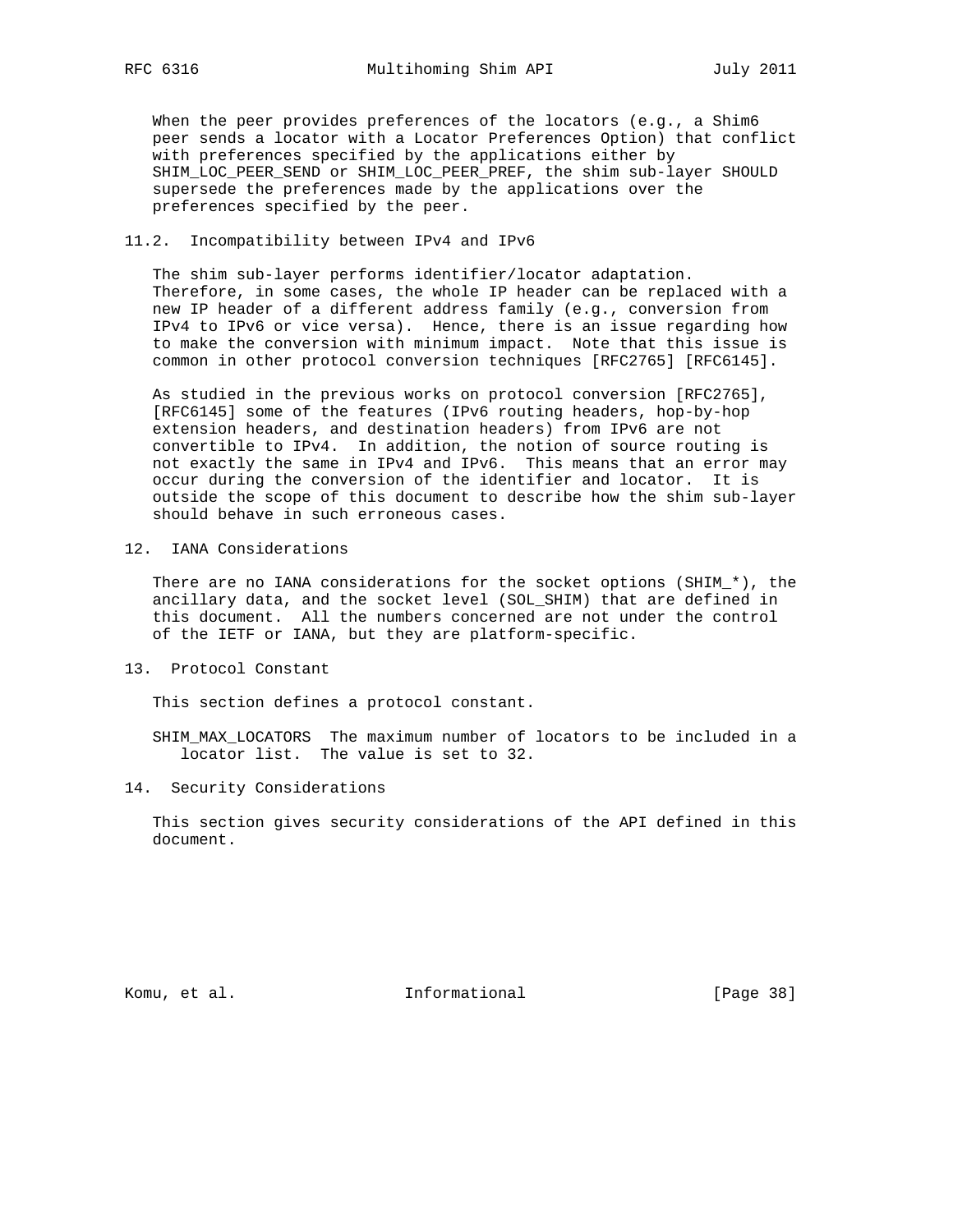14.1. Treatment of Unknown Locator

 When sending IP packets, there is a possibility that an application will request the use of an unknown locator for the source and/or destination locators. Note that the treatment of an unknown locator can be a subject of security considerations, because the use of an invalid source and/or destination locator may cause a redirection attack.

14.1.1. Treatment of Unknown Source Locator

 The shim sub-layer checks to determine if the requested locator is available on any local interface. If not, the shim sub-layer MUST reject the request and return an error message with the EINVALIDLOCATOR code to the application. If the locator is confirmed to be available, the shim sub-layer SHOULD initiate the procedure to update the locator list.

 Use of the following socket options and ancillary data requires treatment of an unknown source locator:

- o SHIM\_LOC\_LOCAL\_SEND
- o SHIM\_LOC\_LOCAL\_PREF
- o SHIM\_LOCLIST\_LOCAL
- 14.1.2. Treatment of Unknown Destination Locator

 If the shim sub-layer turns out to be Shim6, the Shim6 layer MUST reject the request for using an unknown destination locator.

 If the shim sub-layer turns out to be HIP, the HIP layer MUST reject the request for using an unknown destination locator. There is, however, an exceptional case where the HIP layer SHOULD accept the request, provided that the HIP association is in the UNASSOCIATED state. Details of locator handling in HIP are described in Section 4.6 of [RFC6317].

 Use of the following socket options and ancillary data requires treatment of an unknown destination locator:

- o SHIM\_LOC\_PEER\_SEND
- o SHIM\_LOC\_PEER\_PREF
- o SHIM\_LOCLIST\_PEER

Komu, et al. 10. Informational 1. [Page 39]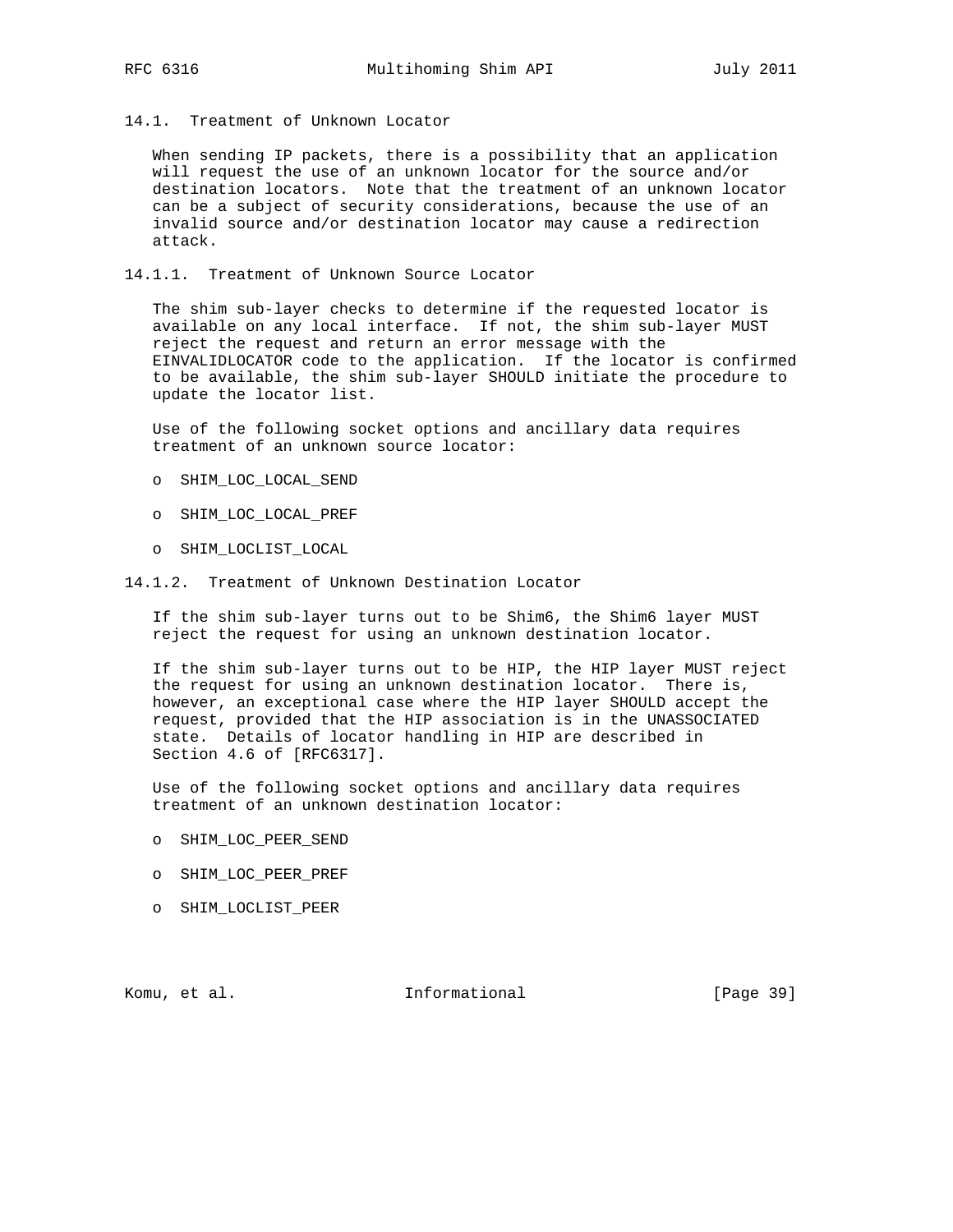#### 15. Acknowledgments

 The authors would like to thank Jari Arkko, who participated in the discussion that led to the first version of this document, and Tatuya Jinmei, who thoroughly reviewed the early draft version of this document and provided detailed comments on sockets API-related issues. Thomas Henderson provided valuable comments, especially from the HIP perspective.

 The authors sincerely thank the following people for their helpful comments regarding the document: Samu Varjonen, Dmitriy Kuptsov, Brian Carpenter, Michael Scharf, Sebastien Barre, and Roni Even.

### 16. References

- 16.1. Normative References
	- [POSIX] "IEEE Std. 1003.1-2008 Standard for Information Technology -- Portable Operating System Interface (POSIX). Open group Technical Standard: Base Specifications, Issue 7", September 2008, <http://www.opengroup.org/austin>.
	- [RFC2119] Bradner, S., "Key words for use in RFCs to Indicate Requirement Levels", BCP 14, RFC 2119, March 1997.
	- [RFC3542] Stevens, W., Thomas, M., Nordmark, E., and T. Jinmei, "Advanced Sockets Application Program Interface (API) for IPv6", RFC 3542, May 2003.
	- [RFC4423] Moskowitz, R. and P. Nikander, "Host Identity Protocol (HIP) Architecture", RFC 4423, May 2006.
	- [RFC5533] Nordmark, E. and M. Bagnulo, "Shim6: Level 3 Multihoming Shim Protocol for IPv6", RFC 5533, June 2009.
	- [RFC5534] Arkko, J. and I. van Beijnum, "Failure Detection and Locator Pair Exploration Protocol for IPv6 Multihoming", RFC 5534, June 2009.

Komu, et al. 10 million informational [Page 40]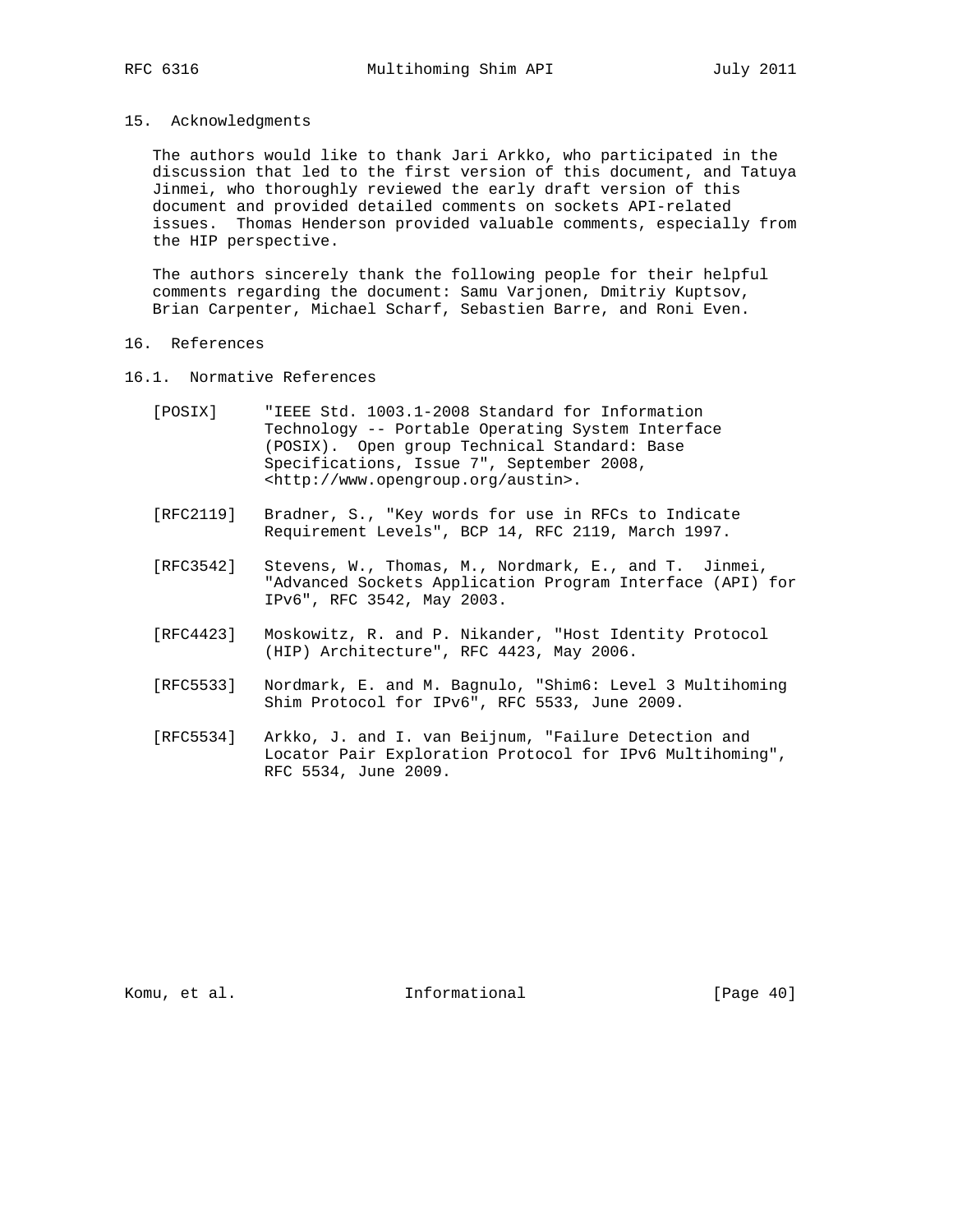# 16.2. Informative References

- [RFC2765] Nordmark, E., "Stateless IP/ICMP Translation Algorithm (SIIT)", RFC 2765, February 2000.
- [RFC2782] Gulbrandsen, A., Vixie, P., and L. Esibov, "A DNS RR for specifying the location of services (DNS SRV)", RFC 2782, February 2000.
- [RFC4291] Hinden, R. and S. Deering, "IP Version 6 Addressing Architecture", RFC 4291, February 2006.
- [RFC5535] Bagnulo, M., "Hash-Based Addresses (HBA)", RFC 5535, June 2009.
- [RFC5770] Komu, M., Henderson, T., Tschofenig, H., Melen, J., and A. Keranen, Ed., "Basic Host Identity Protocol (HIP) Extensions for Traversal of Network Address Translators", RFC 5770, April 2010.
- [RFC6145] Li, X., Bao, C., and F. Baker, "IP/ICMP Translation Algorithm", RFC 6145, April 2011.
- [RFC6317] Komu, M. and T. Henderson, "Basic Socket Interface Extensions for the Host Identity Protocol (HIP)", RFC 6317, July 2011.
- [SHIM6-APP-REFER] Nordmark, E., "Shim6 Application Referral Issues", Work in Progress, July 2005.

Komu, et al. 10. Informational [Page 41]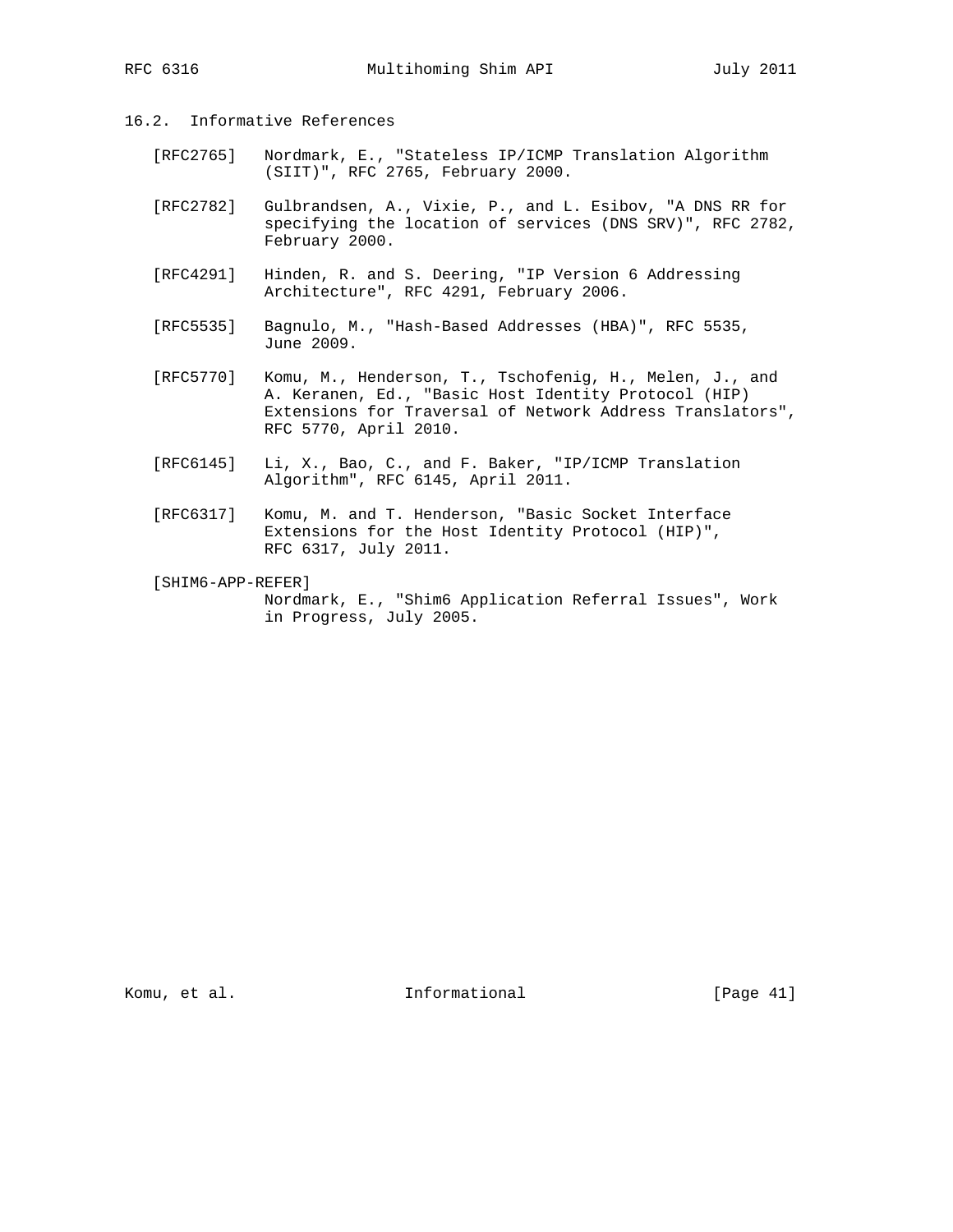# Appendix A. Context Forking

 In this section, an issue concerning context forking and its relation to the multihoming shim API are discussed.

 Shim6 supports the notion of context forking. A peer may decide to fork a context for a certain reason (e.g., an upper-layer protocol prefers to use a different locator pair than the one defined in an available context). The procedure of context forking is done similarly to the normal context establishment, performing the 4-way message exchange. A peer who has decided to fork a context initiates the context establishment. Hereafter, we call this peer the "initiator". The peer of the initiator is called the "responder".

 Once the forked context is established between the peers, on the initiator side, it is possible to apply forked context to the packet flow, since the system maintains an association between the forked context and the socket owned by the application that has requested the context forking. How this association is maintained is an implementation-specific issue. However, on the responder side, there is a question of how the outbound packet can be multiplexed by the shim sub-layer, because there is more than one Shim6 context that matches with the ULID pair of the packet flow. There is a need to differentiate packet flows not only by the ULID pairs but by some other information and associate a given packet flow with a specific context.

 Figure 8 gives an example of a scenario where two communicating peers fork a context. Initially, there has been a single transaction between the peers, by the application 1 (App1). Accordingly, another transaction is started, by application 2 (App2). Both of the transactions are made based on the same ULID pair. The first context pair (Ctx1) is established for the transaction of App1. Given the requests from App2, the shim sub-layer on Peer 1 decides to fork a context. Accordingly, a forked context (Ctx2) is established between the peers, which should be exclusively applied to the transaction of App2. Ideally, multiplexing and demultiplexing of packet flows that relate to App1 and App2 should be done as illustrated in Figure 8. However, as mentioned earlier, the responder needs to multiplex outbound flows of App1 and App2 somehow. Note that if a context forking occurs on the initiator side, a context forking needs to also occur on the responder side.

Komu, et al. 10 millional 11 million and Theorem and Theorem informational contract in the set of  $[Page 42]$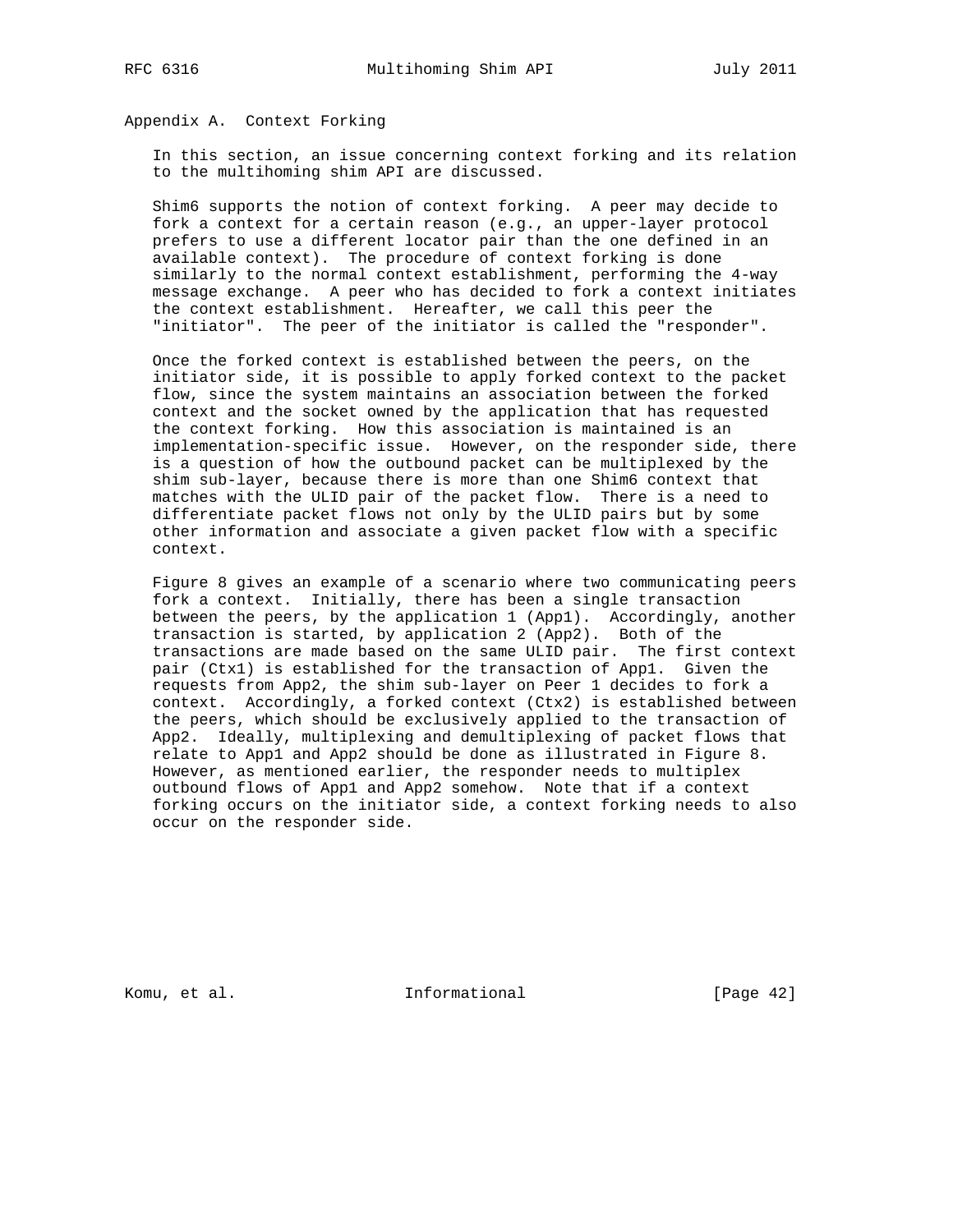

Figure 8: Context Forking

How to solve the issue described above is a topic for further study.

Komu, et al. 10 millional 11 million and Theorem and Theorem and Theorem informational contracts in the IPage 43]